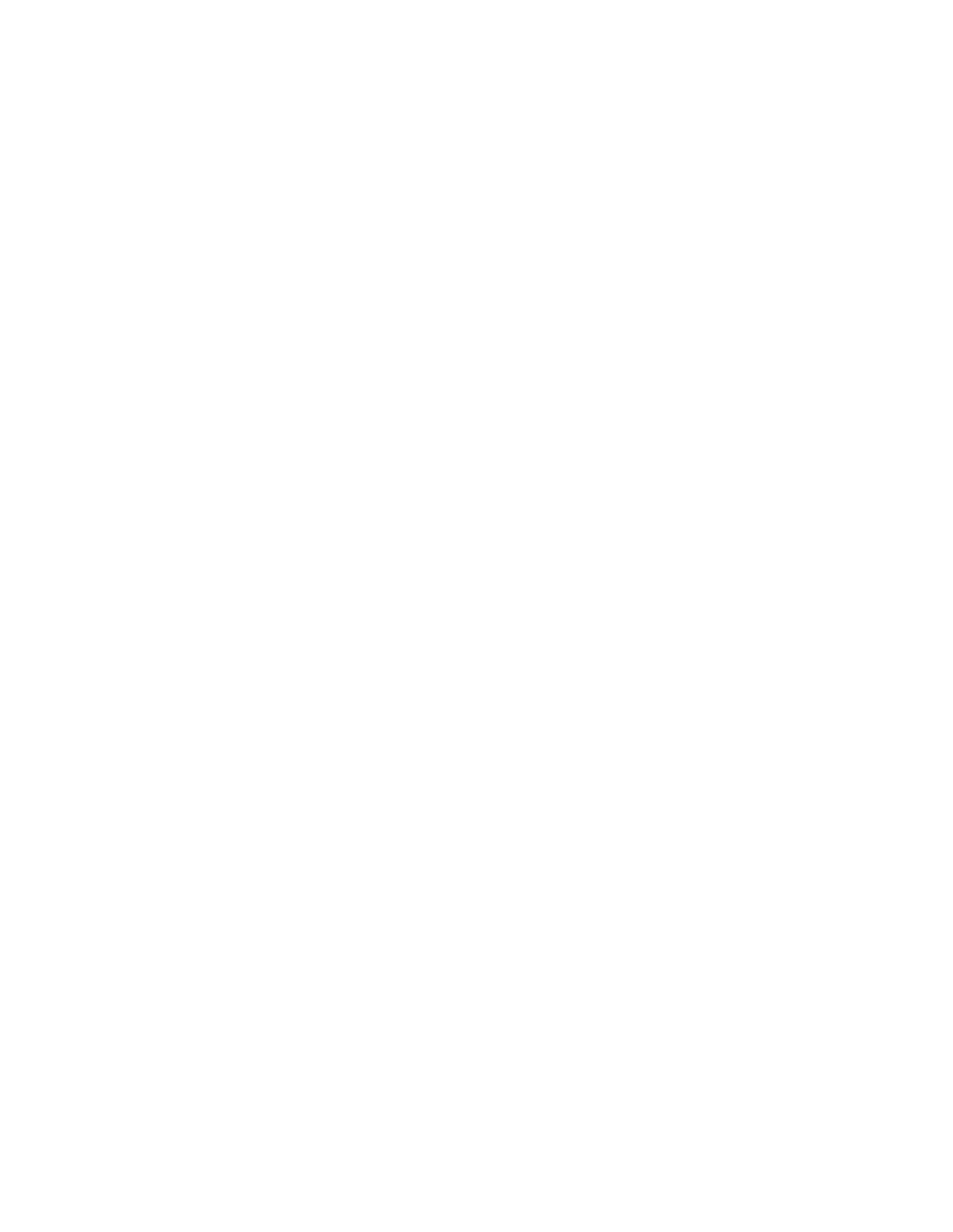# **Analysis of Public Benefits for Pennsylvania Rail Freight Funding**

*Task 1 – Literature Review and Interviews*

*prepared for* Pennsylvania Department of Transportation

*prepared by*

Cambridge Systematics, Inc. 4800 Hampden Lane, Suite 800 Bethesda, MD 20814

*date*

January 4, 2011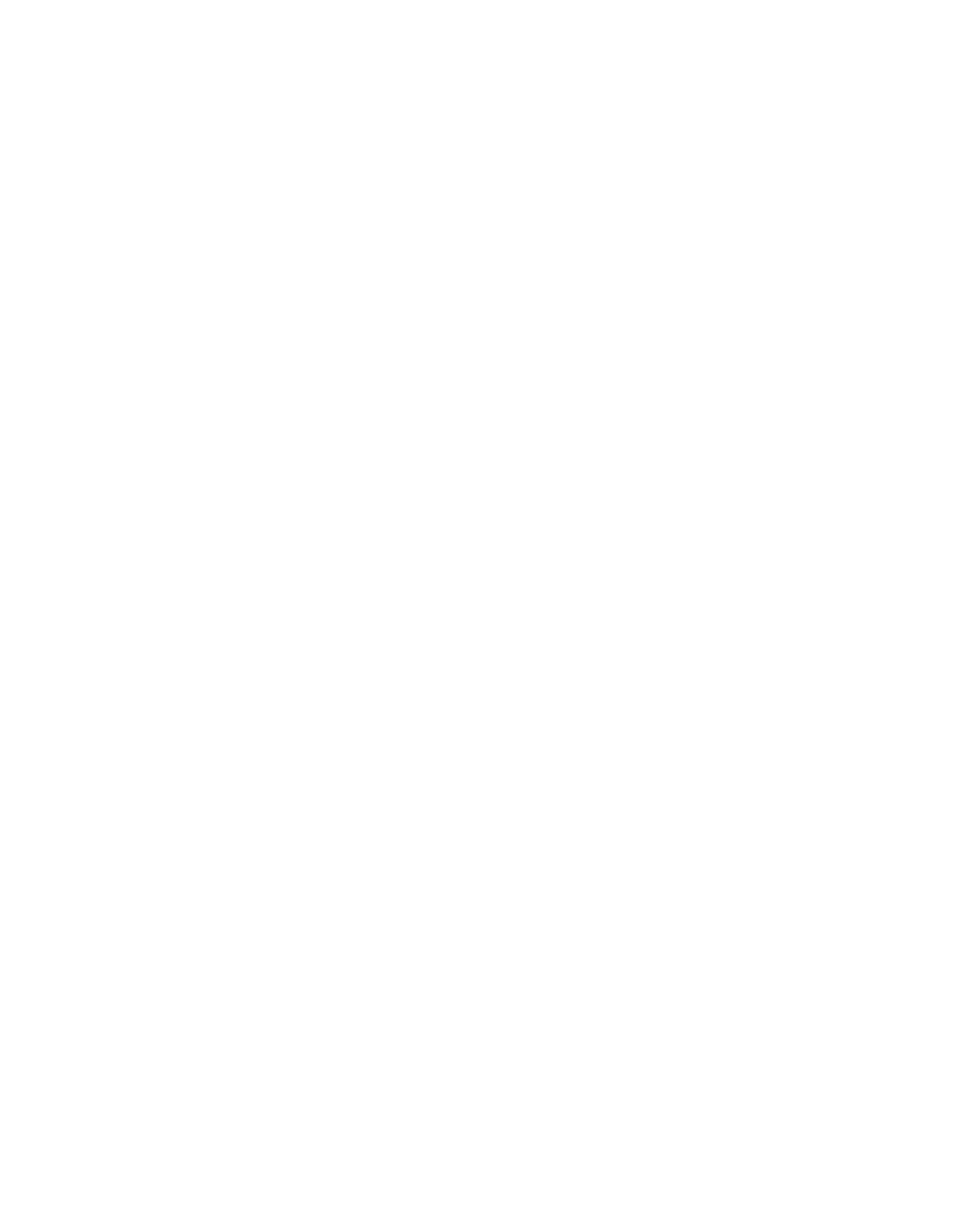*Analysis of Public Benefits for Pennsylvania Rail Freight Funding*

**Technical Report Documentation Page**

| 1. Report No.                                                                                                                                                                                                                                                                                                                                                                                                                                                                                         | 2. Government Accession No.          | . commodi nopont Boodmontanon . ay<br>3. Recipient's Catalog No.                 |           |
|-------------------------------------------------------------------------------------------------------------------------------------------------------------------------------------------------------------------------------------------------------------------------------------------------------------------------------------------------------------------------------------------------------------------------------------------------------------------------------------------------------|--------------------------------------|----------------------------------------------------------------------------------|-----------|
| FHWA-PA-2011-002-080910                                                                                                                                                                                                                                                                                                                                                                                                                                                                               |                                      |                                                                                  |           |
| 4. Title and Subtitle                                                                                                                                                                                                                                                                                                                                                                                                                                                                                 |                                      | 5. Report Date<br>January 4, 2010                                                |           |
| Analysis of Public Benefits for Pennsylvania Rail Freight Funding                                                                                                                                                                                                                                                                                                                                                                                                                                     |                                      | 6. Performing Organization Code                                                  |           |
| 7. Author(s)                                                                                                                                                                                                                                                                                                                                                                                                                                                                                          |                                      | 8. Performing Organization Report No.                                            |           |
| Donald Ludlow, Jon Schermann, Juan Zorrilla                                                                                                                                                                                                                                                                                                                                                                                                                                                           |                                      | 7827.030                                                                         |           |
| 9. Performing Organization Name and Address                                                                                                                                                                                                                                                                                                                                                                                                                                                           |                                      | 10. Work Unit No. (TRAIS)                                                        |           |
| Cambridge Systematics, Inc.<br>4800 Hampden Lane, Suite 800                                                                                                                                                                                                                                                                                                                                                                                                                                           |                                      | 11. Contract or Grant No.                                                        |           |
| Bethesda, MD 20814                                                                                                                                                                                                                                                                                                                                                                                                                                                                                    |                                      | 355101-080910                                                                    |           |
| 12. Sponsoring Agency Name and Address                                                                                                                                                                                                                                                                                                                                                                                                                                                                |                                      | 13. Type of Report and Period Covered                                            |           |
| The Pennsylvania Department of Transportation<br>Bureau of Planning and Research                                                                                                                                                                                                                                                                                                                                                                                                                      |                                      | Final Report: January 6, 2010-January 5, 2011                                    |           |
| Commonwealth Keystone Building<br>400 North Street, 6 <sup>th</sup> Floor<br>Harrisburg, PA 17120-0064                                                                                                                                                                                                                                                                                                                                                                                                |                                      | 14. Sponsoring Agency Code                                                       |           |
| <b>15. Supplementary Notes</b>                                                                                                                                                                                                                                                                                                                                                                                                                                                                        |                                      |                                                                                  |           |
| This report is the culmination of a one-year effort of Pennsylvania Department of Transportation to develop a tool to sharpen its<br>investment decision-making abilities in support of its freight rail assistance programs.                                                                                                                                                                                                                                                                         |                                      |                                                                                  |           |
| 16. Abstract                                                                                                                                                                                                                                                                                                                                                                                                                                                                                          |                                      |                                                                                  |           |
| Building on best practices from other states and Pennsylvania's existing evaluation processes, this project developed an<br>assessment tool to help the Pennsylvania Department of Transportation (PennDOT) analyze the public benefits resulting from the<br>investment of public funds in support of private freight-rail investments. This report describes the development and use of the tool<br>(Pennsylvania Rail Benefits Estimator) to evaluate grant applications for freight rail funding. |                                      |                                                                                  |           |
| 17. Key Words                                                                                                                                                                                                                                                                                                                                                                                                                                                                                         |                                      | <b>18. Distribution Statement</b><br>No restrictions. This document is available |           |
| Freight rail, economic benefits, rail funding, investment decision-making                                                                                                                                                                                                                                                                                                                                                                                                                             |                                      | from the National Technical Information Service,<br>Springfield, VA 22161        |           |
| 19. Security Classif. (of this report)                                                                                                                                                                                                                                                                                                                                                                                                                                                                | 20. Security Classif. (of this page) | 21. No. of Pages                                                                 | 22. Price |
| Unclassified                                                                                                                                                                                                                                                                                                                                                                                                                                                                                          | Unclassified                         | 53                                                                               |           |

Form DOT F 1700.7 **(8-72)** (8-72) **Reproduction of completed page authorized**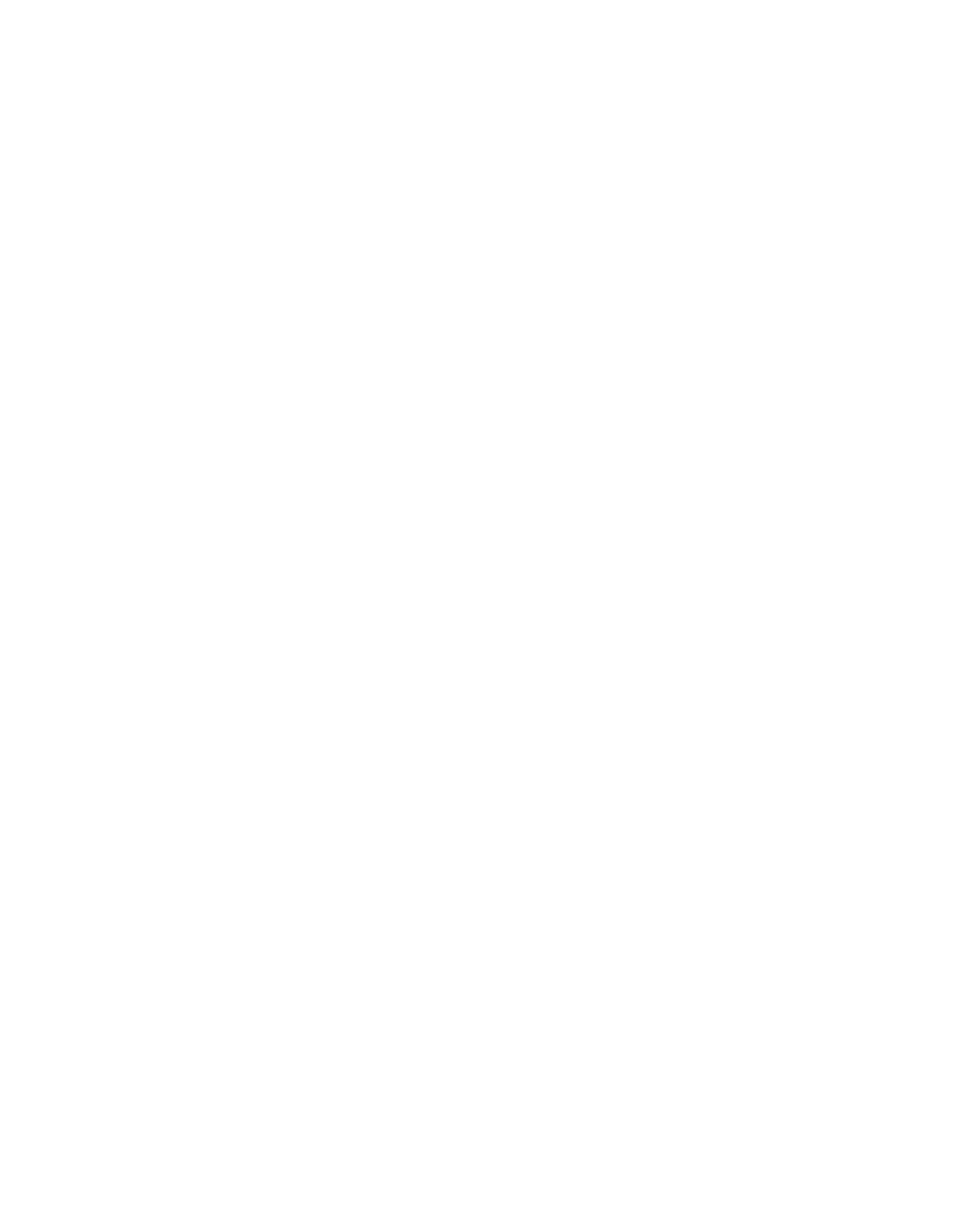# **Table of Contents**

| 1.0 |     |  |
|-----|-----|--|
| 2.0 |     |  |
|     | 2.1 |  |
|     | 2.2 |  |
|     | 2.3 |  |
|     | 2.4 |  |
|     | 2.5 |  |
|     | 2.6 |  |
|     |     |  |
| 3.0 |     |  |
|     | 3.1 |  |
|     | 3.2 |  |
|     | 3.3 |  |
|     | 3.4 |  |
|     | 3.5 |  |
|     | 3.6 |  |
| A.  |     |  |
|     |     |  |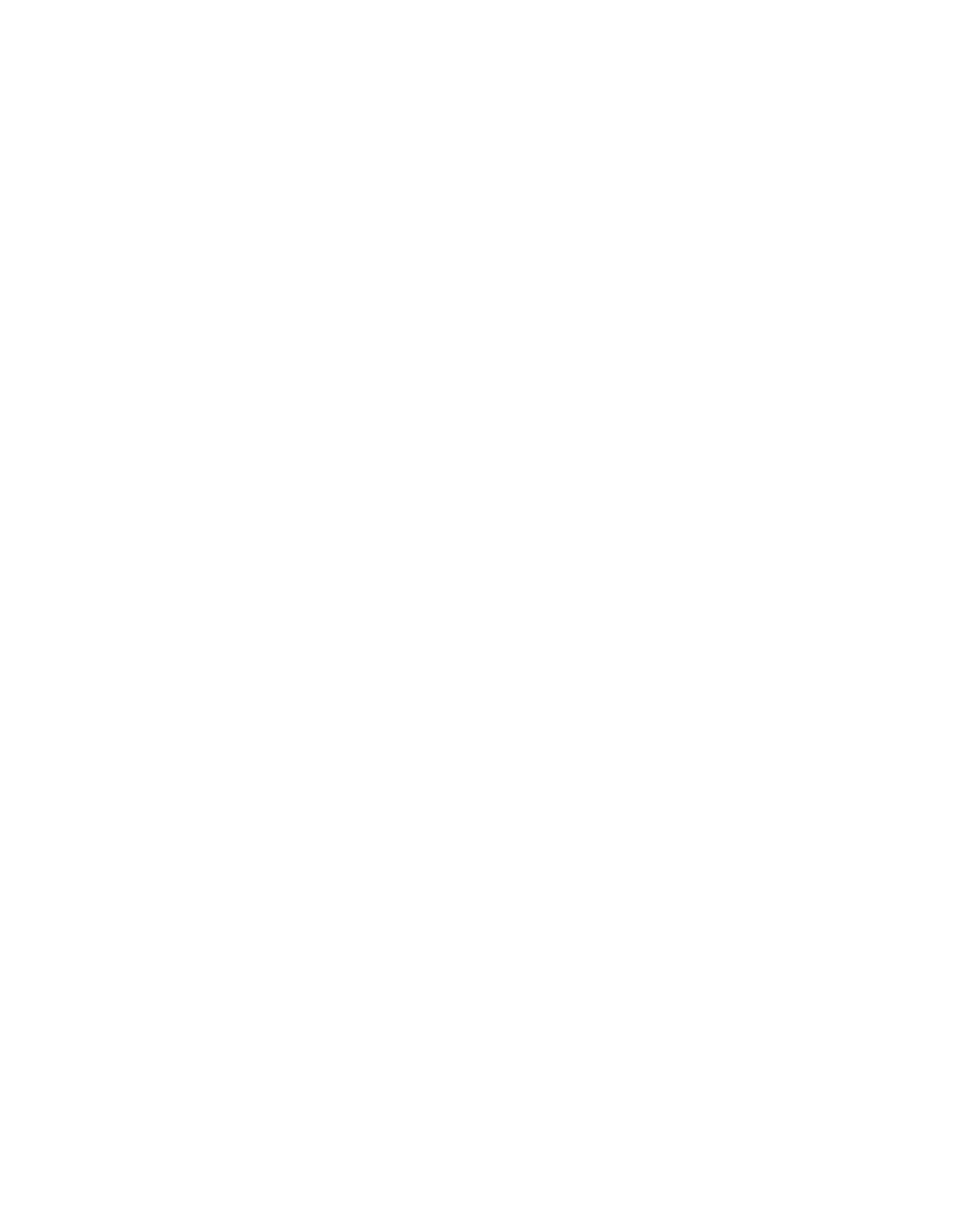# **List of Tables**

| Table 2.1 | Summary of State Freight-Rail Funding Approaches2-13  |  |
|-----------|-------------------------------------------------------|--|
| Table 2.2 |                                                       |  |
| Table 2.3 |                                                       |  |
| Table 2.4 |                                                       |  |
| Table 2.5 | Post Award Problems with Project Implementation 2-19  |  |
| Table 2.6 | Level of Effort Required to Provide Pennsylvania Haul |  |
|           |                                                       |  |
| Table 3.2 |                                                       |  |
|           |                                                       |  |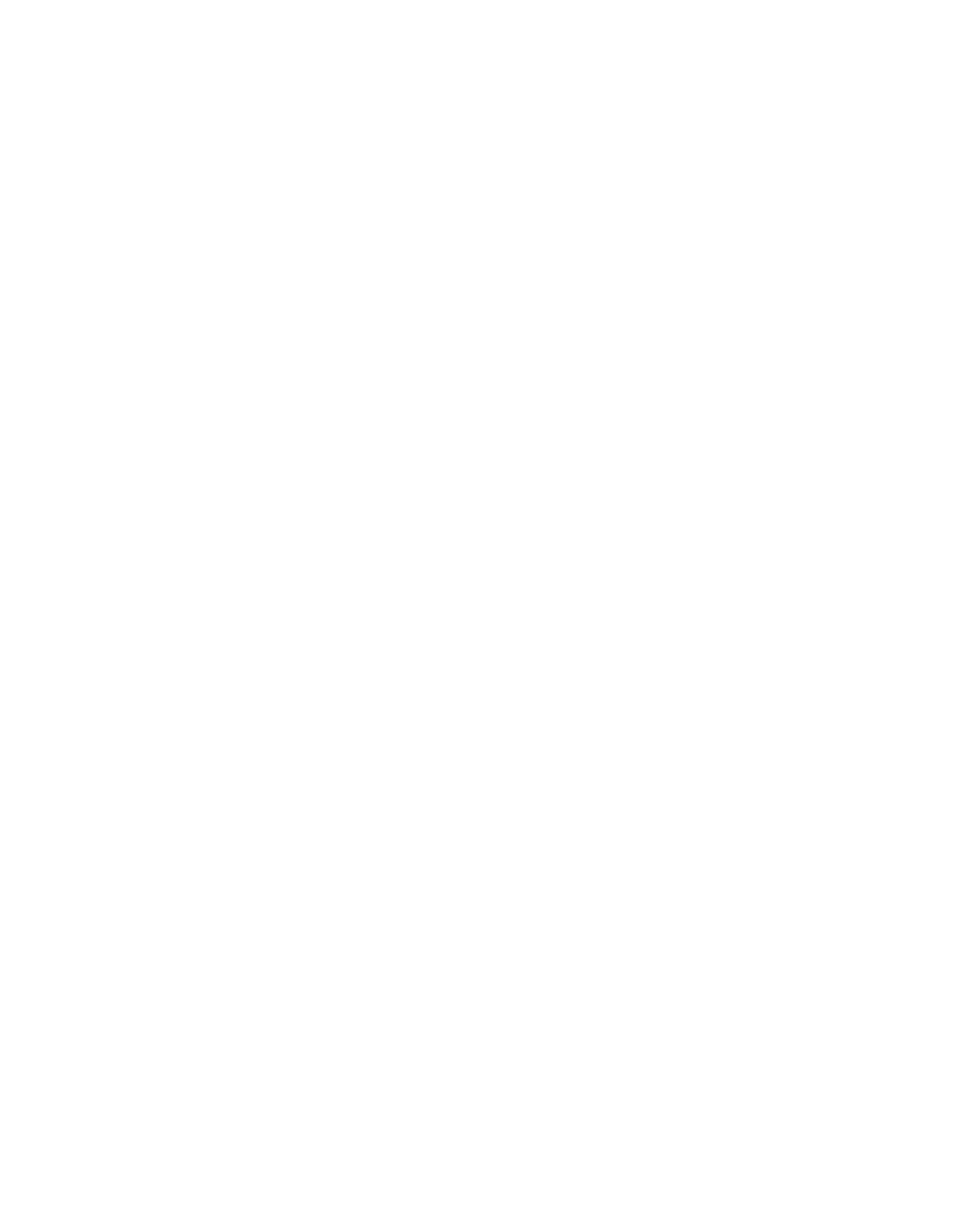# **List of Figures**

| Figure 3.3 Input Screen 1 - Truck to Rail Diversion Information3-5 |  |
|--------------------------------------------------------------------|--|
|                                                                    |  |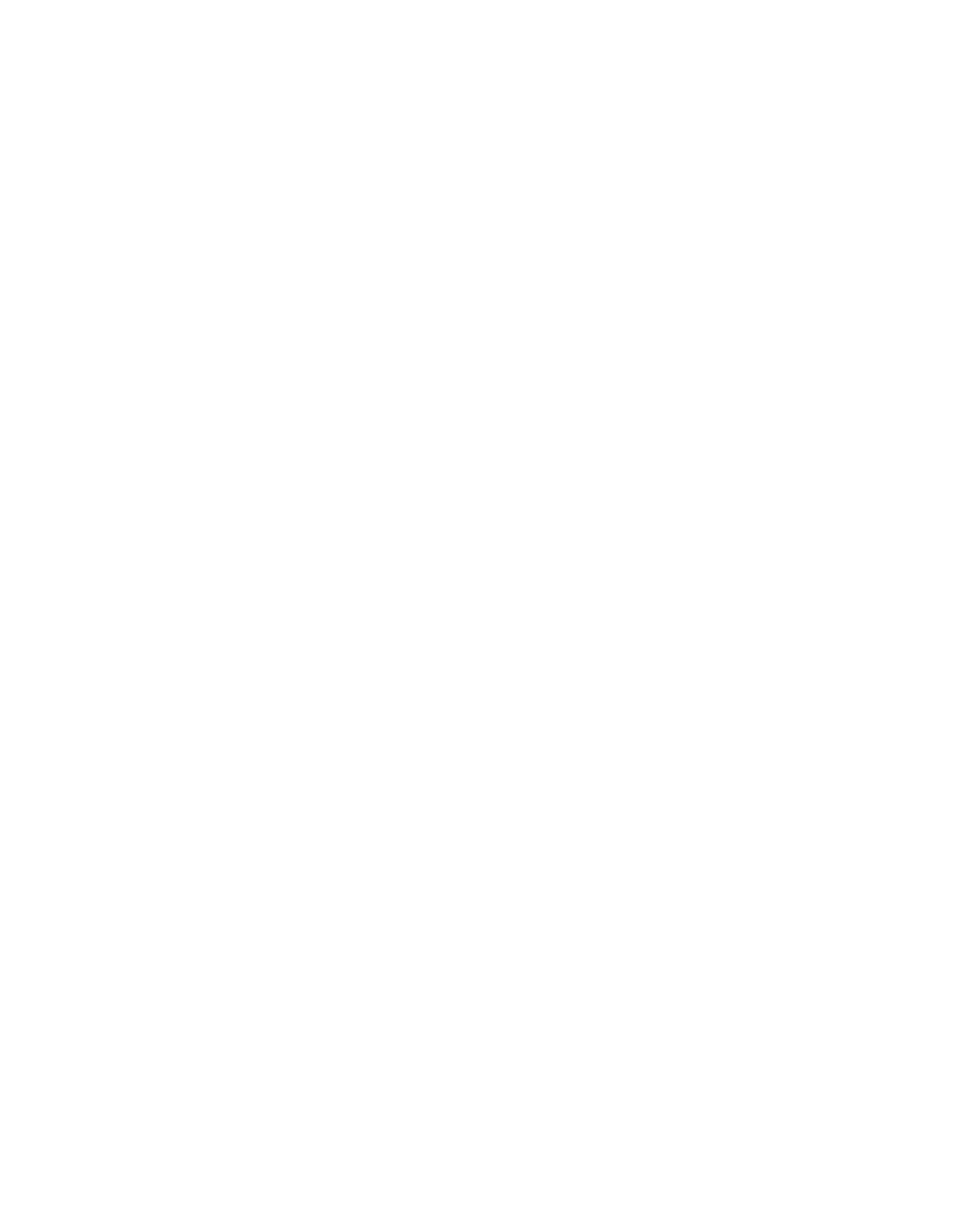# <span id="page-12-0"></span>**Executive Summary**

The Commonwealth of Pennsylvania provides significant state funding to support freight rail investments through its Rail Freight Assistance Program (RFAP) and Rail Transportation Assistance Program (Rail TAP). The freight rail investments promote and sustain economic development and a balanced transportation system in which rail is competitive with other modes for goods movement. Since the inception of these programs in 1984, the Commonwealth has followed state statute to evaluate the grant applications of freight railroads, shippers, and municipalities. The evaluation procedures have considered viability, cost, and compatibility with state goals. A project selection committee consisting of PennDOT staff reviews grant applications using a scoring sheet to reflect desired outcomes.

While this process has historically selected worthy projects based on available information, through this study the Pennsylvania Department of Transportation (PennDOT) sought to sharpen its decision-making process by developing a rail investment tool to estimate public benefits of the projects and to provide a benefit-cost ratio. The tool, called the Pennsylvania Rail Benefits Estimator (PRBE), enhances the project selection committee's abilities to systematically analyze projects. PennDOT worked with the consulting firm of Cambridge Systematics, Inc. (CS) to create the PRBE, a spreadsheet-based tool that estimates public benefits associated with each grant application.

The PRBE was designed to take advantage of the information that grant applicants have traditionally provided to PennDOT. However, during the study PennDOT amended the application to collect additional data to match the model's capabilities. The revised grant application seeks more detailed information on car loadings, commodities, routes, and employment. Using information provided by grant applicants, PRBE provides estimates of several categories of public benefits and a summary benefit-cost ratio for each grant application. For many projects – especially new connections or expansions of service – the public benefits largely result from the shift of trucks from Pennsylvania highways to the rail system. For projects that maintain rail service, the benefits largely result from the avoided rail-to-truck diversion to the highway system. The benefits associated with growth or maintenance of rail mode share include reduced highway maintenance costs, lower highway safety costs (e.g., lower truck vehicle-miles-traveled), and lower emissions. Private shippers receive the benefit of lower rates on rail than truck. The tool also estimates the direct and indirect effects on employment, including short-term (construction) and long-term (railroad) jobs created or maintained in the Commonwealth.

During 2011, PennDOT will integrate the PRBE into the grant selection process. Once fully implemented, the PRBE will compliment other inputs to the grant award process by enhancing the Commonwealth's ability to measure public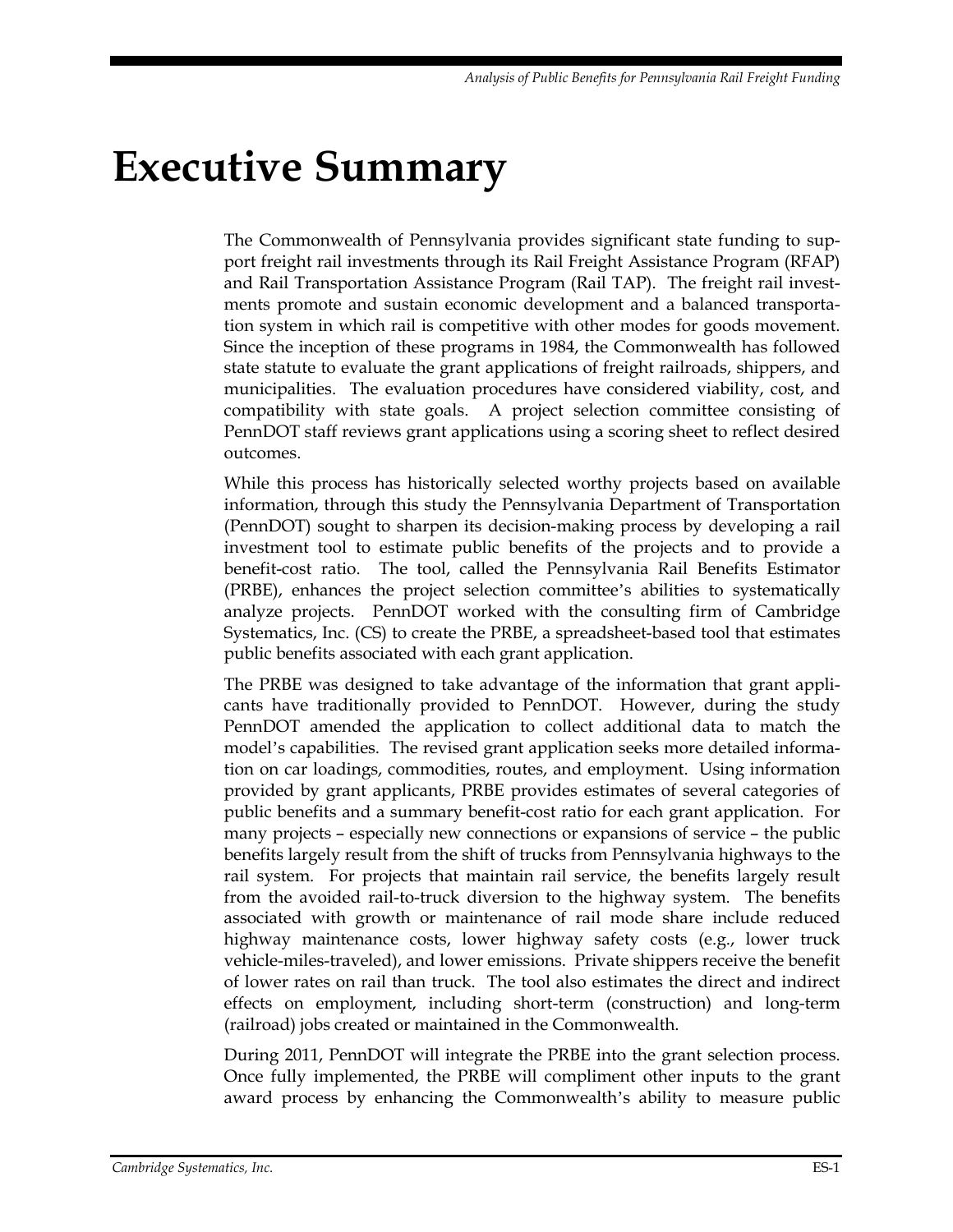benefits. With the PRBE in place, Pennsylvania joins a select number of states that have institutionalized methods to estimate public benefits. Ultimately, the tool will help to deliver a consistent and systematic evaluation approach for each grant application.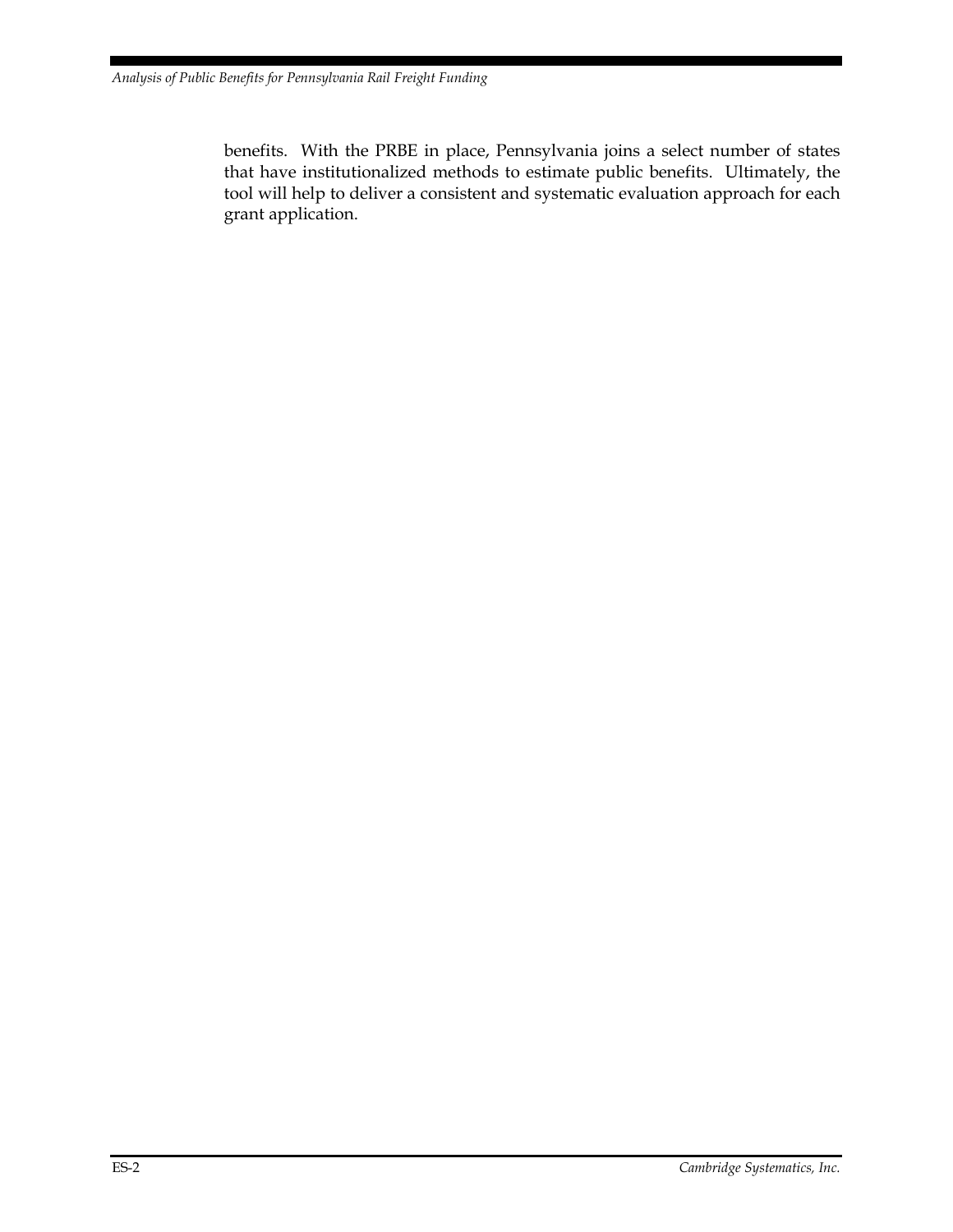# <span id="page-14-0"></span>**1.0 Introduction**

Through this project, the Pennsylvania Department of Transportation (PennDOT) has developed a benefit estimation tool to more systematically analyze public benefits of freight rail investments. The methodology to calculate the benefits of freight rail investments builds on current procedures used by PennDOT to evaluate grant applications for its Rail Freight Assistance Program (RFAP). To institutionalize a consistent and systematic estimation approach for each grant application, this project has developed a spreadsheet-based tool that accounts for important evaluation criteria.

This report provides background on the development of the tool and instructions on its use and maintenance. Flexibility was designed into the tool to provide PennDOT with the ability to use it and its underlying methodology in the assessment of future grant applications (beginning spring 2010). The report is organized into the following sections:

**Section 2.0 –Literature Review and Peer State Experience –** Through research and interviews with peer states and Pennsylvania freight rail grant applicants, this section documents the procedures and attitudes of participants and provides initial direction and background on the development of the tool.

**Section 3.0 – Model User Guide –** This section contains step-by-step instructions on the use of the model and background information explaining how and why the model functions.

**Appendices –** The appendices contain additional information related to the outreach interviews conducted for the study.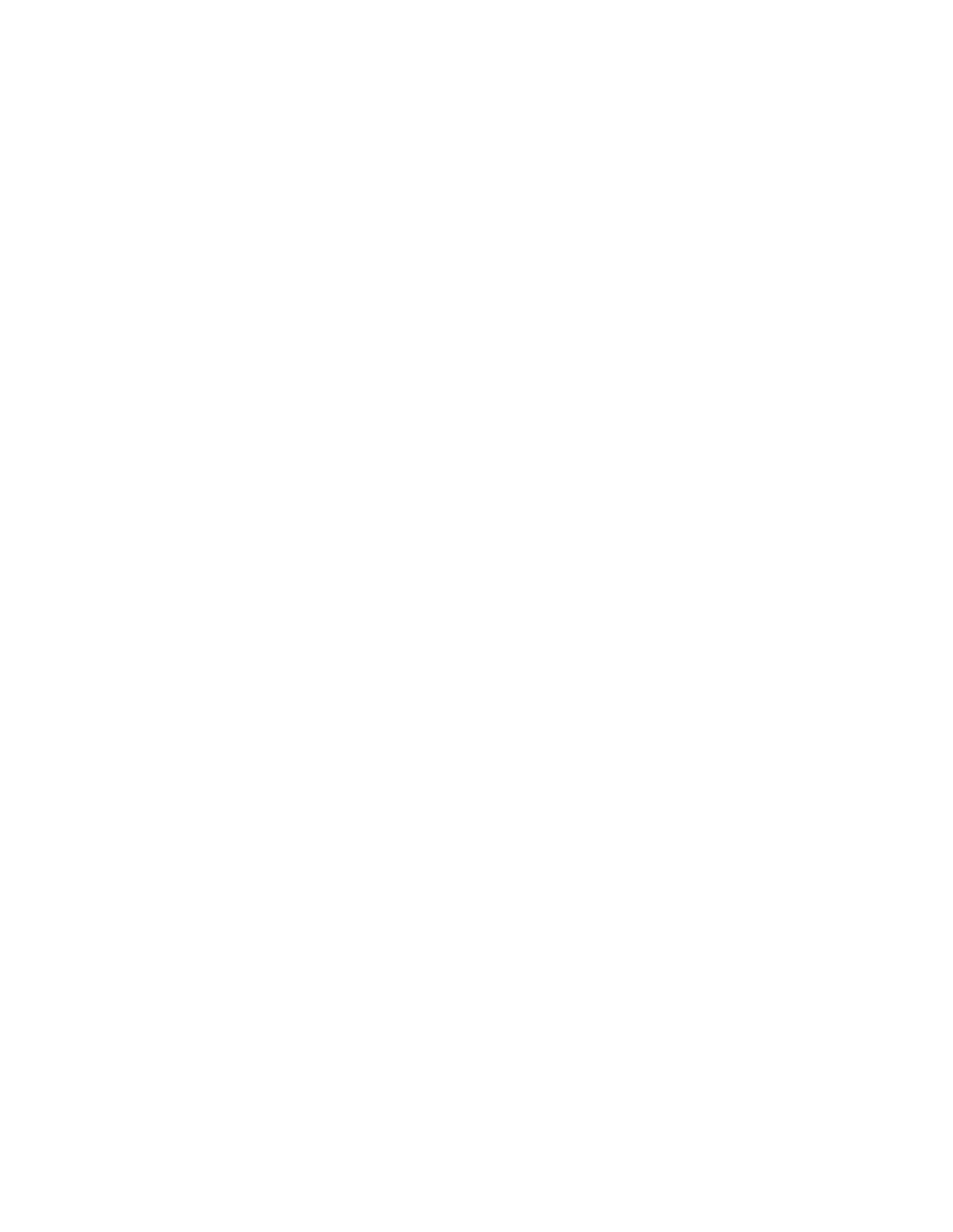# <span id="page-16-0"></span>**2.0 Literature Review and Peer State Experience**

The objective of this section is to assemble the most relevant lessons learned from peer states and national research to build a decision-making framework to guide the rest of the project. To accomplish this objective, this consulting team sought to identify the most recent and relevant examples of state freight rail benefits assessment by analyzing the following:

- The current PennDOT project evaluation approach;
- Relevant national research on state rail benefits assessment;
- Practices of "peer" states with existing freight rail funding programs and project evaluation programs; and
- The experience of Pennsylvania's freight rail funding applicant pool consisting of railroads and shippers.

During early 2010, the consulting team collected background information on Pennsylvania's current freight rail grant application evaluation procedures and the procedures and tools used by peer states to inform public investment decisions. As a first step, the consulting team reviewed the current Pennsylvania process and performed a literature review of national studies on best practices. Finally, the consulting team conducted interviews with state officials to learn about relevant approaches that could be applied to the PennDOT public benefits model.

## <span id="page-16-1"></span>**2.1 PENNSYLVANIA APPROACH**

The consulting team conducted in-person interviews and reviewed state documents to develop a base understanding of PennDOT's current freight rail funding programs and project evaluation approach. The following paragraphs summarize the current evaluation approach.

#### *Rail Freight Preservation and Improvement Act*

With the enactment of the "Rail Freight Preservation and Improvement Act" in 1984, the General Assembly authorized PennDOT to provide grants to support operations and construction of rail facilities. Applicants include railroads, municipalities, shippers, or other organizations. A wide range of projects are eligible for state funding, including planning, engineering, property acquisition, and construction of rail facilities. During the initial decade of the program, grants tended to support accelerated maintenance of rail facilities to bring infrastructure up to current operating standards. More recently, as the Commonwealth's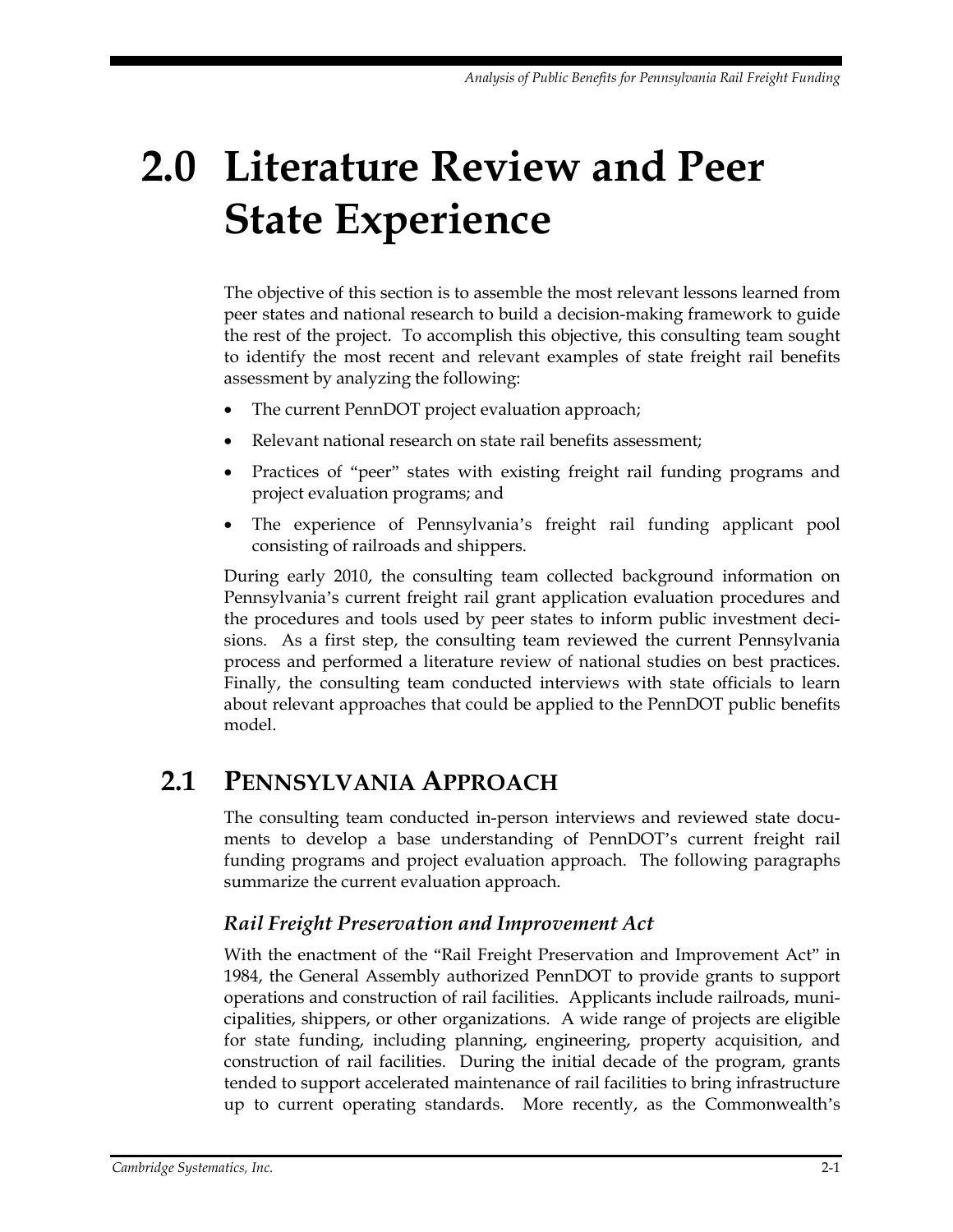railroad maintenance needs have reached relative maturity, the focus of state awards is shifting toward capital projects, including upgrades to 286,000-pound track and spurs to provide access. The exception to this trend is continued state support of some maintenance projects that would otherwise be deferred.

PennDOT utilizes two programs to disburse freight rail funds: 1) The Rail Freight Assistance Program (RFAP); and 2) the Capital Budget Transportation Assistance Program (TAP). RFAP currently is funded at \$10.5 million annually and provides up to 70 percent match funding for individual projects up to \$700,000. The focus of the RFAP grant awards is on short line and regional carriers to preserve essential rail service and to stimulate economic development. The TAP program seeks to fulfill a similar mission, but with a \$20 million annual allocation and a focus on larger projects. The key difference between the programs is that TAP projects must receive a line item in the current Capital Budget Act to receive funding and RFAP programs do not.

#### *Current Evaluation Process*

The following text box summarizes the steps in PennDOT's current project evaluation process. The following sequence is related to the RFAP but all steps also apply to the TAP.

#### **Pennsylvania Rail Freight Assistance Program – Project Evaluation Flow**

- Application submitted via "dotGrants."
- Staff review application and conduct site visit to ascertain viability and cost.
- Applicants provide 20-minute overview presentation to the PennDOT project selection committee.
- Staff score projects based on site visit and compatibility with state goals (e.g., 286,000 network, goals, and vision).
- Bureau presents recommended projects to the Program Management Committee (PMC) and the State Transportation Commission (STC) for approval.
- Grants are awarded and the project work is completed.

The data used to evaluate the projects are supplied by applicants, including job creation and car loadings for the last three years. PennDOT does not provide the scoring criteria to applicants to minimize the submission of applications skewed to achieve a certain result. To inform the fund distribution process, PennDOT staff score each project based on application evaluations, site visits, and applicant presentations. The score considers project impact on network operations (safety, capacity), state of good repair, economic development, and other issues such as Pennsylvania connectivity to the national network.

To monitor the performance of projects, PennDOT requires the recipients to provide records of car loadings for a period of five years after project completion.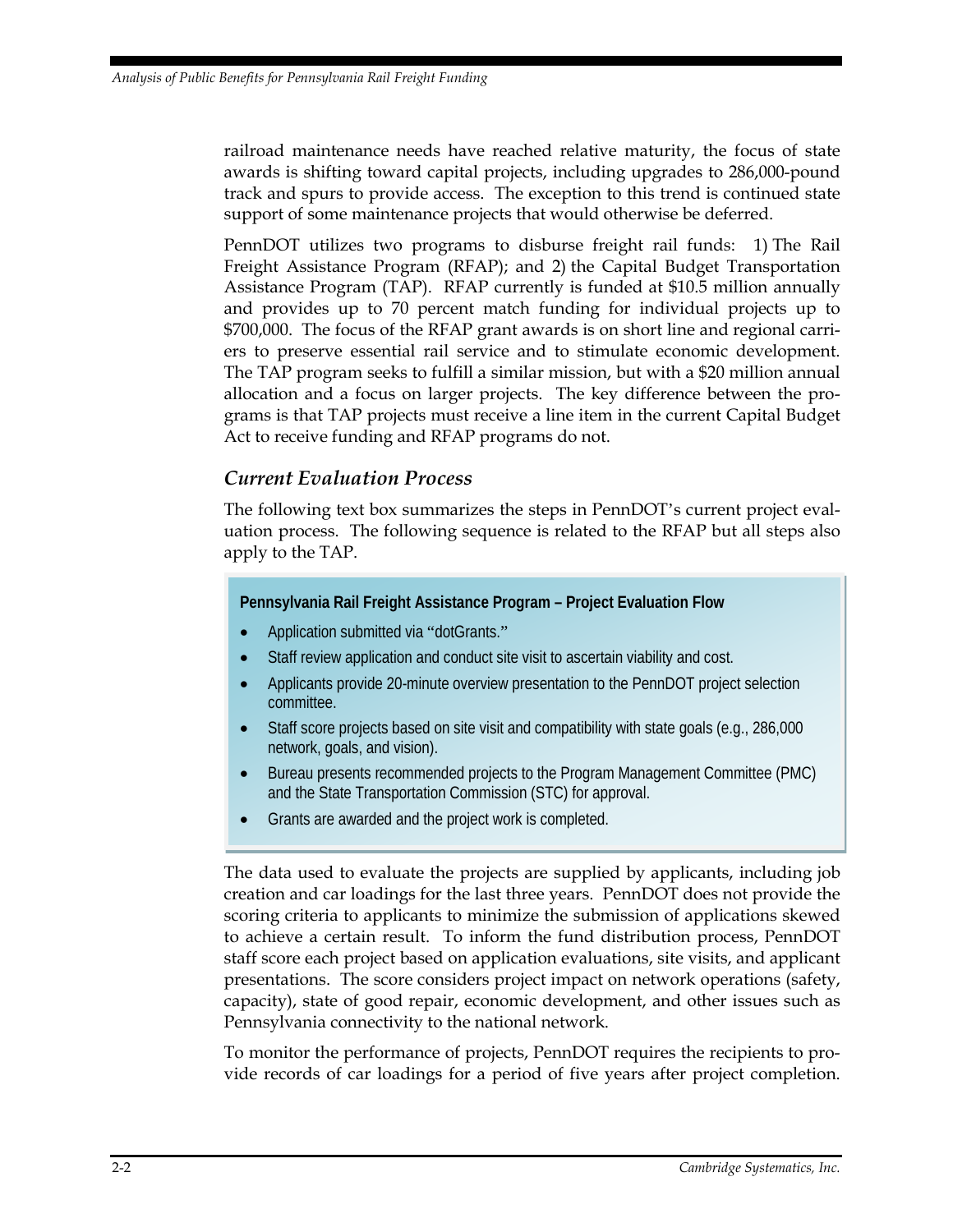Recipients are expected to achieve at least 50 percent of the estimated increase in carloads provided to the Commonwealth in the application.

# <span id="page-18-0"></span>**2.2 NATIONAL FINDINGS**

Studies conducted by national organizations, including the Transportation Research Board highlight a growing body of information and instruction on freight rail benefits analysis. These studies are relevant to this project because they provide observations on rail benefit/cost approaches, including common problems, challenges, and approaches.

#### **Summary of National Studies**

Most of the approaches described in national studies contain common elements and use similar approaches for calculating the benefits. For example, most approaches rely on changes in truck vehicle-miles traveled (VMT) to calculate benefits related to safety, highway maintenance, and logistics cost savings. Still, no singular approach emerges from the literature on the evaluation methodology to estimate public benefits of rail transportation investments. The following examples excerpted from two key studies: 1) AASHTO's Freight-Rail Bottom Line Report (2003); and 2) NCHRP Report 586 – Rail Freight Solutions to Roadway Congestion (2007) highlight these observations.

Over the last seven years, AASHTO's Freight-Rail Bottom Line Report (2003) has proven to be an influential document on the benefits of freight rail setting the stage for increased national interest in freight rail benefits. It identifies and estimates several categories of public benefits, including:

- Transportation System Capacity and Highway Cost Savings;
- Economic Development and Productivity;
- International Trade Competitiveness;
- Environmental Health and Safety; and
- Emergency Response (system redundancy).

In 2007, NCHRP Report 586 – Rail Freight Solutions to Roadway Congestion summarized key observations drawn from national case studies on the approaches of public agencies to rail freight benefits analysis:

- The benefit/cost analysis must show that total project benefits exceed total costs, using the time value of money to compare current and future costs.
- Agencies also analyze nonmonetary aspects of benefits and costs and have developed many ways to quantify nonmonetary factors.
- No singular methodology emerges for assessing projects with multiple categories of benefits and costs.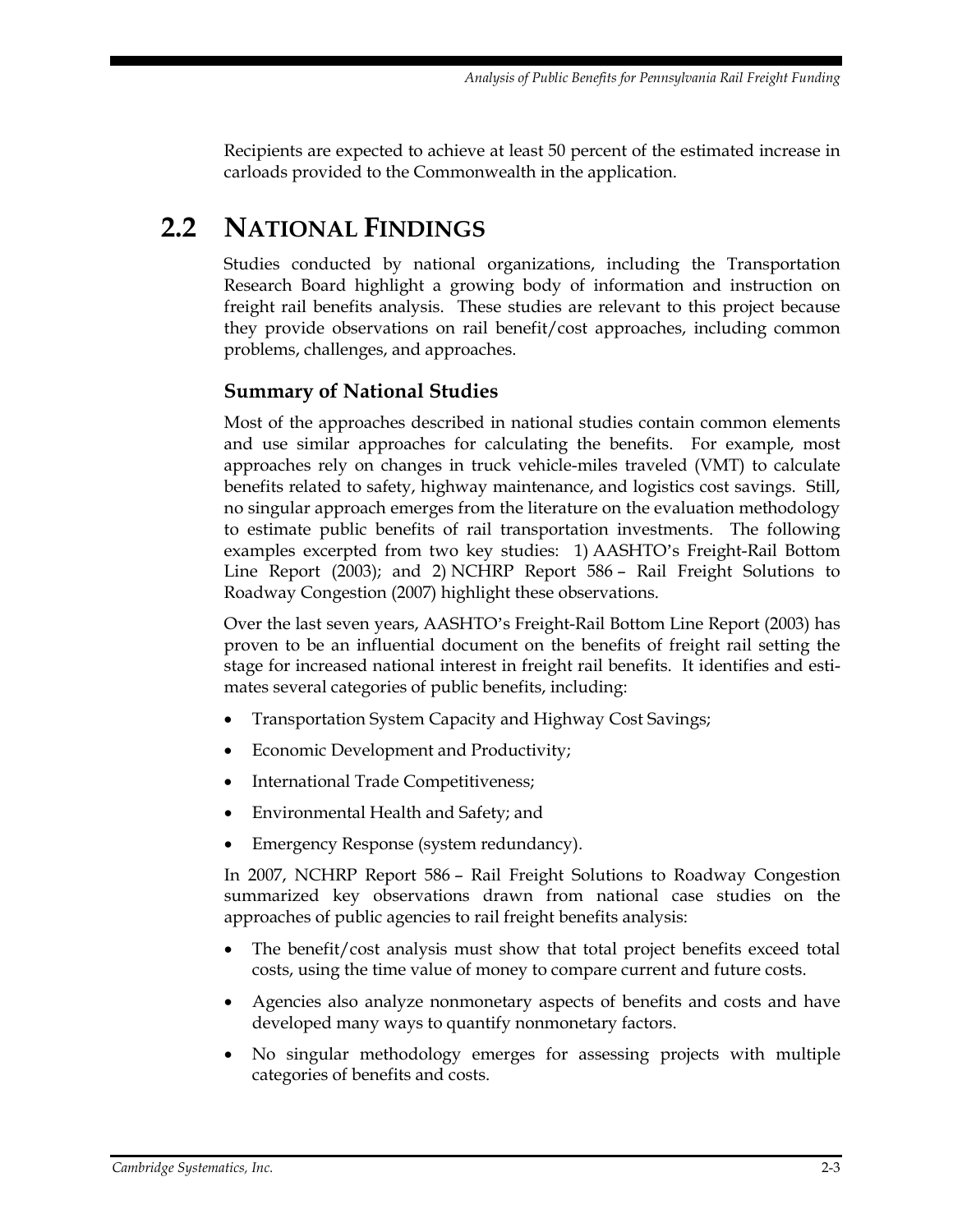- The weighting of factors varies from agency to agency, consistently requiring political input.
- Public agencies are concerned with the distribution of benefits; to resolve distribution or equity issues requires approval by political process.
- All benefits approaches are subject to debate concerning the types of projects analyzed and how public-private projects should be structured.

## **Evolution of Federal Standards**

Recently, the national conversation about freight rail benefit/cost analysis has shifted to a discussion of approaches to and compliance with Federal standards. Through the recent round of Transportation Investment Generating Economic Recovery (TIGER) and American Recovery and Reinvestment Act (ARRA) grant making, the U.S. Department of Transportation (U.S. DOT) required states to identify benefits of projects. The TIGER process, codified in the Code of Federal Regulations, provided detailed methodological guidance on benefit/cost analysis, including employment multipliers and discount rates to capture time value of money. The ARRA process for High-Speed Intercity Passenger Rail grants was less specific. During future rounds of funding, these processes will likely become more standardized, providing a potential template for states with interest in Federal dollars for freight rail projects.

## <span id="page-19-0"></span>**2.3 PEER STATE FINDINGS**

To understand how other states evaluate the public benefits of freight rail projects, the study team interviewed several peer states. The selected states were Washington, Florida, Louisiana, Oregon, and Virginia. Each of them has developed methods – at varying levels of complexity – to identify public benefits of freight rail projects. Of these five states, Virginia's program is the largest and possibly most complex, funded by annual dedicated revenues across three programs. By contrast, Louisiana does not have a funding program but has evaluated projects in anticipation of a future program. For each state, this report summarizes the freight-rail funding program and current evaluation process to provide comparisons and lessons to this study.

## **Washington**

#### *Freight Rail Funding Program*

The Washington State Department of Transportation (WSDOT) administers two funding programs that support freight rail projects: 1) the Washington Rail Bank (\$5 million every two years); and 2) the Freight Rail Assistance Program (\$2.75 million per year). Because the state constitution prohibits transfer of public funds to private enterprises, WSDOT cannot provide funds directly to railroads.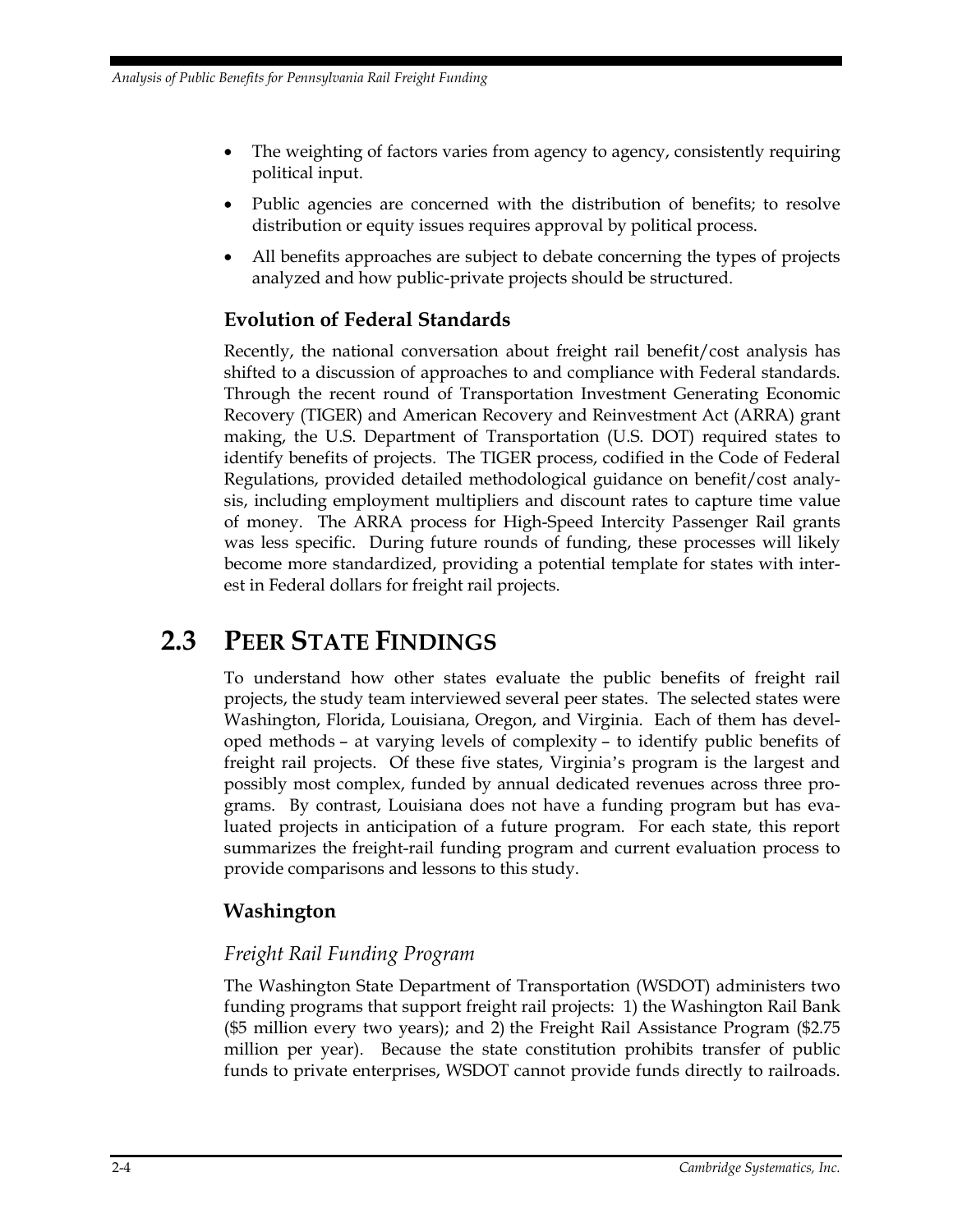Consequently, the applicants for freight rail funding assistance are public agencies such as municipalities or special districts – such as a port districts.

### *Benefits Methodology*

To analyze the funding applications, WSDOT uses a spreadsheet-based benefit/ cost analysis (CBA) methodology. The State developed the methodology based on guidance in the 2007 statewide Freight-Rail Capacity Study. Over a period of six to nine months, the State developed a benefit/cost mechanism for its Legislature. WSDOT utilizes two versions of the CBA tool: 1) a "light" model that analyzes information from its two regular grant or loan programs; and 2) the full model that WSDOT applies to larger projects. The process can take anywhere from a day to several months depending on the complexity and size of the project and the availability of data. Key features of the process include:

- **Evaluation Flow –** WSDOT uses applicant-supplied information to calculate the CBA internally. WSDOT uses the analysis to provide a recommended list to the Legislature, which makes the final determination. Once the projects are approved, the Legislature directs WSDOT to implement them.
- **Annual Updates –** Each year, WSDOT updates the approach to reflect current needs. The model has the ability to give more weight to certain variables – including Legislative preference, industry, or commodities.
- **State Agency Coordination –** WSDOT works closely with the Department of Commerce (DOC) to evaluate the projects. DOC provides input on the approximately 25 percent of the evaluation having to do with economic variables such as job creation. Depending on the nature of the application, other state agencies are involved, including the Department of Agriculture.
- **Applicant Training –** The organizations applying for funding may not know how to provide the data necessary to complete the application. To assist them and to build capability statewide, WSDOT conducts about six workshops each year to provide potential applicants with instruction. This workshop circuit is a response to the poor quality of applications received in the past.
- **Performance Measurement –** To audit projects, WSDOT requires applicants to provide car loadings with an indication of "empty or full" and date. No origin-destination data are required.

During the development of the CBA approach, the greatest challenge was getting the political buy-in from the House and the Senate to support the procedure. The Legislature continues to use earmarks to advance some rail projects but the political culture is evolving to expect that a CBA is completed. In some cases, the legislators are suggesting to lobbying agents that a CBA must be completed by WSDOT for the project to receive serious consideration.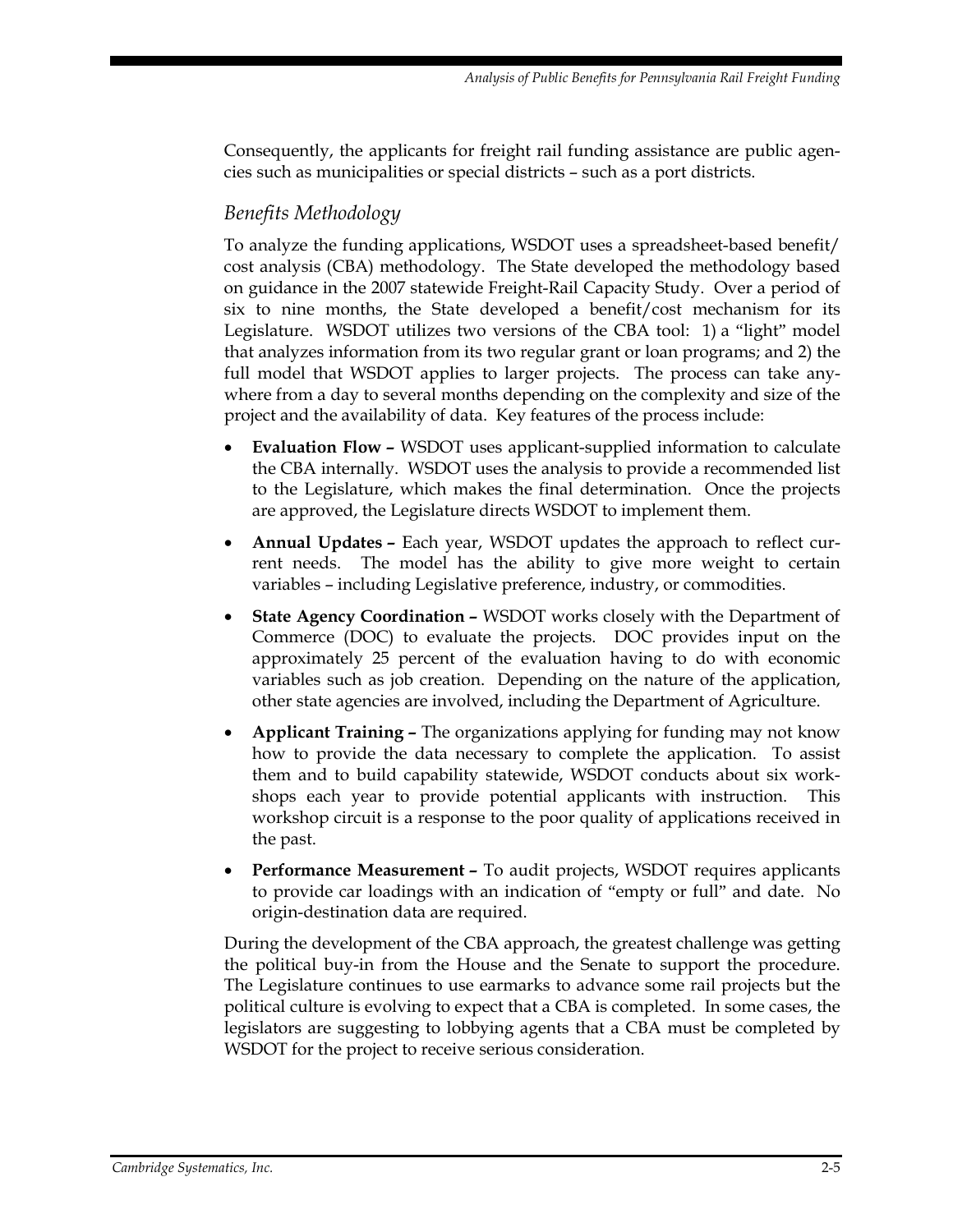### **Florida**

#### *Freight Rail Funding Program*

The Florida Department of Transportation (FDOT) selects freight rail projects for state funding from its surface transportation program and its Strategic Intermodal System (SIS) program. The state constitution, by interpretation, requires a positive benefit/cost result for public funds to support a private rail investment. The annual allocation for both programs has varied over time, but has recently exceeded \$100 million. The State typically spends up to 15 percent of its transportation dollars on nonhighway modes (rail, port, air), but this percentage is expected to increase as the State places greater emphasis on large commuter and high-speed rail projects. Consequently, the funding for freight rail projects is expected to decrease slightly over the next several years.

Past projects have focused on connectivity (e.g., the potential impact of a short line connection to another mode and the ability of the project to improve connectivity), 286,000-pound upgrades, and bridge rehabilitation. The State would fund industrial spurs, but there have been very few viable applications. Successful short line applications receive a 75 percent state match while Class I and regional carriers receive 50/50 match funding.

#### *Benefits Methodology*

The State uses several evaluation criteria and tools to make its rail investment decisions. First, FDOT makes a determination of how well each project meets the policy objectives of the State, including the Florida Strategic Intermodal System (SIS) goals (see below). This determination traditionally relied on the judgment of FDOT staff but in the future the Department will transition to a prioritization tool to account for policy and performance measures to analyze project fit. The State employs a slightly different set of prioritization criteria for passenger rail than freight rail because those programs are funded from different sources. For example, there is a more extensive list of prioritization criteria for commuter rail than for freight.

#### **Florida Strategic Intermodal System (SIS) Goals**

- 1. **Safety and Security –** A component of external impacts;
- 2. **System Preservation –** Not explicitly modeled, but can be considered an external impact and a future transportation impact;
- 3. **Intermodal Mobility –** A component of transportation impacts;
- 4. **Economic Enhancement –** The same as economic impacts; and
- 5. **Quality of Life –** A component of transportation impacts (congestion mitigation), external impacts (environmental and safety), and economic impacts (jobs and economic growth).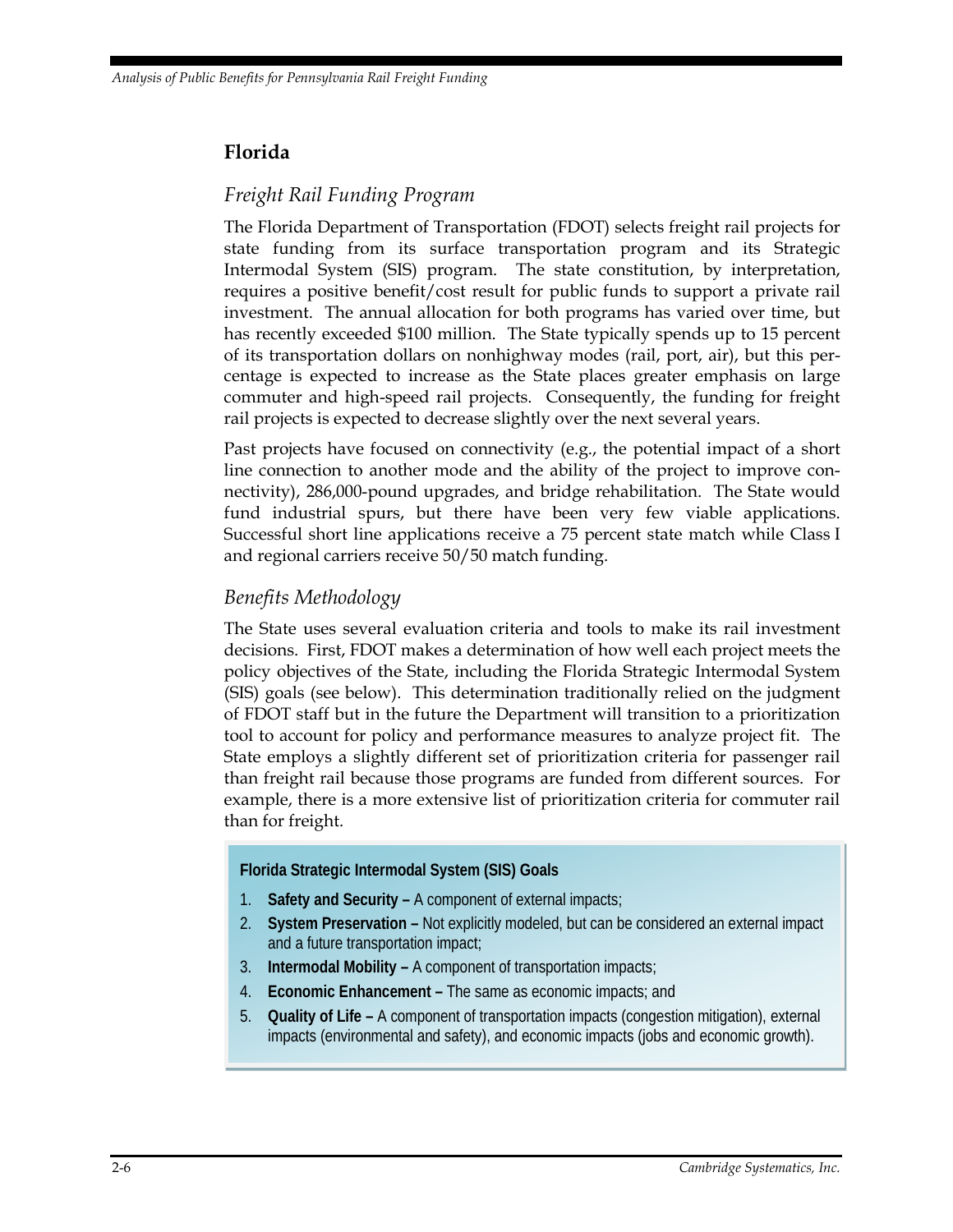Once the projects are prioritized against state objectives and measures, the State uses a benefit/cost model – the Florida Rail Investment Calculator (FRIC) as a last check to make sure the project has a positive benefit/cost ratio. The software calculates the benefit/cost ratio for each project, considering the factors listed below and the time value of money.

#### **Florida Rail Investment Calculator Factors**

#### **Transportation Impacts**:

- Avoided Highway Maintenance Costs;
- Shipper Logistics Costs; and
- Highway Delay at Rail-Highway Grade Crossings.

#### **Economic Impacts**:

- New or Retained Jobs; and
- Tax Increases from Industrial Development.

#### **External Impacts:**

- Highway Safety Improvements; and
- Environmental Quality Improvements.

Once the FDOT Rail Office has made its recommendation, the Department integrates the recommended rail projects into a larger transportation project list. The State has a good track record with railroad participation in the process. Historically, the freight railroads have provided the information necessary to evaluate the policy and performance dimensions of a project. The process is not onerous because the State does not ask for complete project data to run the benefit/cost calculator unless the project already has been considered worthy of matching funds (because the calculator is a final check to ensure positive benefit/ cost ratio).

The State has been seeking a way to audit and verify the project success to know, for example, how well a railroad has performed over a five-year period. Ultimately, the State has not pursued auditing because of the variability in economic cycles that periodically dampen carload activity.

#### **Louisiana**

Louisiana currently does not have a dedicated source of freight rail funding (outside of port properties), but the State has developed an evaluation methodology in anticipation of the formation of a new rail funding program. For several years, the Louisiana Department of Transportation (LADOT) has been poised to advance a rail program with the Legislature that would fund investments and would require a project evaluation. Enactment of that program has been stalled by Hurricanes Katrina and Gustave and the State's requisite attention to restoration. If enacted, the new program would change Louisiana's constitution to allow for state investment in freight railroads, which currently is limited to rail facilities in ports.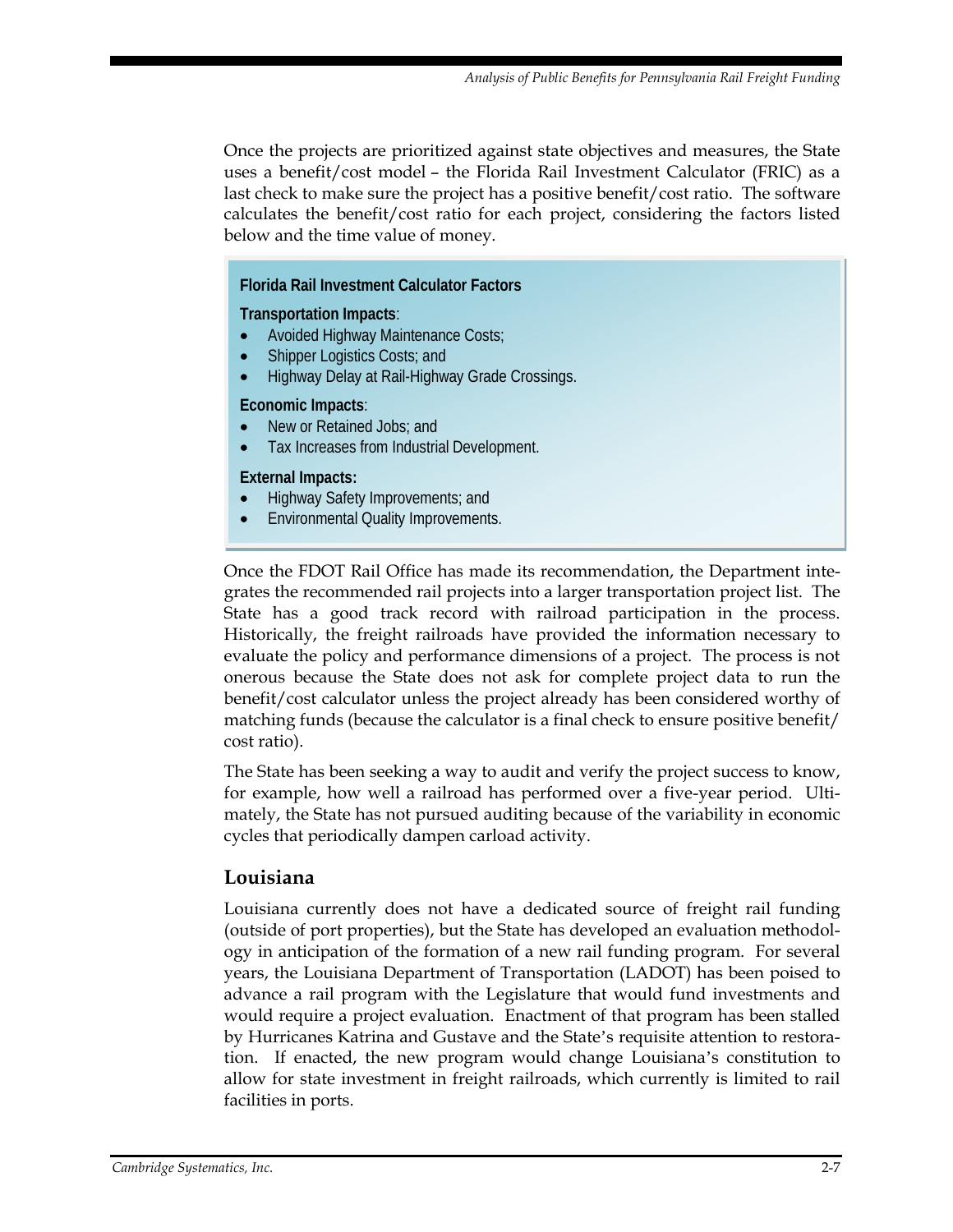In preparation for the potential rail program, the State evaluates projects submitted by the railroads on an annual basis. Most of the projects were introduced in the State's last rail plan, supplemented with additional information from the railroads to prioritize them. Because legislative action has lagged, LADOT has not added any new "pure rail" projects, but has included some rail projects within the boundaries of ports (because they are eligible for funding). The State continues to reprioritize the projects to account for minor changes in carload volumes or political views. The project list has remained the same for the last few years.

#### *Benefits Methodology*

To run the benefit/cost model, the State worked with the railroads to acquire data on the number of cars, trucks, and origin-destination patterns within the State. In most cases, the railroads have provided general information and LADOT has exercised professional judgment to populate its spreadsheet model. Most of the projects requested are related to short line improvement to 286,000 pound operating standards. In the future, when project funding is available, the State may apply the model with more rigor and would implement a more sophisticated process to estimate project impacts.

#### **Oregon**

#### *Freight Rail Funding Program*

The Oregon Department of Transportation (ODOT) administers *Connect*Oregon, a lottery-bond-based program to improve the State's multimodal transportation system. The program was authorized in 2005 by the Oregon State Legislature with the goal of ensuring a strong, diverse, and efficient transportation system that "better integrates the components of the system, improves the flow of commerce, and removes delays." The program funds improvements to all modes of the State's transportation system, including freight rail, passenger rail, urban transit, air, and marine. One of its chief desired outcomes is the improvement of intermodal connections between the highway system and other modes. Since its inception in 2005, the *Connect*Oregon program has funded a total of \$300 million in projects, nearly 50 percent of which are rail projects. Eligible applicants include firms, agencies, cities, ports, counties, and others.

## *Benefits Methodology*

Applications are reviewed by stakeholders, transportation experts, local residents, and then approved by the Oregon Transportation Commission. The Legislature has approved \$100 million for the program every two years since 2005. No less than 10 percent of the funds must be awarded within each of five state transportation regions contingent upon the submission of qualified applications in each region.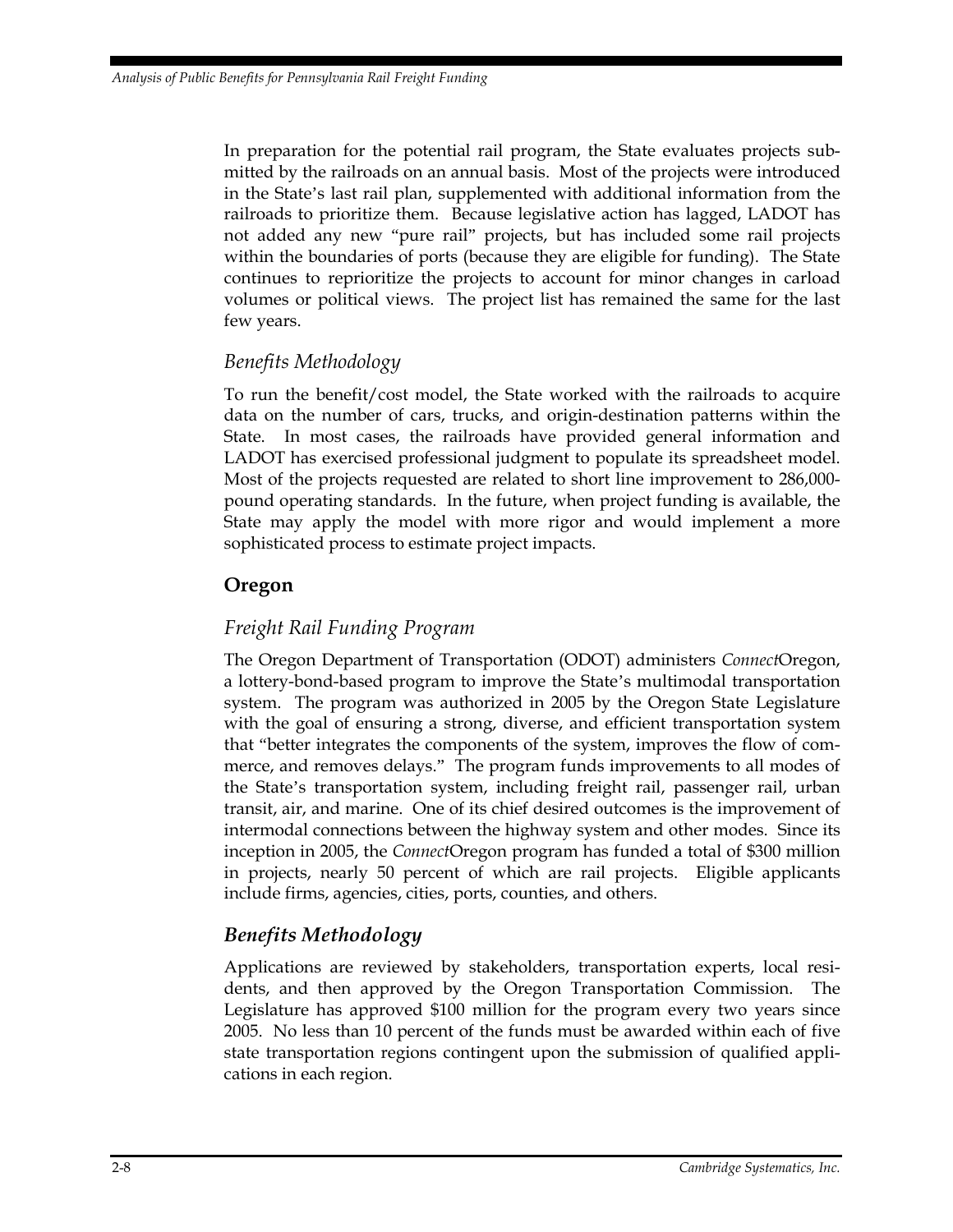Once the applications are submitted, ODOT staff review them for completeness and feasibility and forward those that qualify to the five modal and five regional committees for review and ranking (e.g., Rail Advisory Committee).

An important part of the review process is a calculation of economic benefits by an independent consultant contracted by ODOT. The consultant develops economic benefits estimates for each project based on performance metrics provided in the application (e.g., construction jobs; direct and indirect permanent jobs; impact on regional (or state) unemployment; project cost). In addition to the benefit/cost calculation, the review committees score projects using the following evaluation criteria:

#### *Connect***Oregon Evaluation Criteria**

- **Project reduces transportation costs for Oregon businesses or improves access to jobs and sources of labor.**
- Project results in an economic benefit to the State.
- Project is critical link in Oregon's transportation system that will measurably improve utilization and efficiency.
- Ability of the applicant to fund the project from any source other than the Multimodal Transportation Fund.
- Construction Readiness.

## **Virginia**

#### *Freight Rail Funding Program*

The Virginia Department of Rail and Public Transportation (VDRPT) administers three programs that support freight-rail investments: 1) The Rail Enhancement Fund; 2) Rail Industrial Access Grants; and 3) Rail Preservation Grants. The Rail Enhancement Fund (VREF) provides a 70/30 funding match for all types of passenger or freight rail projects. The Rail Industrial Access Grants provide assistance to shippers or freight railroads to connect rail-traffic-generating facilities to the rail network, either by improving existing rail infrastructure or by providing new assets to reach shippers (e.g., industrial sites). Applicants may include localities or businesses. The Rail Preservation Grants program supports short line railroads in the Commonwealth.

#### *Benefits Methodology*

The Commonwealth maintains three variations of its benefit/cost model customized to each of the respective programs: 1) Rail Enhancement; 2) Industrial Access; and 3) Rail Assistance. The benefit/cost model is part of a broader evaluation conducted by VDRPT staff and data on current and future carloads (or intermodal units); trucks diverted; and mileage in Virginia. For the VREF program, applicants must complete an Excel spreadsheet template and submit it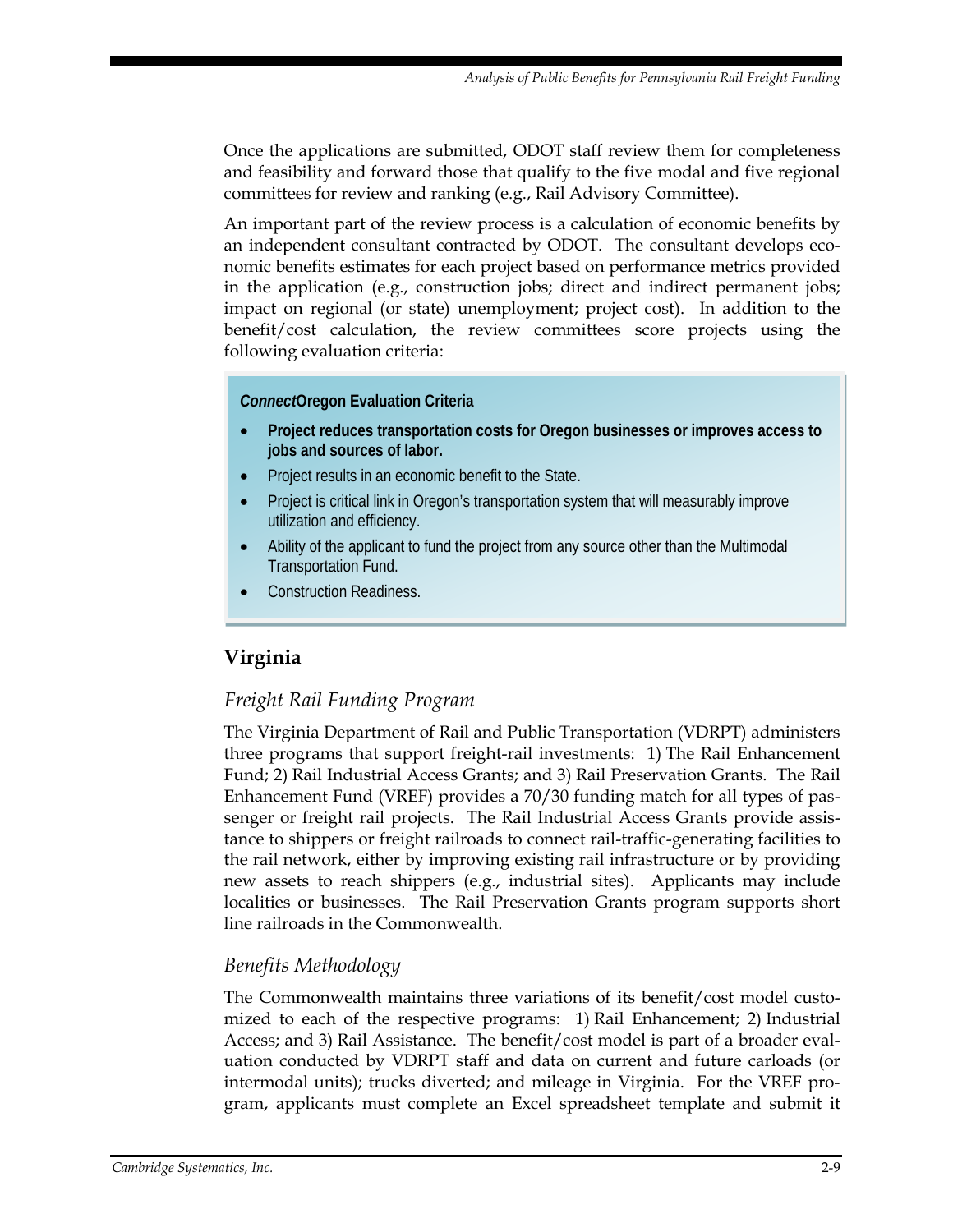with their written narrative applications. For the Rail Preservation program, applicants must furnish basic information on car loadings and job creation. Upon receipt of the applications, staff check for completeness and evaluate according to qualitative policy and regulatory criteria. A contractor subsequently conducts a benefit/cost evaluation using a proprietary model developed jointly with the Commonwealth. VDRPT utilizes a consultant to run the model due to lack of agency staff and the desire for an independent evaluation of the economic portion of the application. While the inner workings of the VREF model are not publicly transparent, the approach to the Rail Preservation Grant benefit/cost evaluation is patterned on the Federal Railroad Administration (FRA) 1990 Local Rail Freight Assistance Program (LRFA) guidance.

- Establishing the project alternative;
- Determining the project costs;
- Determining the null alternative;
- Using the standard 10-year planning horizon;
- Using the FRA published discount rates;
- Calculating transportation efficiency benefits;
- Calculating secondary benefits;
- Calculating salvage value (if abandoned); and
- Calculating the benefit/cost ratio.

Once the benefit model is complete, staff recommend applications meeting the basic requirements – including a benefit/cost ratio exceeding 1.0 – to the Rail Advisory Board (RAB). The RAB subsequently reviews and recommends projects to the VDRPT Director for further review and recommendation. The process culminates with the introduction of projects recommended by the VDRPT Director to the Commonwealth Transportation Board (CTB) for final review and obligation of state funds. In addition to the benefit/cost assessment, the Commonwealth considers the following criteria for VREF projects.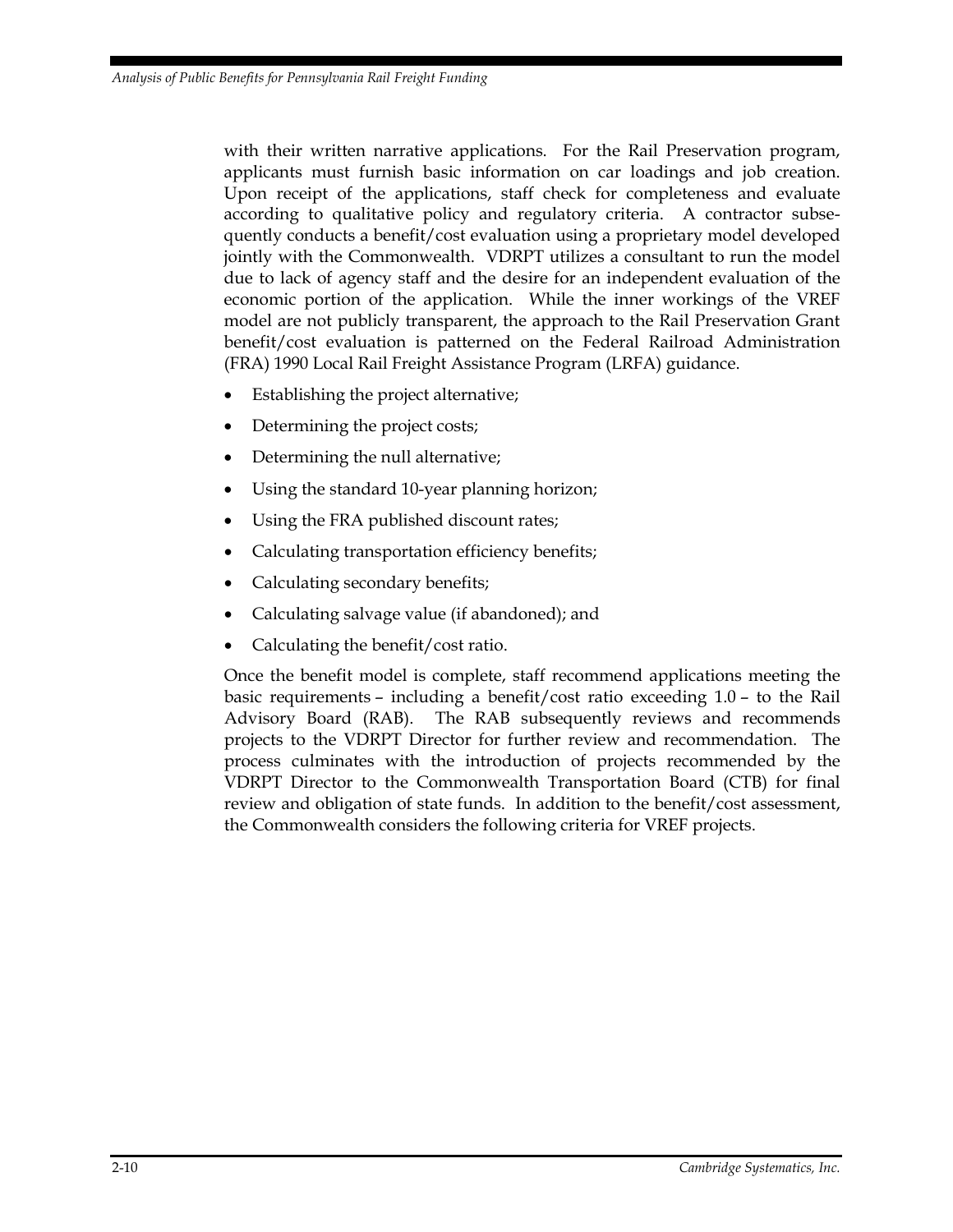#### **Virginia Rail Enhancement Fund Project Considerations** *Can/Does the project….*

Meet the benefit/cost ratio (1:1) standard and does it need accelerated assistance.

- Address needs in state, regional, local plans.
- Enhance competitiveness, including joint access to major shippers.
- Be built quickly within the six-year program of the state and limit long-term liability.
- Leverage public funds by drawing on sources of private financing.
- Protect the Commonwealth's public interest in private properties (will the project be used for the stated purpose over its proposed life span.
- Contribute to the effectiveness of the entire transportation system (intermodalism).
- Apply 90 percent of funds to capital improvements (limiting planning and engineering to 10 percent).

The benefits are valued over 20 years and the Commonwealth strictly monitors performance of the metrics of railroads participating in its programs. Applicants are required to report traffic annually and the State conducts audits approximately every 5 years. In addition, VDRPT deploys contracted field auditors to estimate rail traffic utilizing the state-financed facilities. If the State finds that a project is not meeting the forecast traffic of the applicant, the applicant must return the proportional share of funding measured by the nonachieved traffic level pro-rata plus interest.

Under the Rail Preservation Program, the Commonwealth retains an ownership share for every state dollar invested until the interest is repaid or the useful life of the asset has been reached.

#### **Summary of State Approaches**

Project evaluation approaches vary in technical detail but generally rely on public benefits analysis as one component of a multifaceted selection process. Similarities among the approaches include the following:

- All five states utilize a formal public benefits measurement approach.
- None of the states rely on a public benefits approach as the sole element in the evaluation, but the evaluation is a required component of the overall project prioritization and selection process.
- In each state, the evaluation process has evolved over time to become more standardized but not necessarily more complicated. The Florida model, for example, is relatively simple. In contrast, Virginia's models are more complex.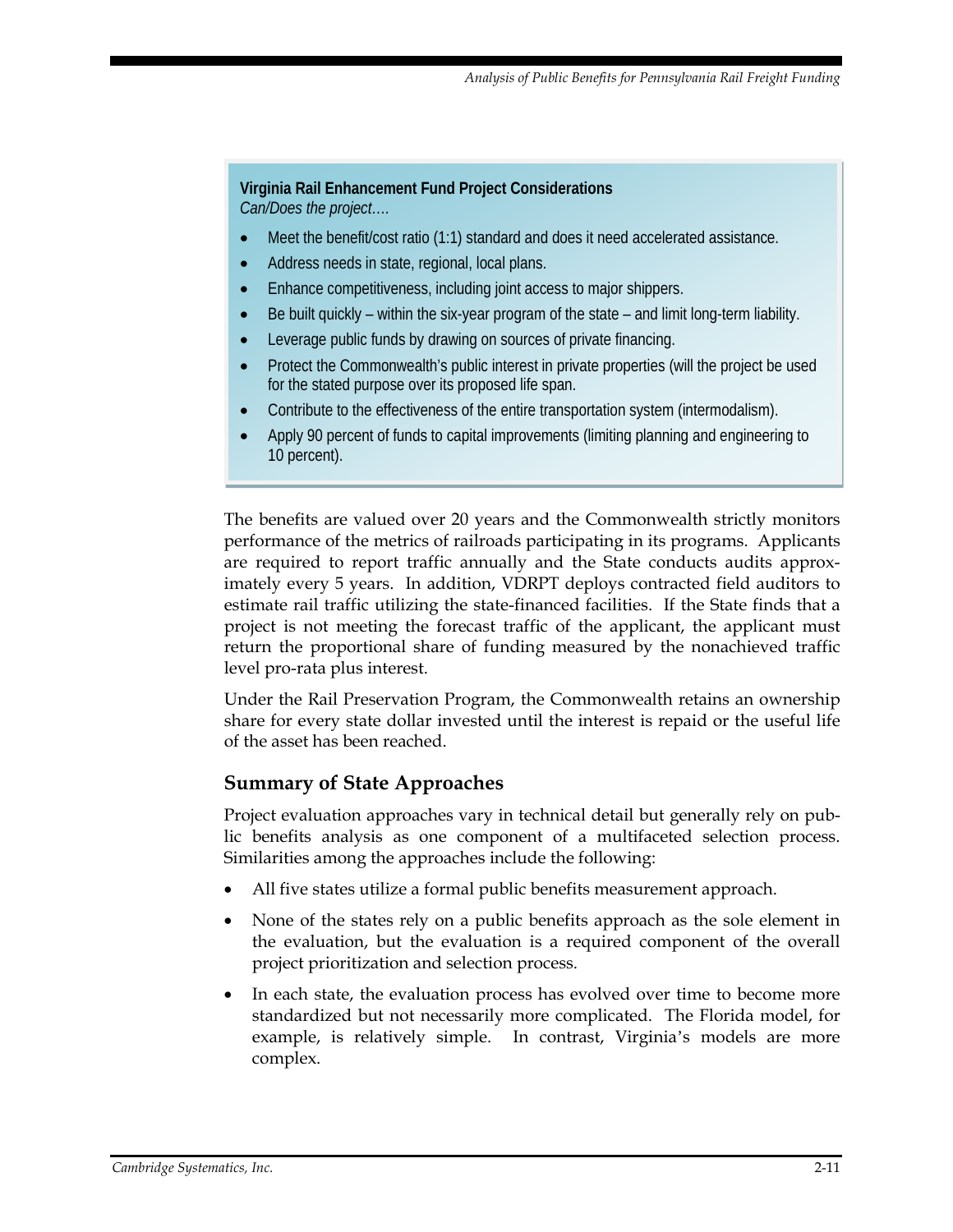- States tend to guard their models closely, using internal staff or contractor resources to estimate benefits from applicant-supplied data. None of the states allow the applicants to run the model.
- Each of the states requires applicants to provide basic information on the forecast change in freight rail traffic (carloads or intermodal units) although the period of performance varies by state.
- States express the change in traffic as a truck VMT differential to produce monetized savings in some combination of the following savings categories: logistics costs, safety, air quality, and highway maintenance.
- All five states use applicant data and their own factors to estimate job creation as part of the economic analysis.
- In all cases, a positive benefit/cost ratio is required for funding eligibility.
- States tend to measure the same types of public benefits largely relying on the change in VMT of forecast truck-to-rail diversion – and job creation (short- and long-term). The factors used in the respective analyses may differ, although some states are building model capability to produce benefit/ cost ratios using the TIGER factors required by U.S. DOT.

Table 2.1 on the following page arrays the approaches of the respective states interviewed for this project.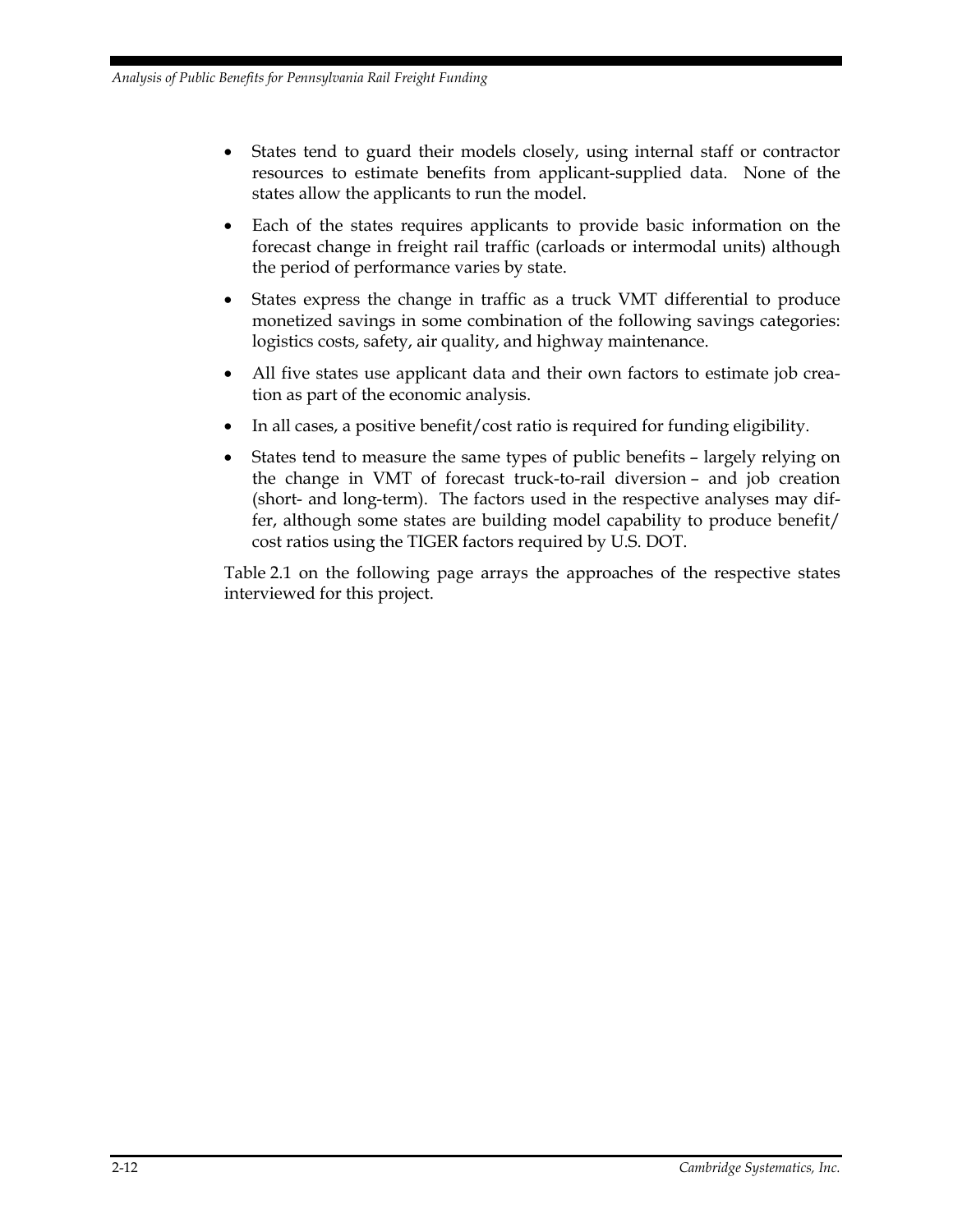<span id="page-28-0"></span>

| <b>Program Characteristics</b>                                | Washington                           | Florida                                 | Louisiana <sup>a</sup> | Oregon | Virginia                                |
|---------------------------------------------------------------|--------------------------------------|-----------------------------------------|------------------------|--------|-----------------------------------------|
| Program Purpose                                               |                                      |                                         |                        |        |                                         |
| Rail Preservation                                             |                                      |                                         |                        |        |                                         |
| Economic Development                                          |                                      |                                         |                        |        |                                         |
| Other (e.g., Congestion Mitigation)                           |                                      |                                         |                        |        |                                         |
| <b>Carrier Eligibility</b>                                    | <b>No</b>                            | Yes                                     | <b>No</b>              | Yes    | Yes                                     |
| <b>Funding Sources</b>                                        |                                      |                                         |                        |        |                                         |
| Total Freight Rail Program Funds (Annual)                     | \$2.5M                               | $-$ \$50-\$100M                         | N/A                    | \$50Mb |                                         |
| <b>Dedicated Funds</b>                                        |                                      |                                         | N/A                    |        |                                         |
| Legislative Appropriation (Annual or Biennial)                |                                      |                                         | N/A                    |        |                                         |
| <b>State/Recipient Funding Match Requirements</b>             | Up to 100%;<br>Local match preferred | 50/50 Class I, II;<br>75/25 Short lines | <b>NA</b>              | 80/20  | Up to 100%;<br><b>VREF is 70/30</b>     |
| <b>Public Benefits Estimates</b>                              |                                      |                                         |                        |        |                                         |
| Developed by State DOT Staff                                  |                                      |                                         |                        |        |                                         |
| Developed by Contractor                                       |                                      |                                         |                        |        |                                         |
| Performance Measurement Data                                  |                                      |                                         |                        |        |                                         |
| Units (e.g., Carloads or Intermodal Units)                    |                                      |                                         |                        |        |                                         |
| Modal Shift (e.g., Truck to Rail A VMT)                       |                                      |                                         |                        |        |                                         |
| △ VMT Benefits (Logistics Costs, Safety, Highway Maintenance) |                                      |                                         |                        |        |                                         |
| Job Creation                                                  |                                      |                                         |                        |        |                                         |
| Post-Award Auditing                                           | Annual car loadings                  |                                         | N/A                    |        | Annual car loadings<br>and field audits |

### **Table 2.1 Summary of State Freight-Rail Funding Approaches**

<sup>a</sup> Louisiana maintains an updated project evaluation list to remain prepared for potential state rail funding.

b Oregon provides \$100 million every two years; theoretically all the money is available to freight rail but the actual awards are less than 50 percent of the total.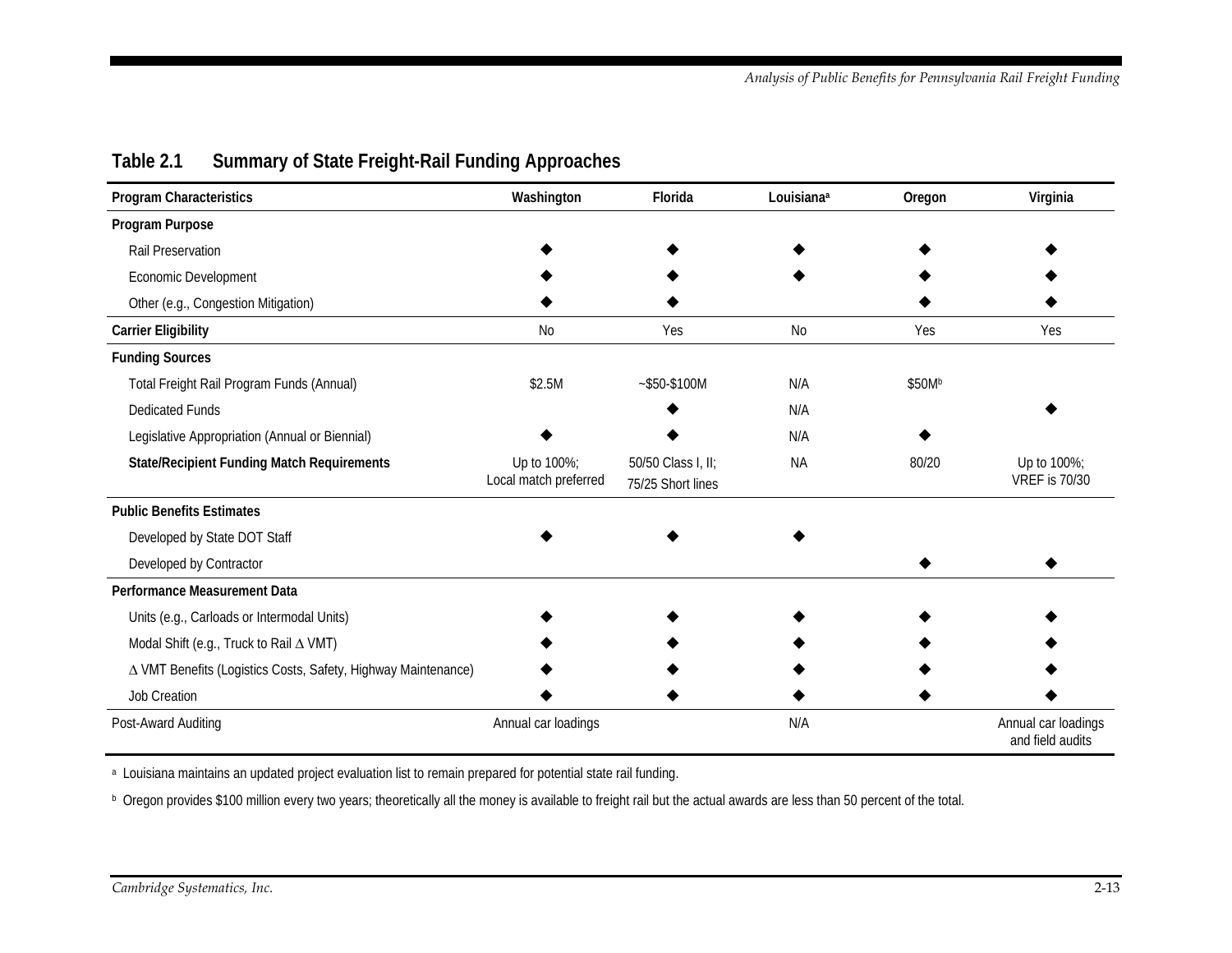*Analysis of Public Benefits for Pennsylvania Rail Freight Funding*

## <span id="page-29-0"></span>**2.4 STAKEHOLDER INPUT**

### **Overview**

Telephone interviews were conducted with a sample of Pennsylvania railroads, shippers, and development organizations to understand their perspectives on the current state freight rail funding evaluation and award process. To alleviate concerns about sharing confidential information and to encourage candor, the responses are anonymous. Nearly every interviewee expressed appreciation of the state funding program with some revealing that their firm would not have survived without it.

#### **Stakeholder Telephone Interviews**

To ensure consistency, a script was used to conduct the telephone interviews. Interviews were conducted over the course of several weeks and uncovered the opinions of stakeholders on such topics as:

- The strengths and weaknesses of the current funding process;
- What factors they consider to be the most important in the evaluation of competing projects; and
- Their ability to provide the information required to measure benefits if it were asked for in the application.

The script used to guide the telephone interviews is contained in the Appendix of this report.

## <span id="page-29-1"></span>**2.5 PROFILE OF RESPONDENTS**

Nine railroads, one shipper, and one not-for-profit economic development organization participated in the interview process. Each interviewee had applied for funding from the Rail Freight Assistance Program (RFAP) in the past and all but one also had applied for funding through the Capital Budget Transportation Assistance Program. Most of the respondents (6 of 11) indicated that they were highly successful in receiving funding through the program. Five of them said they had a mixed success rate.<sup>[1](#page-29-2)</sup> A common feature among the railroads interviewed is a reliance on internal staff to complete the applications (8 of 9). The two nonrailroad respondents interviewed use outside engineers for design work and cost estimates.

 $\overline{a}$ 

<span id="page-29-2"></span> $1$  Respondents classified in the "mixed success" category responded with phrases such as *50-50, we win some and we lose some, somewhere between 40 and 60 percent,* etc. when asked how successful they have been at receiving funding for projects they have submitted.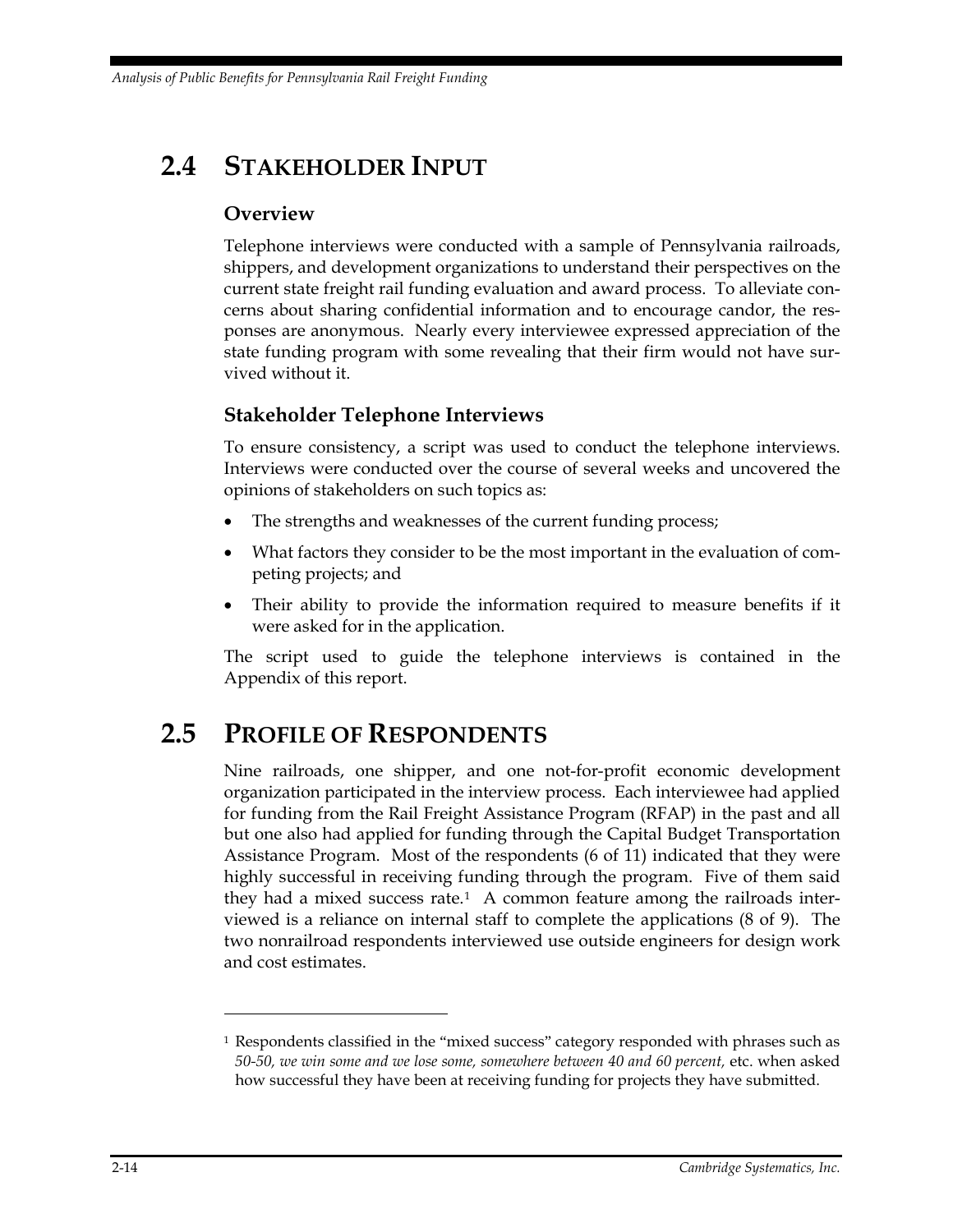## <span id="page-30-0"></span>**2.6 SUMMARY OF KEY FINDINGS**

#### **Overall Comments**

During the interview process, many respondents expressed unsolicited praise for the program. Some (paraphrased) comments include:

- It's a fabulous program that works well. It's clear that everyone (from the State) involved in the program, from the top down, believes in freight rail;
- We are all pleased that we have this program. It's a good program much better than most states;
- They (the State) do a great job. We're just glad to have a program like this in Pennsylvania. If you lay out a good project, it will get approved; and
- Other states should look to Pennsylvania because they have done a good job funding rail projects – give them kudos on legislative support.

### **Project Types**

The most common type of projects that the respondents are interested in receiving funding assistance for are tie replacement and rail upgrades (eight and seven mentions, respectively). This is followed by bridges (four mentions) and sidings, spurs, and track extensions (four mentions). (See Table 2.2 and Figure 2.1 below.)

| <b>Project Type</b>                    | <b>Number of Mentions</b> |
|----------------------------------------|---------------------------|
| Ties                                   | 8                         |
| Rail                                   | 7                         |
| <b>Bridges</b>                         | 4                         |
| Sidings/Spurs/Track Extensions         | 4                         |
| <b>Tunnels</b>                         |                           |
| Yard Upgrades                          |                           |
| <b>Undercuttings on Road Crossings</b> |                           |
| 286,000-Pound Upgrade                  |                           |
| Main Line Improvements                 |                           |
| Reactivation of Abandoned Lines        |                           |

<span id="page-30-1"></span>**Table 2.2 Project Types**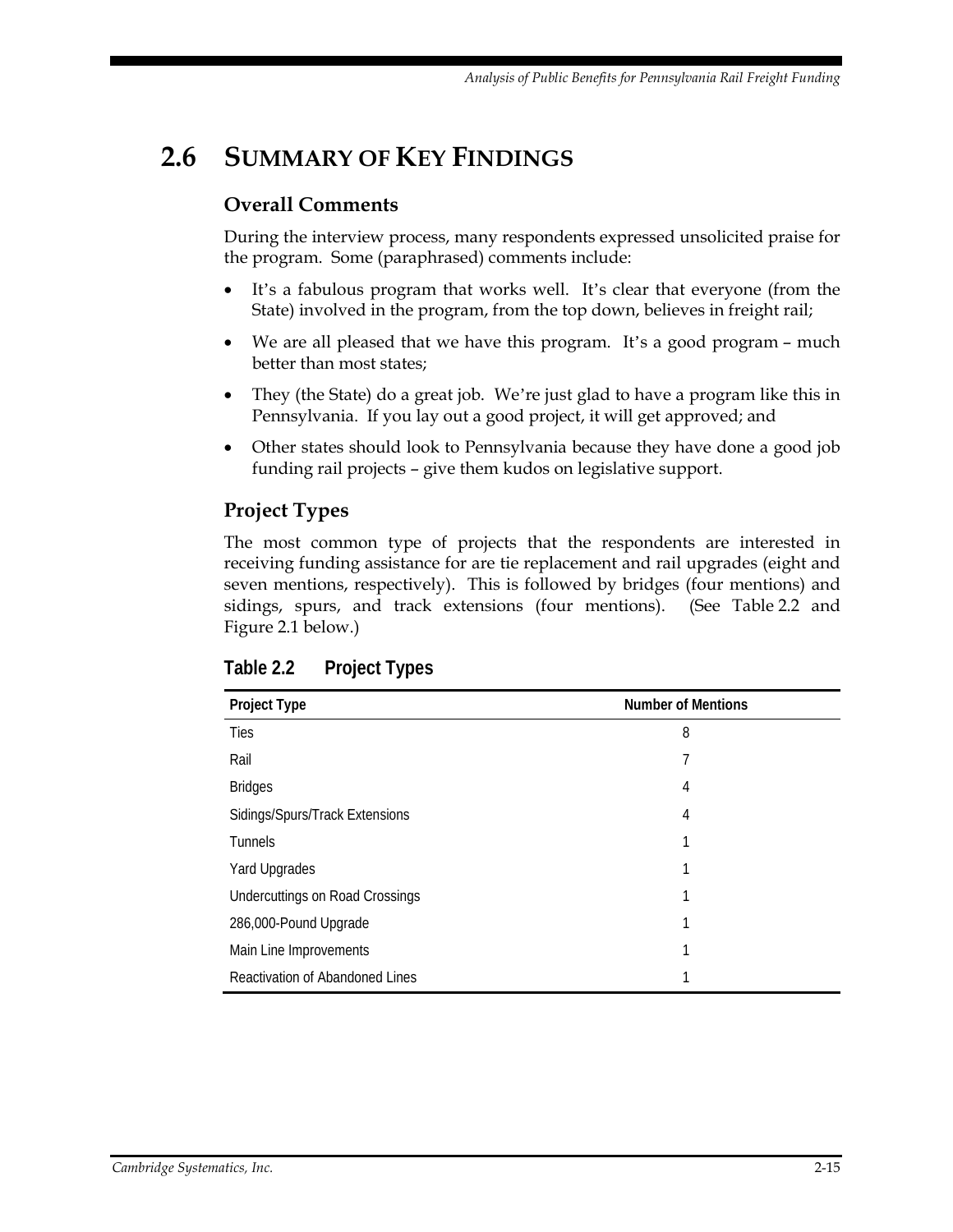

#### <span id="page-31-1"></span>**Figure 2.1 Project Types**

#### **Current Project Evaluation Process**

Three respondents said that the ability to give a 20-minute presentation about their project was a key strength of the current evaluation process. They felt this provided an opportunity to convey the importance of the project in a way that cannot be replicated within an application form. Other perceived strengths include the focus on jobs and carloads (two mentions), the overall fairness of the process (two mentions), site visits by Bureau of Rail Freight personnel (one mention), and the separation of maintenance and capital funds into different programs (one mention). See Table 2.3 below.

| Project Type                               | <b>Number of Mentions</b> |
|--------------------------------------------|---------------------------|
| Ability to Present Project in Person       | 3                         |
| Focus on Jobs and Carloads                 | C                         |
| <b>Fairness of Process</b>                 | C                         |
| <b>Site Visits</b>                         |                           |
| Separate Funds for Maintenance and Capital |                           |

<span id="page-31-0"></span>

| Table 2.3 | <b>Strengths of Current Evaluation Process</b> |  |
|-----------|------------------------------------------------|--|
|-----------|------------------------------------------------|--|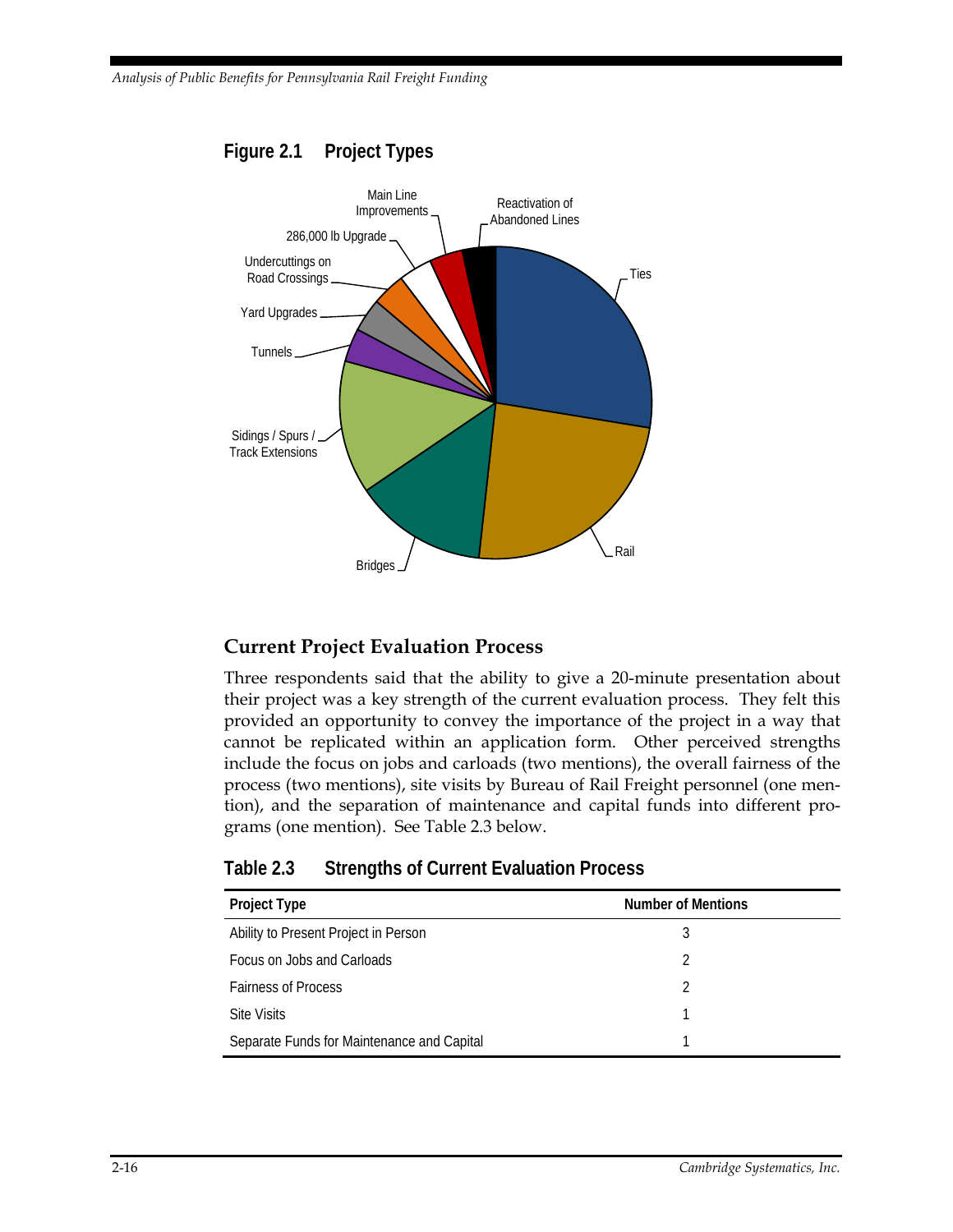Comments about how the evaluation process could be improved were varied. Almost everyone said that the level of funding should be increased. Most of the improvement suggestions are related to how funding is distributed. A common perception is that certain types of railroads or organizations with the resources to fund their own maintenance were drawing funds out of the pool leaving less for those that really need it. A variant on this is the idea that railroads that serve more and larger customers should receive more funding than those who serve fewer and smaller customers. Everyone who provided these comments requested that they not be attributed to their organization. Some paraphrased comments are listed here:

- The greatest fault of the program is that some railroads with deep pockets get large awards. The Class I and Regional Railroads get million dollar grants and the small railroads struggle to get a few hundred thousand dollars.
- The program should provide proportionally more money to the larger railroads.
- The program should focus on private railroads and not those that are owned by government agencies. These railroads have taxing authority and should use that to fund their maintenance.
- The program should focus more on helping local community rail lines and less on helping private rail lines.
- The Class I railroads are large, publicly traded companies that should be able to fund their own maintenance – they shouldn't take money out of state funds that should go to smaller railroads that really need the help.
- It appears that projects for operating railroads and tourist railroads get funding ahead of the freight railroads. Also shippers seem to get funded ahead of freight railroads as well.
- It seems that too much money goes to the Class Is and the very large short line conglomerates that have the cash to fund their own improvements. This takes money out of the pool that could better be used by the short lines that need it more.

The table below shows the breakdown of suggestions for how to improve the project evaluation process. The comments in the bulleted list above are grouped together under the *Improve Fairness of Funding Allocation* in Table 2.4.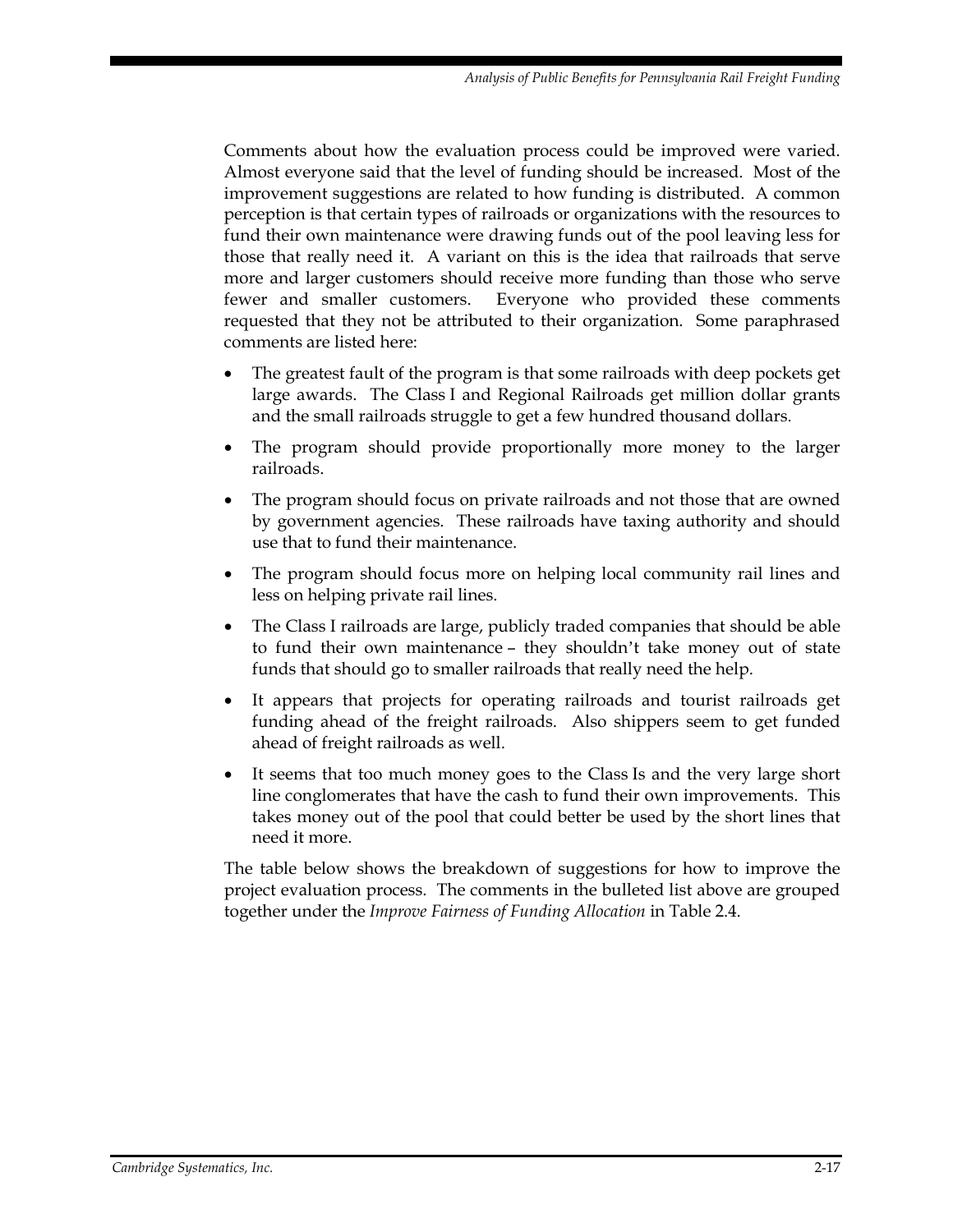| Type of Improvement Suggestion                               | <b>Number of Mentions</b> |  |
|--------------------------------------------------------------|---------------------------|--|
| Improve Fairness of Funding Allocation                       |                           |  |
| <b>Streamline Application Process</b>                        | 2                         |  |
| Increase the Number of Site Visits                           | 2                         |  |
| Clarify the Evaluation Criteria and Weighting Used           |                           |  |
| Ensure Even Distribution of Funds Across the State           |                           |  |
| <b>Consider Previous Track Record of Delivering Projects</b> |                           |  |
| Consider Financial State - Ensure Applicant Can Deliver      |                           |  |

<span id="page-33-0"></span>

| Table 2.4 |  | <b>Evaluation Process Improvement Suggestions</b> |
|-----------|--|---------------------------------------------------|
|           |  |                                                   |

The other two suggestions that received more than one mention are related to streamlining the application process (two mentions) and increasing the number of site visits (two mentions). The respondents who mentioned the site visits stated that, similar to a presentation, a site visit allows more information about the project to be conveyed. They said it was very important to be able to actually show what the problems are and how they will be addressed with funding from the State.

In addition to asking how the current evaluation process could be improved, the respondents were asked about the application submittal process. Seven of the respondents either had no suggestions or said that the application process works well as it is. The other four respondents provided these suggestions for improvement:

- The window for submitting applications should be extended.
- It would be helpful to be able to scroll through the pages instead of going into and out of them one at a time.
- It would be an improvement to be able to print the application.
- The passwords expire too quickly they should last longer.

#### **Project Implementation**

Respondents were asked what difficulties, if any, they had in implementing projects after funding was approved. Most said they had no difficulties (seven mentions). Of the remaining, two indicated that if the timing of the funding decision is made too late in the year, construction must often be delayed due to weather and contractor availability. Another respondent indicated that the 10 percent retainage and 60-day payment schedule requirements cause suppliers to increase their fees. Another railroad interviewee said that staying within the cost guidelines in an environment of rising prices can be a challenge. (See Table 2.5)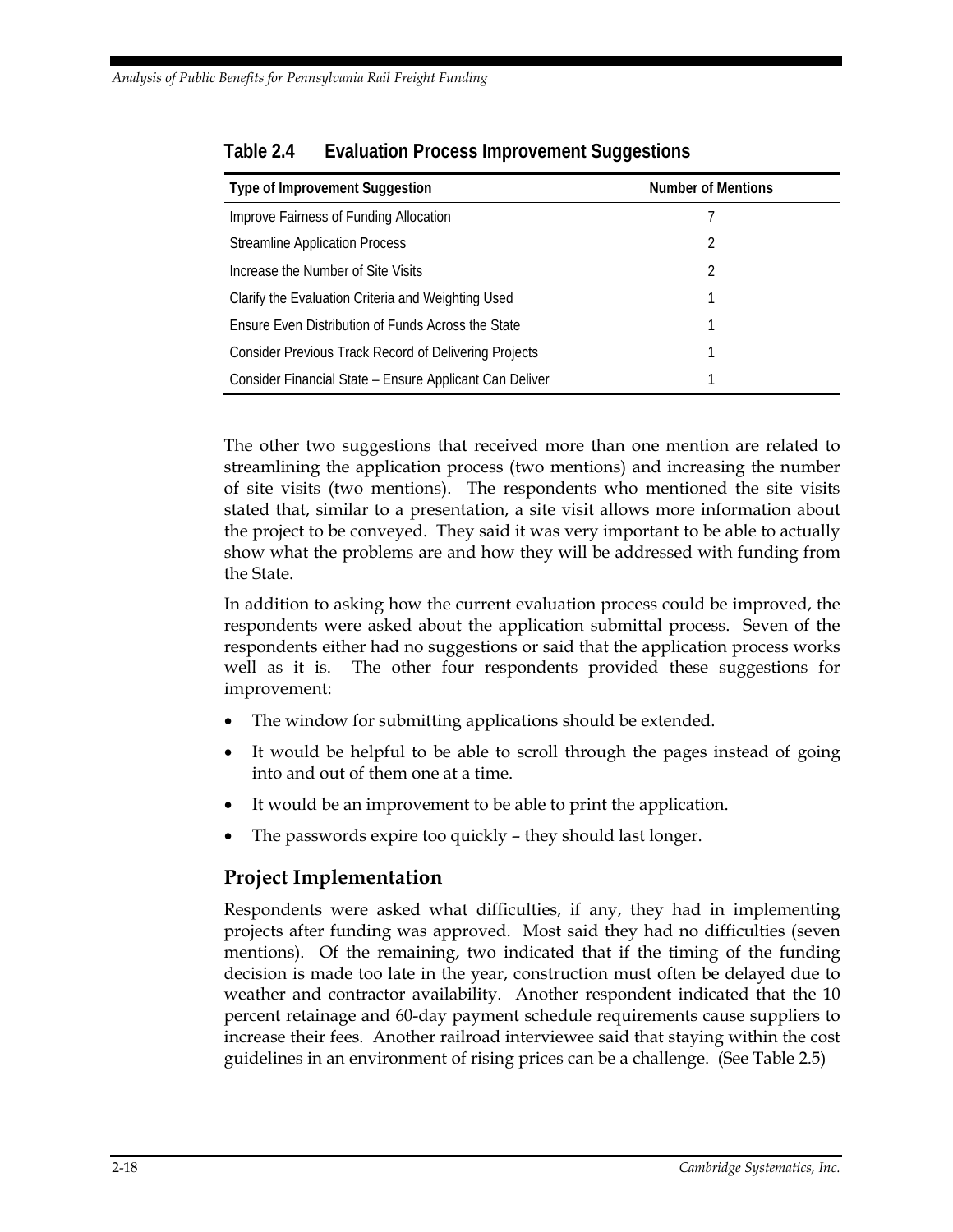| Problem                                        | <b>Number of Mentions</b> |
|------------------------------------------------|---------------------------|
| No Problems                                    | 8                         |
| Timing of Funds                                |                           |
| Retainage and 60-Day Repayments from the State |                           |
| Cost Management                                |                           |

<span id="page-34-0"></span>**Table 2.5 Post Award Problems with Project Implementation**

## **Providing "Haul Distance" Information on Future Applications**

When asked about the possibility of providing "Haul Distance" information on project funding applications most respondents said it would present some difficulties for them. Five respondents said either that they don't track this information or that it's difficult to produce. Two said that they can easily provide distance hauled on their system but cannot say how far anything moves after the transfer to a Class I railroad. Two indicate that they can provide this data but are concerned about confidentiality, and two said they would have no trouble providing it. (See Table 2.6 below).

<span id="page-34-1"></span>**Table 2.6 Level of Effort Required to Provide Pennsylvania Haul Distance**

| Problem                                                          | <b>Number of Mentions</b> |
|------------------------------------------------------------------|---------------------------|
| Difficult to Produce the Data                                    | h                         |
| Can Provide Distance on their Network but Not on Class I Network | 2                         |
| Can Provide but Concerned about Confidentiality                  |                           |
| No Trouble Providing this Data                                   |                           |

An overview matrix of all interviews is shown appendices of this report.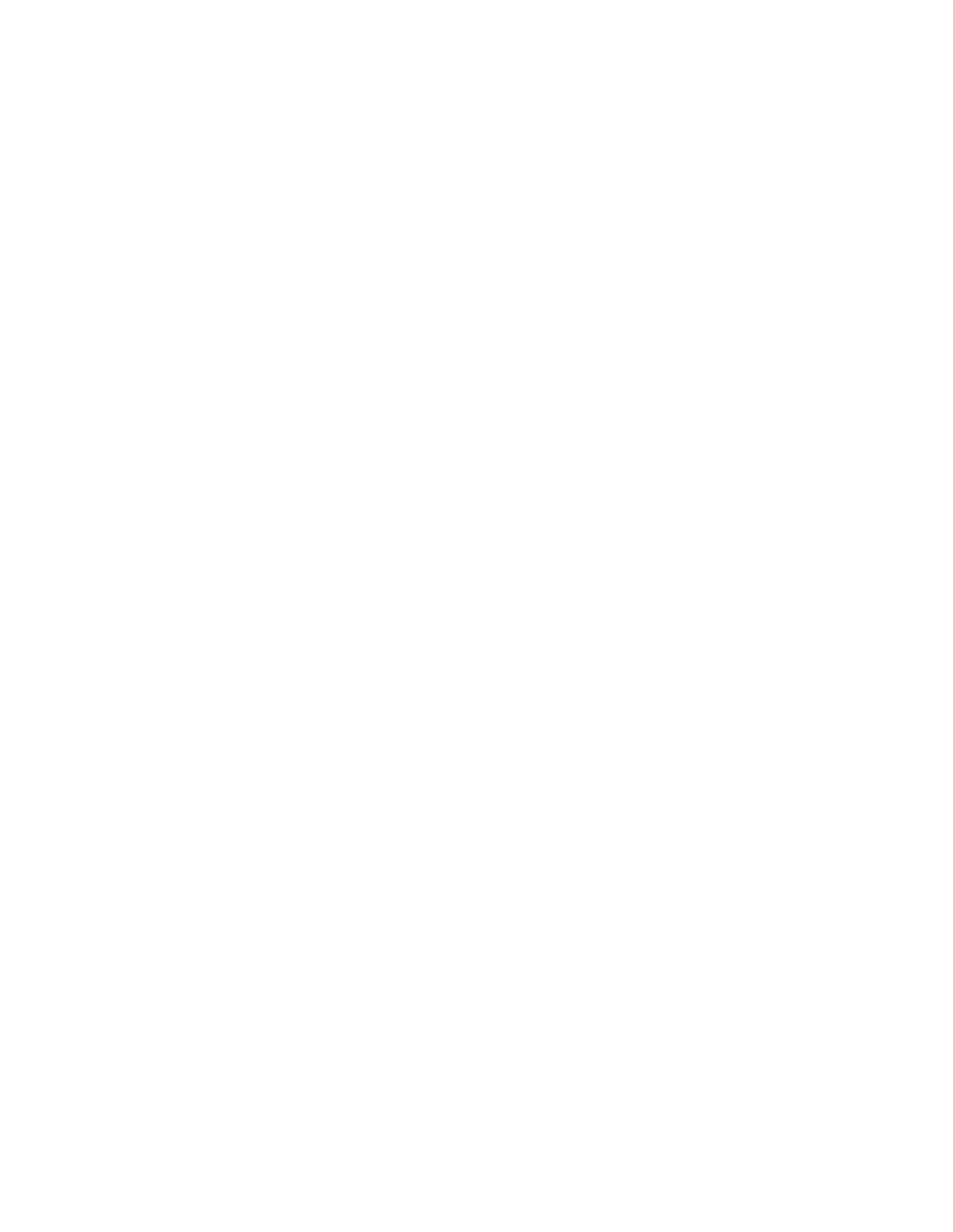# <span id="page-36-0"></span>**3.0 Model User Guide**

The Pennsylvania Rail Benefits Estimator (RBE) is a spreadsheet-based model developed for the Pennsylvania Department of Transportation (PennDOT) to support investment decision-making. The model was developed for PennDOT in 2010 for use by the Department to evaluate grant applications to the Commonwealth's two major freight rail programs: 1) Rail Freight Assistance Program (RFAP); 2) and the Capital Budget Transportation Assistance Program (TAP). During 2011, PennDOT will begin to use the Rail Benefits Estimator to evaluate grant applications for the RFAP program. In the future, PennDOT also will use the tool to assess TAP applications.

## <span id="page-36-1"></span>**3.1 GRANT APPLICATIONS**

The primary sources of information for the model are the grant applications for RFAP and TAP available through the dotGrants on-line system. Once a prospective applicant registers to use the dotGrants system, they can enter information on-line for review by PennDOT Bureau of Rail Freight, Ports, and Waterways staff.

The Rail Benefits Estimator (RBE) relies on information provided by program applicants to calculate public benefits and economic impacts of freight rail investments by the Commonwealth. The model was designed to take advantage of as much information as possible from the existing version of the RFAP and TAP grant applications. However, to develop more precise data on transportation benefits, PennDOT is revising the grant applications to request additional data from applicants.

*Process Flow*

- 1. Applicant completes and submits the application.
- 2. PennDOT Bureau of Freight Rail Staff extract information from the application and feed it into the model.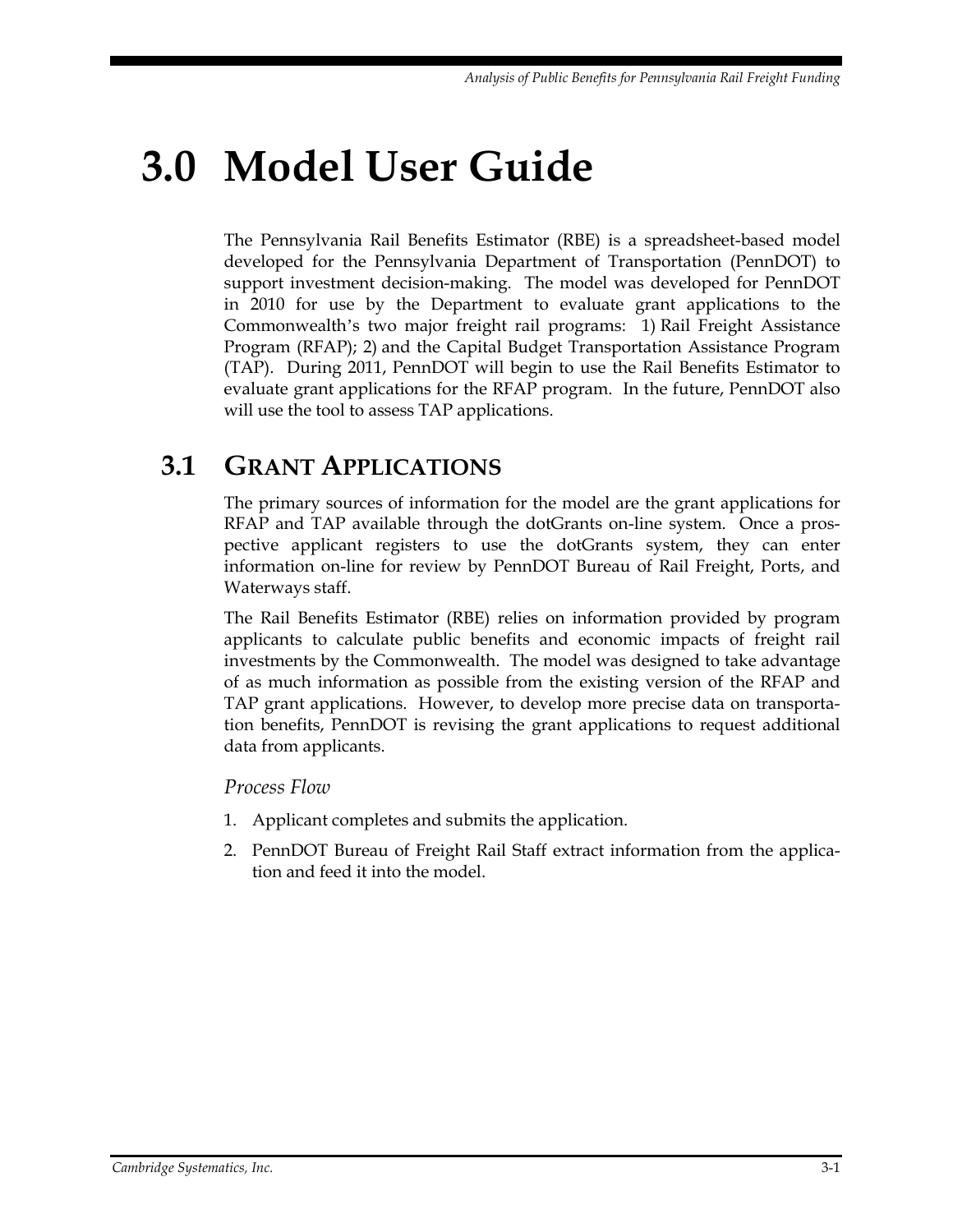## <span id="page-37-0"></span>**3.2 MODEL ARCHITECTURE AND LAUNCH**

The RBE model runs in Microsoft Excel 2007. To launch the model, the user should open the file in Excel and then enable macros by clicking on the "Options" button of the "Security Warning" bar at the top of the spreadsheet (shown below).

<span id="page-37-1"></span>

#### **Table 3.1 Enable Macros Process**

Once macros are enabled, the user may input information from the grant application into the spreadsheet, review results, update the model, and perform other functions. The model is organized into several worksheets. The following chart summarizes the purpose and function of each worksheet.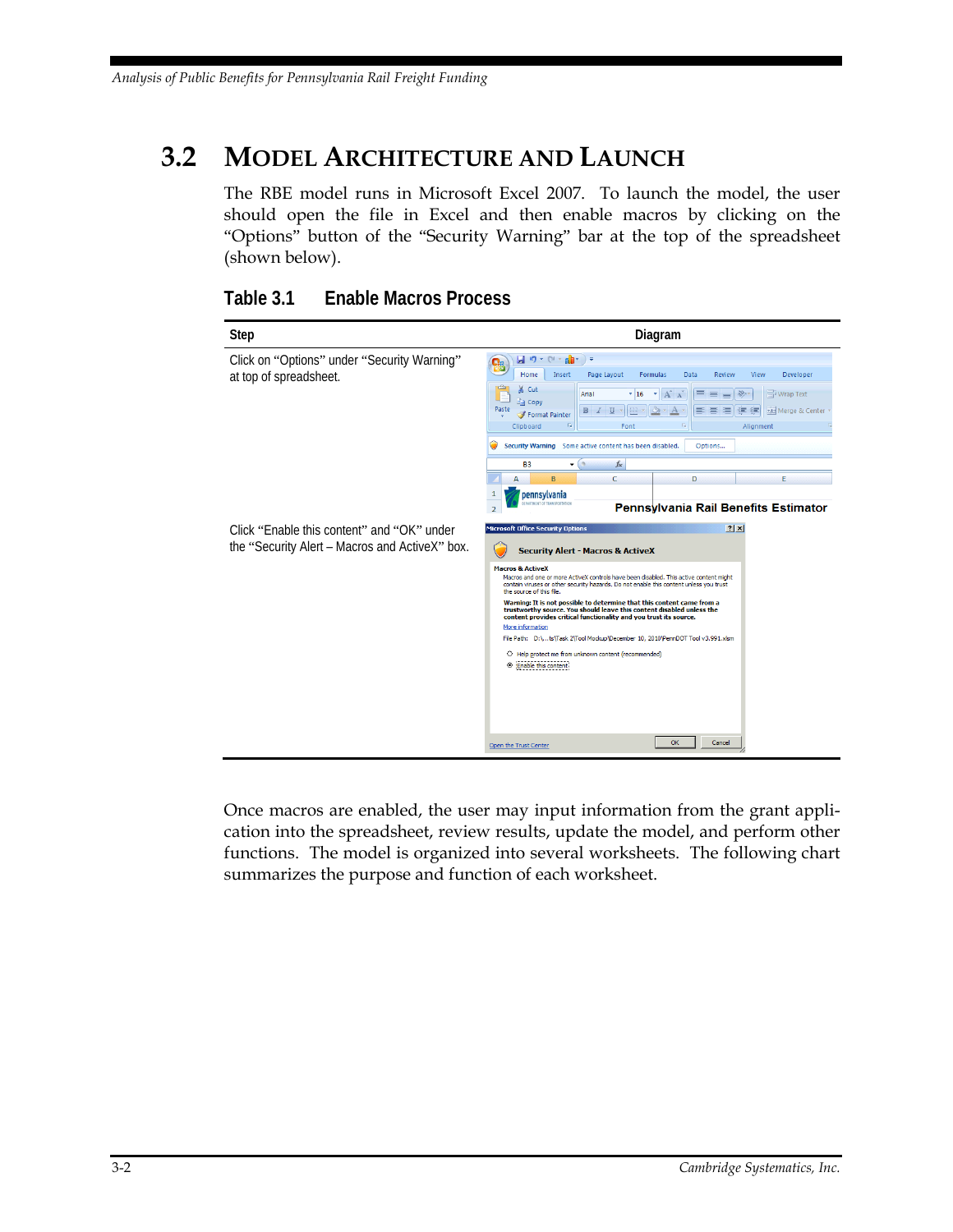| Worksheet                              | <b>Function</b>                                                                                                                                                                                                                                                            |
|----------------------------------------|----------------------------------------------------------------------------------------------------------------------------------------------------------------------------------------------------------------------------------------------------------------------------|
| Projects Overview                      | Lists all projects under evaluation, including project name, applicant, affected railroad,<br>construction cost, benefit/cost ratio (with and without construction), and the qualitative score.                                                                            |
| Input Screen 1-<br><b>Ouantitative</b> | Primary data entry screen for project technical and performance data. Includes entries for<br>construction costs, anticipated job creation, and projected future rail car loadings associated<br>with the project.                                                         |
| Input Screen 2 -<br><b>Oualitative</b> | This screen allows PennDOT to input qualitative scores across a range of criteria. The scores<br>are based on PennDOT evaluation of information in the grant applications and the<br>presentations provided by applicants.                                                 |
| Results                                | The results worksheet provides detailed results of all qualitative benefits expressed in current<br>year dollars, including total economic output; job creation for the construction and long-term<br>periods; and benefit/cost ratios for public and private investments. |
| <b>Print Report</b>                    | This worksheet is formatted to print results for individual projects for PennDOT review and<br>files. Only projects for which data has been entered will be displayed.                                                                                                     |
| Default Parameters                     | Periodically, PennDOT may update the default parameters that are used in the benefits<br>estimation.                                                                                                                                                                       |
| <b>IMPLAN</b> Impacts                  | This worksheet contains the Pennsylvania state multipliers used in the employment<br>calculations. In the future, PennDOT may update this portion of the model to include county-<br>level detail or updated state-level detail.                                           |
| Regions Map                            | This map shows the geographic zones extracted from the PennDOT Statewide Travel<br>Demand Model (Truck Model) from which the RBE model estimates trip distances using data<br>from the applications. This sheet is for reference only.                                     |

<span id="page-38-1"></span>

| Table 3.2 | <b>Model Organization</b> |
|-----------|---------------------------|
|-----------|---------------------------|

The following paragraphs provide itemized instructions to guide the use of the model, including information input, development of outputs, and updating of factors.

## <span id="page-38-0"></span>**3.3 ENTER PROJECT QUANTITATIVE INFORMATION**

To input the information, the user should follow these steps:

1. **Select Project to Edit.** Go to "Projects Overview" worksheet, select any cell on the row of the desired project (to edit or to enter for the first time), and click "Edit Project" button which will take the user to the worksheet INPUT SCREEN 1 – QUANTITATIVE INPUTS. Alternatively, the user may directly access INPUT SCREEN 1 and select the desired project (to edit an existing project or add a new project) from the "Project Number" dropdown menu.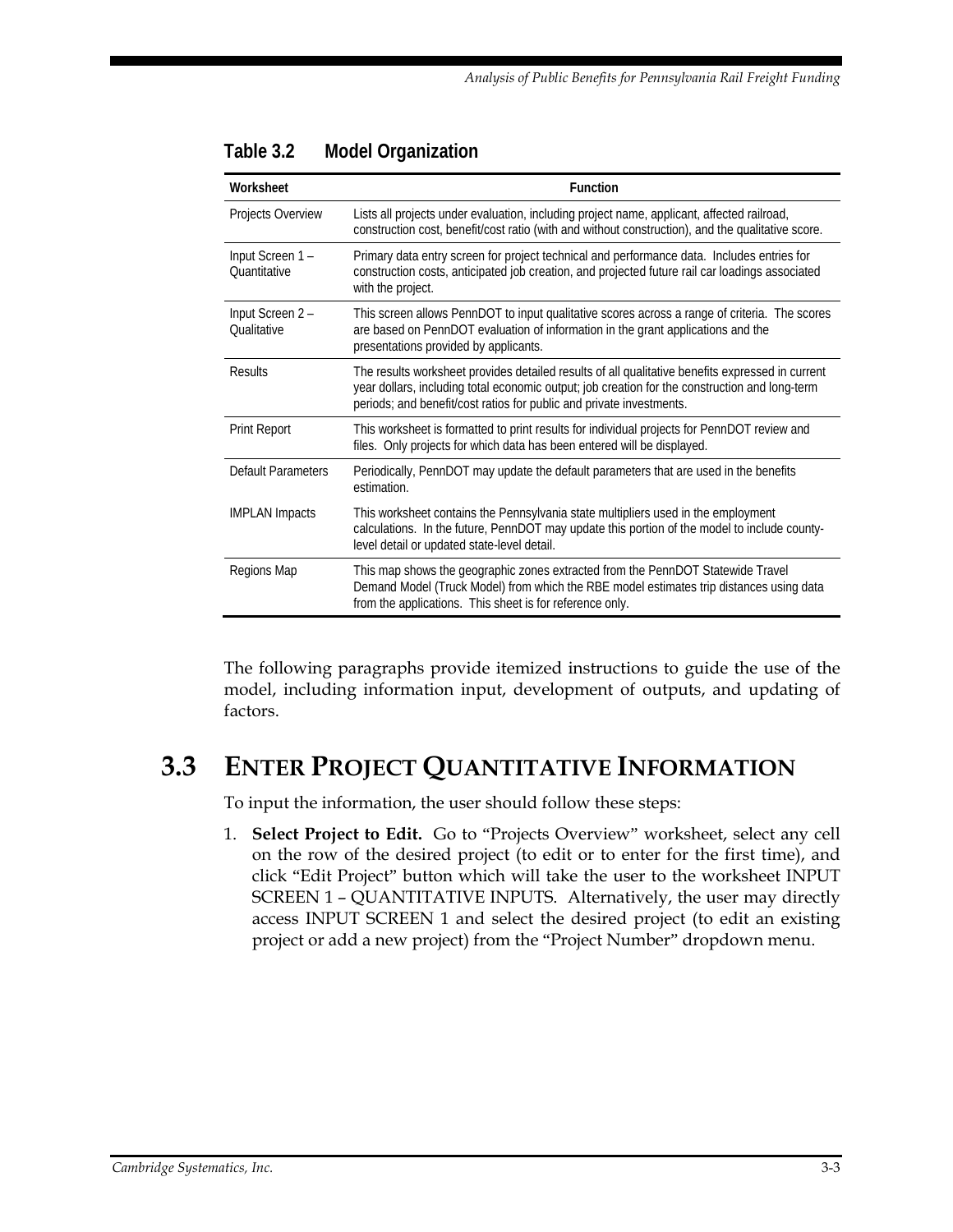| pennsylvania<br>DEPARTMENT OF TRANSPORTATION | <b>Pennsylvania Rail Benefits Estimator</b> |                          |                                         | <b>Results</b> | <b>Edit Project</b> | Clear Project Data |  |
|----------------------------------------------|---------------------------------------------|--------------------------|-----------------------------------------|----------------|---------------------|--------------------|--|
|                                              |                                             |                          |                                         |                | Reports             | Clear All Data     |  |
| <b>Number of Projects in</b>                 |                                             |                          |                                         |                |                     |                    |  |
|                                              |                                             |                          |                                         |                |                     |                    |  |
| Project                                      |                                             |                          |                                         | B/C            | B/C                 | Qualitative        |  |
| <b>Project Name</b><br><b>Number</b>         | <b>Applicant Name</b>                       | <b>Affected Railroad</b> | <b>Construction Cost W/Construction</b> |                | wo/Construction     | <b>Score</b>       |  |
| Project 1                                    | Applicant 1                                 | Railroad 1               | ÷                                       | N/A            | N/A                 | <b>N/A</b>         |  |
| 2 Project 2                                  | <b>Applicant 2</b>                          | Railroad 2               | ۰                                       | N/A            | N/A                 | N/A                |  |
| 3 Project 3                                  | Applicant 3                                 | Railroad 3               | $\sim$                                  | N/A            | N/A                 | N/A                |  |

#### <span id="page-39-0"></span>**Figure 3.1 Projects Overview Worksheet**

- 2. **Enter General Project Information.** On INPUT SCREEN 1 QUANTITATIVE INPUTS, the user should enter the project name, applicant name, and affected railroad as they appear on the grant application. In addition, the user should use the dropdown menu to indicate the applicant type from the following five choices: 1) Railroad Owner; 2) Railroad Lessee/ Operator; 3) Municipality/Government; 4) Railroad User/Business; and 5) Other. Finally, the user should type "Yes" if the project is a maintenance project. A maintenance project is a grant application that requests Commonwealth assistance in improving or rehabilitating rail infrastructure to working condition. PennDOT must decide on an appropriate "discount factor" to be applied to maintained traffic. The default discount factor in the model is 100 percent. This means that maintained traffic is calculated to have the same benefits as new traffic. To change this factor, simply input a new value in cell F3 in the "default parameters" worksheet. Reducing the discount factor to 60 percent will caused the model to value the benefits of maintained traffic to be 60 percent of the value of new traffic. Selecting a discount factor of 30 percent will cause the model to value the benefits of maintained traffic at 30 percent of the value of new traffic, etc.
- 3. **Enter Construction/Rehabilitation Information.** In this section of INPUT SCREEN 1, the user should enter the total cost of the project (private and proposed public share), the percentage match by the Commonwealth (PennDOT Share of Cost), Project Start Date, and Project Completion Time. In addition, the model user should indicate whether the project is part of a multiphase project and the cost of the phase.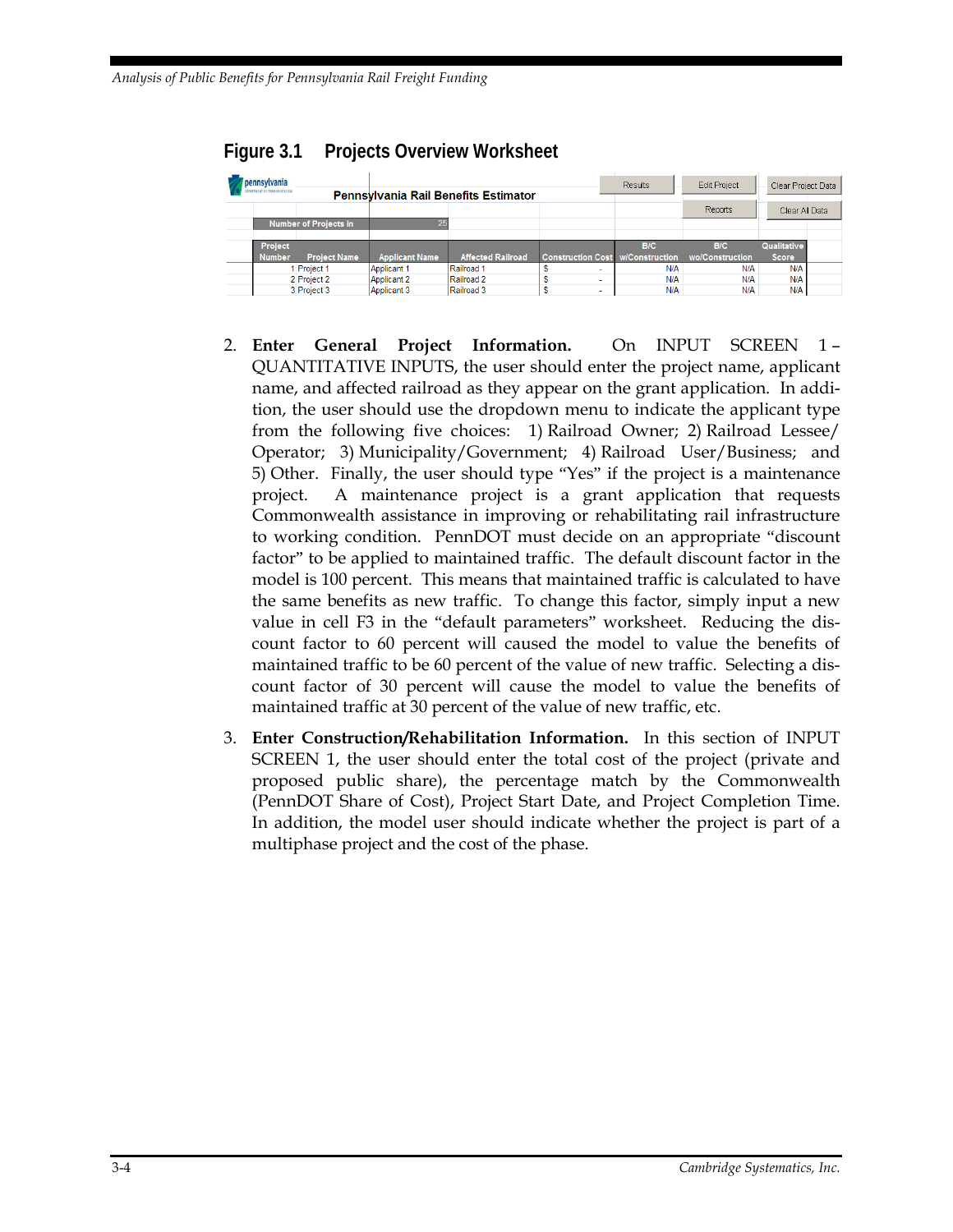| pennsylvania<br><b>GEFARTMENT OF TRANSPORTATION</b> |                         |                        | Pennsylvania Rail Benefits Estimator           |                                |                               |                         |
|-----------------------------------------------------|-------------------------|------------------------|------------------------------------------------|--------------------------------|-------------------------------|-------------------------|
|                                                     |                         |                        |                                                |                                |                               | Save and go to Screen 2 |
|                                                     |                         |                        | <b>General Project Information</b>             |                                |                               |                         |
| <b>Project Number</b>                               | 1-Project 1             |                        |                                                |                                |                               | <b>Discard Changes</b>  |
| <b>Project Name</b>                                 | Project 1               |                        |                                                | Is this a Maintenance Project? |                               |                         |
| <b>Applicant Name</b>                               | Person 1                |                        |                                                |                                | Applicant Type Railroad Owner | Reset Values            |
| <b>Affected Railroad</b>                            | Railroad 1              |                        |                                                |                                |                               |                         |
|                                                     |                         |                        |                                                |                                |                               |                         |
|                                                     |                         |                        |                                                |                                |                               |                         |
|                                                     |                         |                        | <b>Construction/Rehabilitation Information</b> |                                |                               |                         |
|                                                     |                         |                        | <b>Cost for</b>                                |                                |                               |                         |
| <b>Total Project Cost</b>                           | \$8,926,200             |                        | <b>Current Phase</b>                           | \$8,926,200                    |                               |                         |
| PennDOT Share of Cost (%)                           | 70%                     |                        | # of Phases                                    |                                |                               |                         |
| <b>Project Start Date</b>                           | June 1, 2010            |                        |                                                |                                |                               |                         |
| <b>Project Completion</b><br><b>Time (months)</b>   | 6                       |                        |                                                |                                |                               |                         |
|                                                     |                         |                        |                                                |                                |                               |                         |
|                                                     |                         |                        |                                                |                                |                               |                         |
|                                                     |                         |                        | <b>Direct Annual Operations Jobs Created</b>   |                                |                               |                         |
| <b>Job Category</b>                                 | <b>New Jobs Created</b> | <b>Jobs Maintained</b> | <b>Avg. Total Wages</b>                        |                                |                               |                         |
| Railroad                                            | 20                      | 0                      | Ŝ<br>46.088                                    |                                |                               |                         |
| Mining / energy                                     | 0                       | 0                      | Ś<br>38.408                                    |                                |                               |                         |
| <b>Distribution / warehousing</b>                   | 15                      | ٥                      | S<br>31,950                                    |                                |                               |                         |
| Industrial / manufacturing                          | 6                       | 0                      | S<br>34.380                                    |                                |                               |                         |
| <b>General labor</b>                                | 10                      | 0                      | 37.707<br>s                                    |                                |                               |                         |
| <b>Total</b>                                        | 51                      | Ō                      | 38,909                                         |                                |                               |                         |

#### <span id="page-40-0"></span>**Figure 3.2 Input Screen 1 – Quantitative Inputs**

4. **Enter Job Creation Information.** In the third section of INPUT SCREEN 1, the user should use information from the application to enter in the number of full-time jobs directly created by the investment. If the project is a maintenance project the jobs should be entered in the "jobs maintained" column, otherwise the jobs should be categorized as "new" and entered in the "new jobs created" column. The jobs are divided into five categories: 1) Railroad; 2) Mining/Energy; 3) Distribution/Warehousing; 4) Industrial/ Manufacturing; and 5) General Labor. The model automatically sums the total number of jobs and average wages which are preset values based on U.S. Bureau of Labor Statistics averages for Pennsylvania for 2010.

#### <span id="page-40-1"></span>**Figure 3.3 Input Screen 1 – Truck to Rail Diversion Information**

| <b>Truck to Rail Diversion Information</b> |                                     |                           |                   |                                                 |                         |        |  |  |  |  |
|--------------------------------------------|-------------------------------------|---------------------------|-------------------|-------------------------------------------------|-------------------------|--------|--|--|--|--|
|                                            | #1 OD Pair Affected by this Project |                           |                   |                                                 |                         |        |  |  |  |  |
| <b>Origin</b>                              | PA-Beauer                           |                           |                   |                                                 | <b>Average Distance</b> |        |  |  |  |  |
| <b>Destination</b>                         | NC-Statewide                        |                           |                   |                                                 | 100                     |        |  |  |  |  |
| Unit                                       |                                     | Year 1                    | Year <sub>2</sub> | Year 3                                          | Year 4                  | Year 5 |  |  |  |  |
| Internodal Units                           |                                     | 10,000                    | 10,000            | 10,000                                          | 10,000                  | 10,000 |  |  |  |  |
| <b>Carload - Boxcars</b>                   |                                     |                           |                   |                                                 |                         | 0      |  |  |  |  |
| <b>Carload - All Other</b>                 |                                     | 0                         | 0                 | Û                                               | 0                       | 0      |  |  |  |  |
|                                            |                                     |                           |                   |                                                 |                         |        |  |  |  |  |
|                                            |                                     |                           |                   | <b>Carloading Data - Number of Cars Handled</b> |                         |        |  |  |  |  |
|                                            |                                     | <b>Historical Traffic</b> |                   |                                                 | <b>Projected</b>        |        |  |  |  |  |
|                                            | 2008                                | 1,000                     |                   | 2011                                            | 4,000                   |        |  |  |  |  |
|                                            | 2009                                | 2,000                     |                   | 2012                                            | 5,000                   |        |  |  |  |  |
|                                            | 2010                                | 3,000                     |                   | 2013                                            | 6,000                   |        |  |  |  |  |
|                                            | Total                               | 6.000                     |                   | Total                                           | 15,000                  |        |  |  |  |  |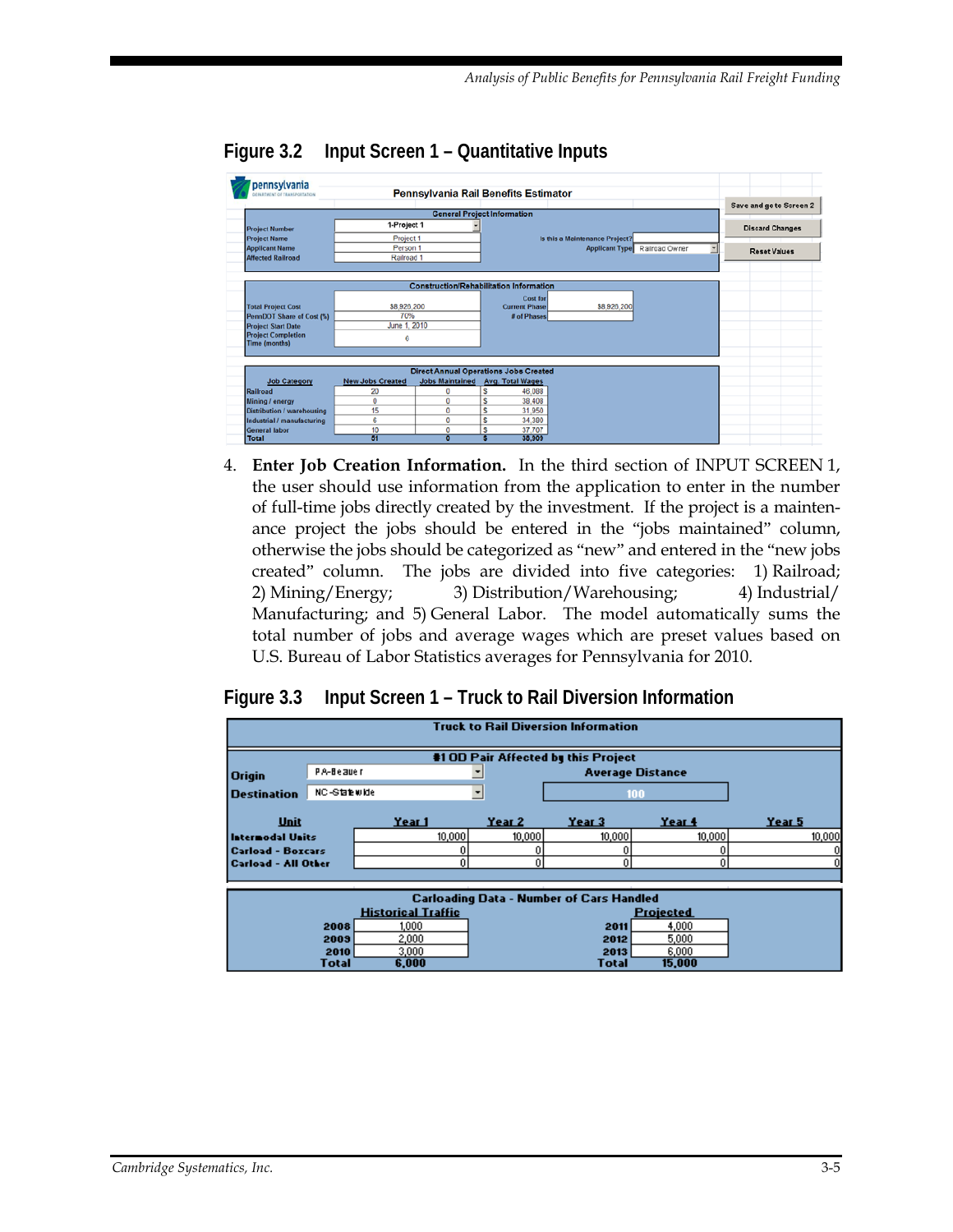*Analysis of Public Benefits for Pennsylvania Rail Freight Funding*

|                                     | <b>Truck to Rail Diversion Information</b> |                           |              |                                                 |                          |        |  |  |  |  |
|-------------------------------------|--------------------------------------------|---------------------------|--------------|-------------------------------------------------|--------------------------|--------|--|--|--|--|
| #1 OD Pair Affected by this Project |                                            |                           |              |                                                 |                          |        |  |  |  |  |
| Origin                              | PA-Beaver                                  |                           | $\mathbf{r}$ | Avg. Distance                                   | % of Traffic that is New |        |  |  |  |  |
| Destination                         | PA-Monroe                                  |                           | ۰            | 347                                             | 50%                      |        |  |  |  |  |
| <b>Unit</b>                         |                                            | Year <sub>1</sub>         | Year 2       | Year <sub>3</sub>                               | Year 4                   | Year 5 |  |  |  |  |
| Intermodal Units                    |                                            | 13.794                    | 20.671       | 25.864                                          | 27,000                   | 29,000 |  |  |  |  |
| Carload - Boxcars                   |                                            |                           |              |                                                 |                          |        |  |  |  |  |
| Carload - All Other                 |                                            |                           |              | $\Omega$                                        | 0                        |        |  |  |  |  |
|                                     |                                            |                           |              |                                                 |                          |        |  |  |  |  |
|                                     |                                            |                           |              | <b>Carloading Data - Number of Cars Handled</b> |                          |        |  |  |  |  |
|                                     |                                            | <b>Historical Traffic</b> |              |                                                 | <b>Projected Traffic</b> |        |  |  |  |  |
|                                     | 2008                                       | 1.000                     |              | 2011                                            | 4.000                    |        |  |  |  |  |
|                                     | 2009                                       | 2.000                     |              | 2012                                            | 5.000                    |        |  |  |  |  |
|                                     | 2010                                       | 3.000                     |              | 2013                                            | 6.000                    |        |  |  |  |  |
|                                     | <b>Total</b>                               | 6.000                     |              | Total                                           | 15,000                   |        |  |  |  |  |

- 5. **Enter Truck to Rail Diversion Information.** The model relies on truck to rail diversion estimates to calculate several transportation benefits – including highway maintenance, emissions, and safety. To develop these estimates, the RBE requires the user to enter as much information as possible from the application about the effect of the project on car loadings, including "Historical Traffic" which is preexisting traffic; and "Projected" traffic which is future traffic directly attributable to the project. In the "truck to Rail Diversion Information" section of INPUT SCREEN 1, the user may enter the number of units expected for the top (up to three) origin-destination pairs. The user should indicate the number of units by three major classes: 1) Intermodal; 2) Carload-Boxcar; and 3) Carload-All Other for five years following project completion. The user should use the Origin-Destination dropdown menu to select preset geographic zones based on the PennDOT Statewide Truck Model. The zone geography is more granular (county-level) within Pennsylvania and becomes more aggregated with distance from Pennsylvania. Once entered, the model uses the data to calculate the number of miles traffic is diverted from Pennsylvania highways. Next, the user should enter the "percent of traffic that is new" in the cell to the right of the cell that displays the average distance calculated by the model. Finally, at the bottom of the INPUT SCREEN 1, the user should enter historic and projected total values.
- 6. **Save, Discard, Reset Values.** Once data entry on INPUT SCREEN 1 is complete, the user should click "Save and go to Screen 2" button. If the user wishes to restore values to the previously saved ones, they should click "Discard Changes." To restore default values (e.g., blank inputs and Average Total Wages), click "Reset Values."

## <span id="page-41-0"></span>**3.4 ENTER PROJECT QUANTITATIVE INFORMATION**

At any time during the data entry process, the user can enter qualitative scores using INPUT SCREEN 2 - QUALITATIVE. Users can access this screen following data entry on INPUT SCREEN 1 by clicking "Save and go to Screen 2."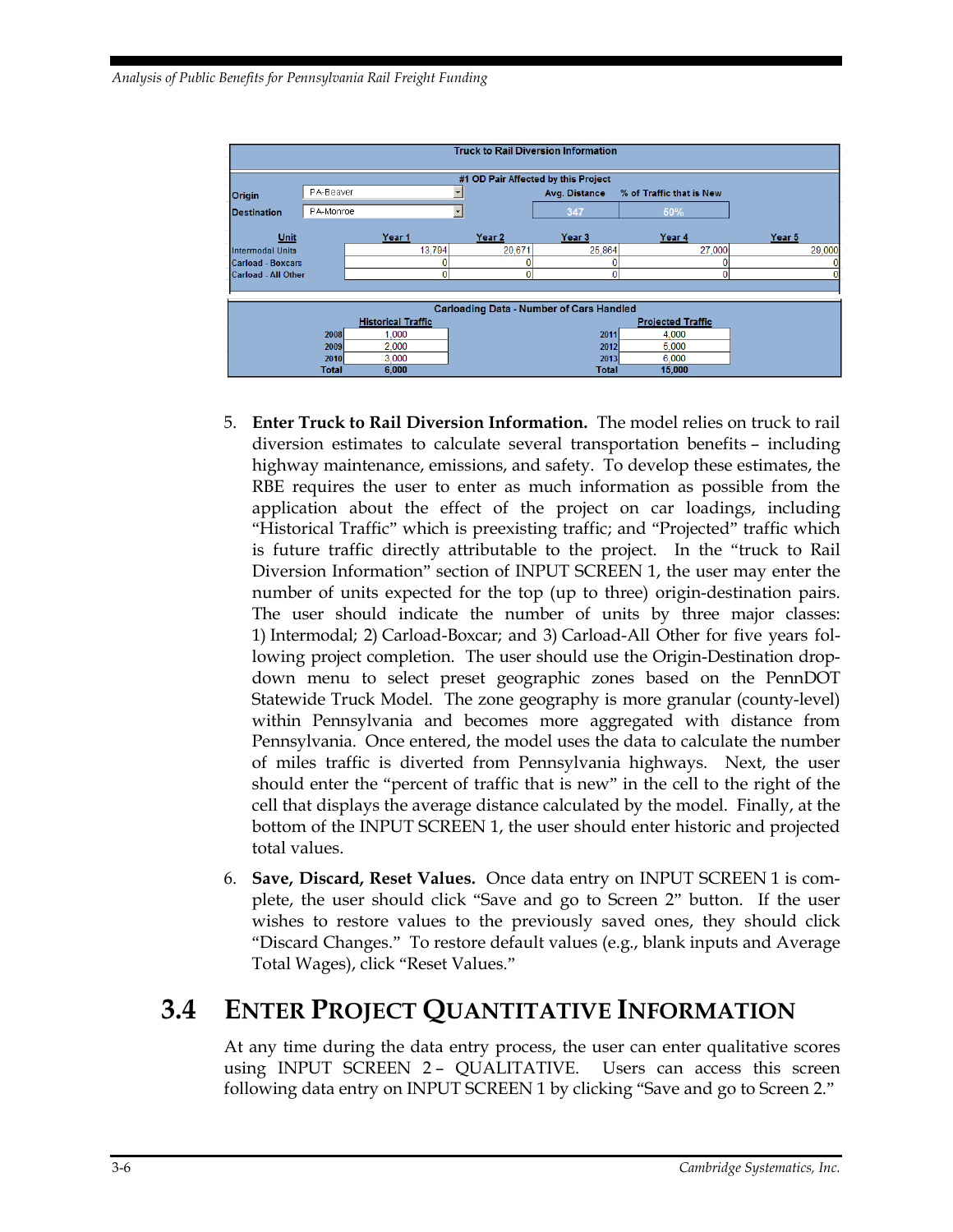The qualitative scoring sheet was developed in cooperation with PennDOT to reflect program and departmental goals. The qualitative categories include: Infrastructure, Coordination, Economic, Environmental Sustainability, Safety and Security, Financial and Institutional, Benefits of Truck Reduction, Types of Benefits, and Track Condition. Each category contains several qualitative measures to help PennDOT ascertain the project value. PennDOT will assign a numeric score, usually from -10 to 15, to rate the degree to which the project fulfills the qualitative measure. For example, if the project fully removes a rail corridor chokepoint, it would receive 15 points (the maximum). A project that scores very low would receive a -10 score for any given measure. The qualitative scoring sheet automatically sums the scores to provide a composite qualitative score.

The scores to each of the criteria are developed by PennDOT based on the information provided in the grant applications and through the interviews held during each funding round for RFAP and/or TAP. The following graphic provides a snapshot of the scoring sheet content.

1. **Enter Qualitative Scores.** To enter the information, the user should check the "General Project Information" at the top of the sheet and then enter the scores developed by PennDOT to rank the project for each measure. Once finished, the user should click "Save" which will advance to the "Overview" screen. The user also can click "Back to Input Screen 1" to view/edit quantitative information.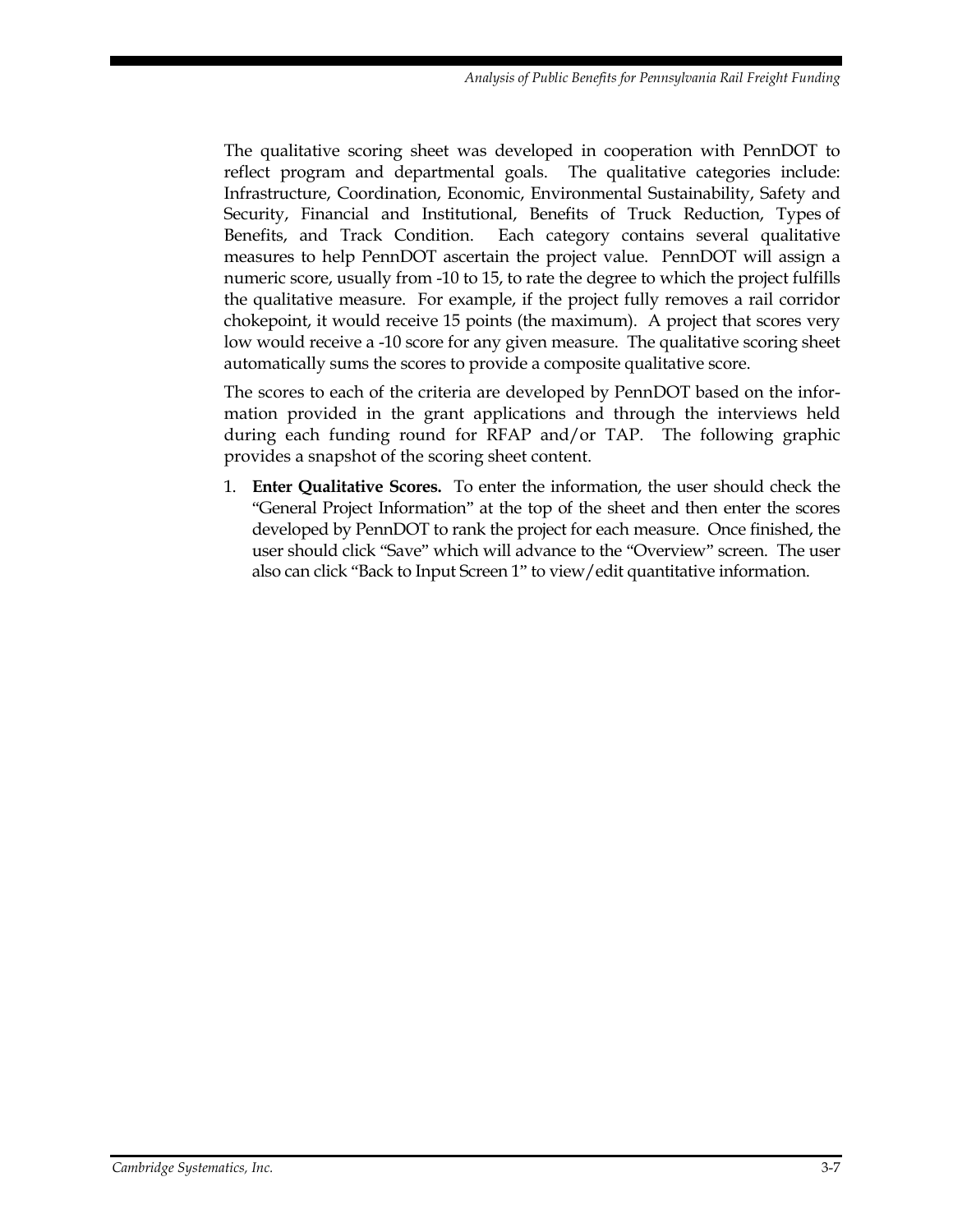## <span id="page-43-0"></span>**Figure 3.4 Input Screen 2 – Qualitative Scoring Sheet**

|                                              | 1                                        | <b>General Project Information</b> |                  |                     |                                                          |
|----------------------------------------------|------------------------------------------|------------------------------------|------------------|---------------------|----------------------------------------------------------|
| <b>Project Number</b><br><b>Project Name</b> | Project 1                                |                                    |                  |                     | Save (back to Overview)                                  |
| <b>Applicant Name</b>                        | Person 1                                 |                                    |                  |                     |                                                          |
| <b>Affected Railroad</b>                     | Railroad 1                               |                                    |                  |                     | Back to Input Screen 1                                   |
|                                              |                                          |                                    |                  |                     |                                                          |
|                                              |                                          |                                    |                  |                     |                                                          |
|                                              |                                          | <b>Qualitative Input</b>           |                  |                     |                                                          |
| Code                                         | <b>Potential Qualitative Criteria</b>    | <b>Score</b>                       |                  |                     | Potential Measures: To what degree would the project     |
| <b>A. Infrastructure</b>                     |                                          | <b>Current</b>                     | <b>Max</b>       | <b>Min</b>          | <b>Notes</b>                                             |
|                                              | A.1 Increase service                     | 10                                 | 15               | $-10$               | Enhance connectivity, reach new markets                  |
|                                              | <b>A.2 Physical Condition</b>            | 2                                  | 15               | $-10$               | Improve track or rail conditions                         |
|                                              | A.3 Physical capacity                    | 3                                  | 15               | $-10$               | Increase physical capacity                               |
|                                              | <b>A.4 Operational capacity</b>          | 4                                  | 15               | $-10$               | Improve operational capacity                             |
|                                              | <b>A.5 Chokepoints</b>                   | 5                                  | 15               | $-10$               | Remove a corridor chokepoint                             |
| <b>B. Coordination</b>                       |                                          | <b>Current</b>                     | <b>Max</b>       | Min                 | <b>Notes</b>                                             |
|                                              | <b>B.1 State planning documents</b>      | 1                                  | 15               | $-10$               | Match state rail planning vision, goals, objectives      |
|                                              | <b>B.2 Multi-state initiatives</b>       | 2                                  | 15               | $-10$               | Support MAROps or other multi-state initiatives          |
|                                              | <b>B.3 District Offices and MPO/RPO</b>  |                                    |                  |                     |                                                          |
|                                              | responses combined                       | 10                                 | 15               | -10                 | Match MPO/RPO vision, goals, and objectivees             |
| C. Economic                                  |                                          | <b>Current</b>                     | <b>Max</b>       | Min                 | <b>Notes</b>                                             |
|                                              | <b>C.1 Job Retention</b>                 | 10                                 | 15               | $-10$               | Maintain existing jobs                                   |
|                                              | C.2 State/regional/local competitiveness | 0                                  | 15               | -10                 | Improve business attraction/retention                    |
|                                              | C.3 Increase economic viability          | 3                                  | 15               | $-10$               | Enhance connectivity or capacity                         |
|                                              | <b>C.4 Modal competitiveness</b>         | 4                                  | 15               | $-10$               | Provide cost-effective rates and alternatives            |
|                                              | <b>C.5 PA Development Area</b>           | 5                                  | 15               | -10                 | Strengthen communities across the Commonwealth           |
|                                              |                                          |                                    |                  |                     |                                                          |
| D. Environmental Sustainability              |                                          | Current                            | <b>Max</b>       | <b>Min</b>          | <b>Notes</b>                                             |
|                                              | <b>D.1 Energy Use</b>                    | 1                                  | 15               | $-10$               | Reduce net energy consumption                            |
|                                              | <b>D.2 Climate Change</b>                | 2                                  | 15               | -10                 | Reduce net greenhouse gas emissions                      |
|                                              | <b>D.3 Smart Growth</b>                  | 3                                  | 15               | -10                 | Catalyze redevelopment                                   |
| <b>E. Safety and Security</b>                |                                          | <b>Current</b>                     | <b>Max</b>       | <b>Min</b>          |                                                          |
|                                              | E.1 HazMat                               | 4                                  | 15               | $-10$               | Provides safer transport of hazardous materials          |
|                                              | <b>E.2 STRACNET</b>                      | 5                                  | 15               | $-10$               | Is it on the STRACNET?                                   |
|                                              | <b>E.3 Network Connectivity</b>          | 1                                  | 15               | -10                 | Provide redundancy in the network                        |
|                                              |                                          |                                    |                  |                     |                                                          |
| F. Financial & Institutional                 | <b>F.1 Financial Need</b>                | <b>Current</b><br>2                | <b>Max</b><br>15 | <b>Min</b><br>$-10$ | <b>Notes</b><br>Require state assistance                 |
|                                              | F.2 Working Relationship with PennDOT    | 3                                  | 15               | -10                 | Have a good working relationship with PennDOT            |
|                                              | <b>F.3 Implementation</b>                | 4                                  | 15               | -10                 | Have the ability to build and utilize the project        |
|                                              |                                          |                                    |                  |                     |                                                          |
| G. Benefits of Truck Reduction               |                                          | <b>Current Max Min</b>             |                  |                     | <b>Notes</b>                                             |
|                                              | <b>G.1 Trucks Removed</b>                |                                    | 3,000            |                     | Avg Annual Number of trucks removed from road            |
|                                              |                                          |                                    |                  | $\bf{0}$            |                                                          |
|                                              | <b>G.2 Points for Truck Removal</b>      | 25                                 | 40               |                     | Score for truck removal                                  |
|                                              |                                          |                                    |                  |                     | <b>Notes</b>                                             |
| <b>H. Types of Project Benefits</b>          |                                          | Current                            | <b>Max</b>       | Min                 |                                                          |
|                                              | <b>H.1 Re-establish Rail Service</b>     | 0                                  | 20               | $\bf{0}$            | Only enter data in one of these 4 metrics                |
|                                              | <b>H.2 New Rail Service</b>              | 0                                  | 15               | 0                   |                                                          |
|                                              | <b>H.3 Expand Rail Service</b>           | 0                                  | 10               | $\pmb{0}$           | Only the highest value will be counted towards the total |
|                                              | H.4 Other-Maintenance, etc               | 0                                  | 5                | 0                   |                                                          |
| . Track Condition                            |                                          | Current                            | <b>Max</b>       | <b>Min</b>          | <b>Notes</b>                                             |
|                                              | <b>I.1 New Track</b>                     | 0                                  | 10               | $\bf{0}$            | Only enter data in one of these 4 metrics                |
|                                              | <b>I.2 Poor</b>                          | 0                                  | 9                | $\bf{0}$            |                                                          |
|                                              | <b>I.3 Average</b>                       | 0                                  | 6                | $\bf{0}$            |                                                          |
|                                              | I.4 Good                                 | 0                                  | $\overline{2}$   | $\bf{0}$            |                                                          |
|                                              |                                          | Current                            | <b>Max</b>       |                     | Only the highest value will be counted towards the total |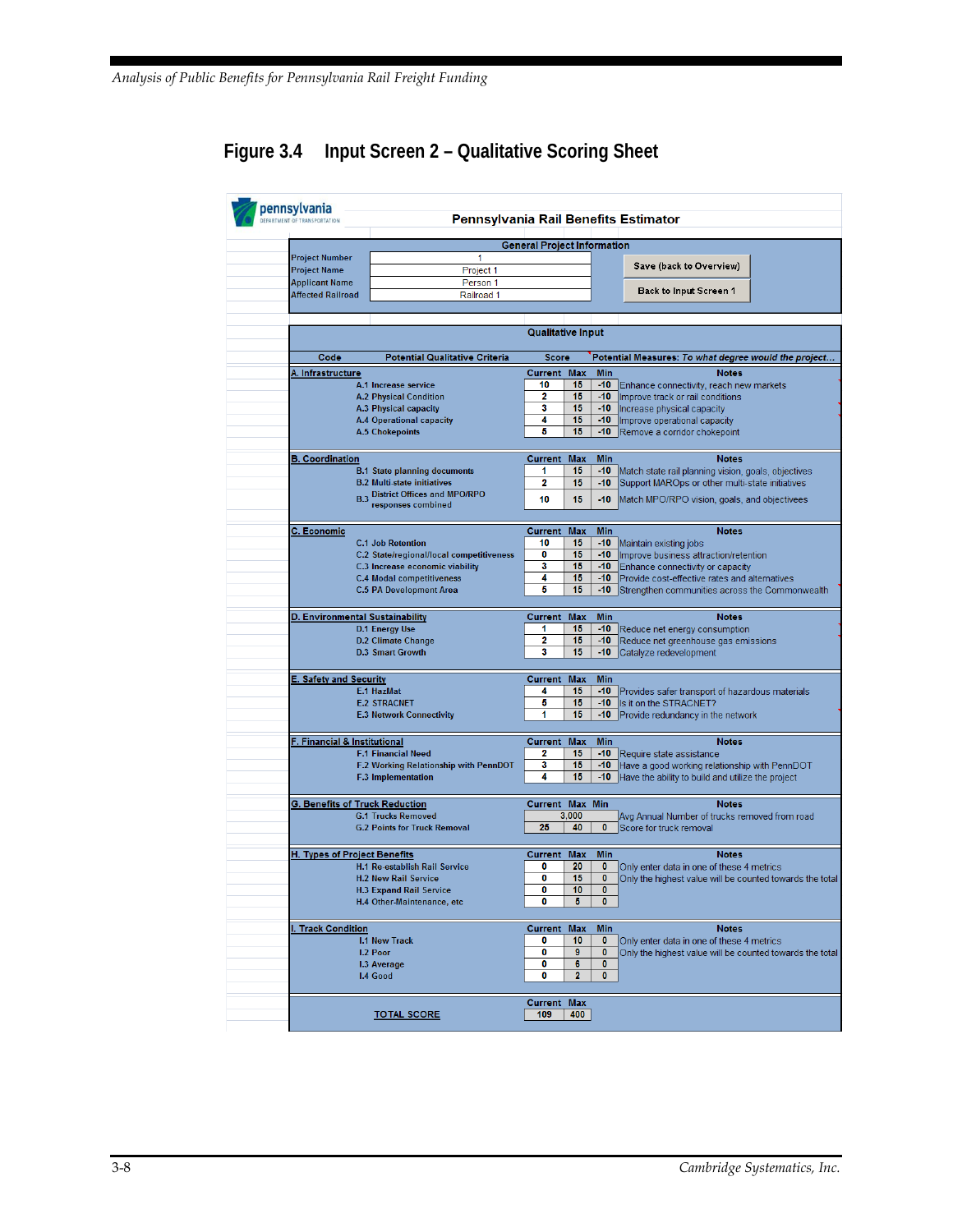## <span id="page-44-0"></span>**3.5 RUN AND VIEW RESULTS**

- 1. **View Results.** To view the detailed results of the model, the user should click on "Results" in the PROJECT OVERVIEW worksheet which will advance the user to the RESULTS worksheet. The results are organized into the following categories and subcategories:
	- a. **Operational Impacts.** These are long-term impacts of the project expressed for the five-year post-construction period required by Pennsylvania statute.
		- i. **Jobs.** The impacts include two types of employment effects, both expressed in average annual job years. First, **Direct Annual Average Jobs** (those created by the investment and listed by the applicant) and second: **Total Annual Average Jobs** (the direct jobs plus additional jobs created in the broader economy that are supported by the spending of the "direct jobs" such as induced and indirect jobs).
		- ii. **Transportation Impacts.** These impacts related to the diversion of truckloads from Pennsylvania highways resulting from the rail investment. This first-generation model does not calculate the effects of rail network effects but uses the origin-destination data provided by the applicants to calculate total truck vehicle miles **removed** from Pennsylvania highways using information from PennDOT's State Travel Demand Model[.2](#page-44-1) The outputs of the transportation impacts are expressed in current year (2010) dollar savings to **Highway Maintenance** (reduction in truck wear and tear on highway infrastructure); **Safety** (reduction in truck crash rates and associated marginal costs of crashes);  $CO<sub>2</sub>$  **Lbs.** (monetized values of carbon savings between truck and rail miles<sup>[3](#page-44-2)</sup>); Air Quality Impacts (monetized savings from reduction in other emissions such as  $NO<sub>x</sub>$  and PM10); **Diesel Tax Reduction** (the loss of revenue from diesel tax from the per-mile savings accruing to rail instead of truck); and **Shipper Savings** (the savings to shippers resulting from lower rates on rail versus truck).
		- iii. **Net Impacts.** The net benefit of the operational impact includes all jobs and transportation impacts except the monetized value of carbon.
	- b. **Construction Impacts.** These impacts result from short-term employment during the construction period and include direct construction jobs

 $\overline{a}$ 

<span id="page-44-1"></span><sup>2</sup> The distances within counties are calculated by Cube using shortest path method to get the shortest network distance between two points (centroids). The distance within counties will be the average distance from centroids to county border along the shortest path.

<span id="page-44-2"></span><sup>&</sup>lt;sup>3</sup> Carbon is included for reference only and is not part of the net benefits calculation.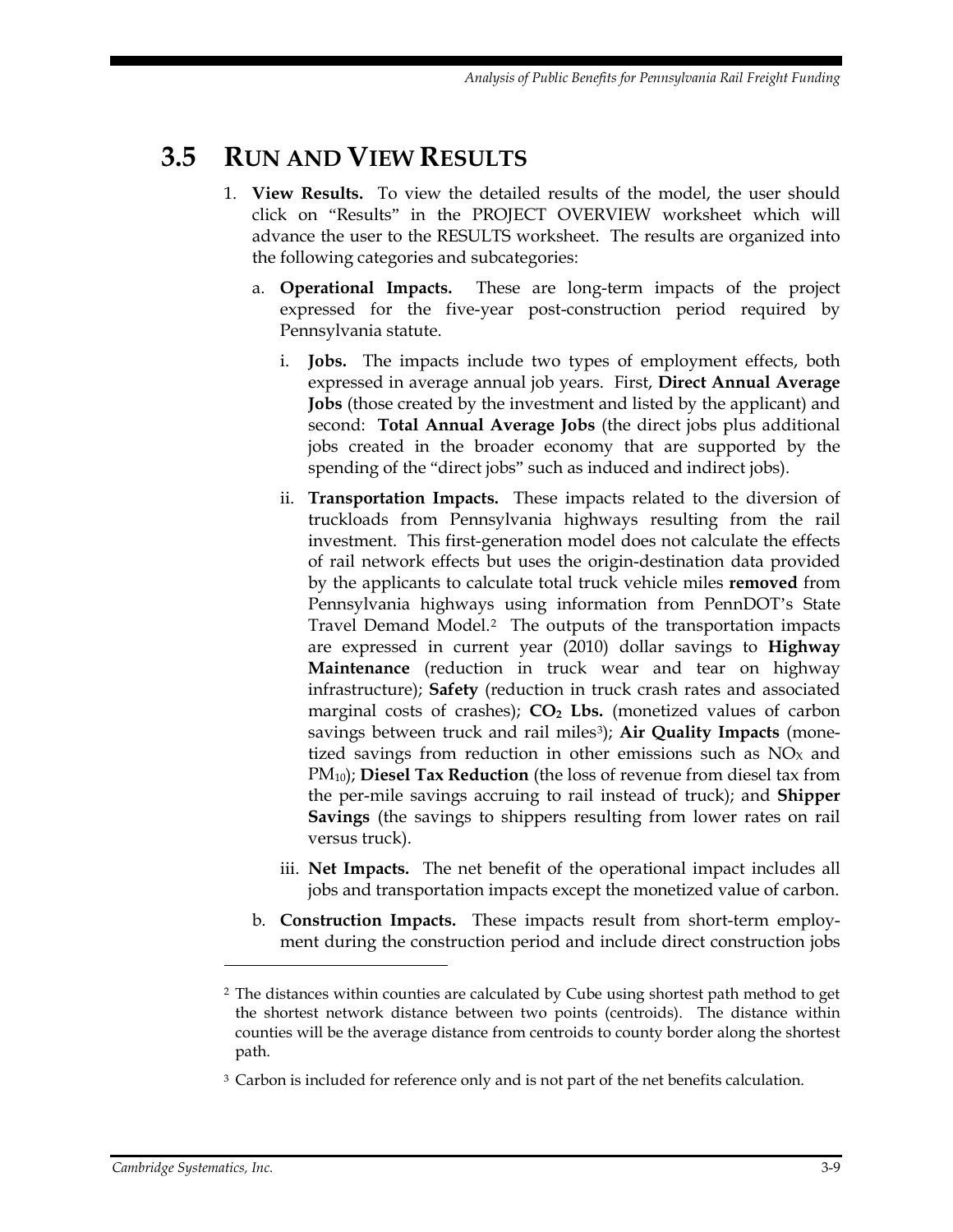and total average annual jobs (indirect, induced, and direct). Construction impacts are not part of traditional benefit/cost analysis but instead provide an idea of the immediate economic stimulus provided by the investment.

- c. **Combined Impacts.** The combined impacts summarize the results of the operational and construction impacts and include **Average Annual Jobs**  (total direct, induced, indirect from operational impacts and construction); **Monetary Benefits** (net result of all monetized impacts and benefits); **Total Construction Cost; Phase Cost; Discounted Costs** (Total Construction Cost discounted to net present value over the five-year postconstruction period); **ROI w/Const (**Return on investment, including the construction impacts); and **ROI wo/Const** (Return on investment excluding construction costs). The latter two ROI scores are the first of several benefit/cost ratios provided by the model.
- d. **Impacts for PA Investment.** These cells provide a specific set of benefit/ cost ratios to demonstrate the return on investment of Commonwealth (public) dollars in the project. This results category includes **PA Disc. Costs** (portion of Commonwealth participation in the investment expressed in current year net present value); **PA ROI 1** (shows total ROI or benefit/cost ratio, including private benefits from shipper savings); and **PA ROI 2** (excludes private shipper savings and construction impacts).
- **e. Additional Information.** This section provides the **Total Qualitative Score** and indicates whether the project is a **Maintenance Project**. Because this model treats maintenance and new capital investments the same way (e.g., preserved jobs and preserved rail traffic are treated the same as new jobs and new rail traffic), the model will estimate higher benefit/cost ratios for maintenance projects. This column allows PennDOT to take that information into consideration.
- 2. **Print Report.** The results of the analysis are provided in an easier-to-read and print format that contains the same information provided in the RESULTS tab. To access the formatted report to print, the user can click the "Reports" button in the PROJECT OVERVIEW worksheet or go directly to the PRINT REPORT worksheet. The report is formatted to print on 8½" x 11" paper. Note that only projects for which data is entered will be shown. The report filters out projects with no cost information.

# <span id="page-45-0"></span>**3.6 MODEL MAINTENANCE**

The model is preset to 2010 for most factors used in the benefits estimates calculations. Periodically, PennDOT should update the factors to current year standards; in particular, each year the "Current Year" in the model should be updated so that costs and benefits are discounted properly. Factors for most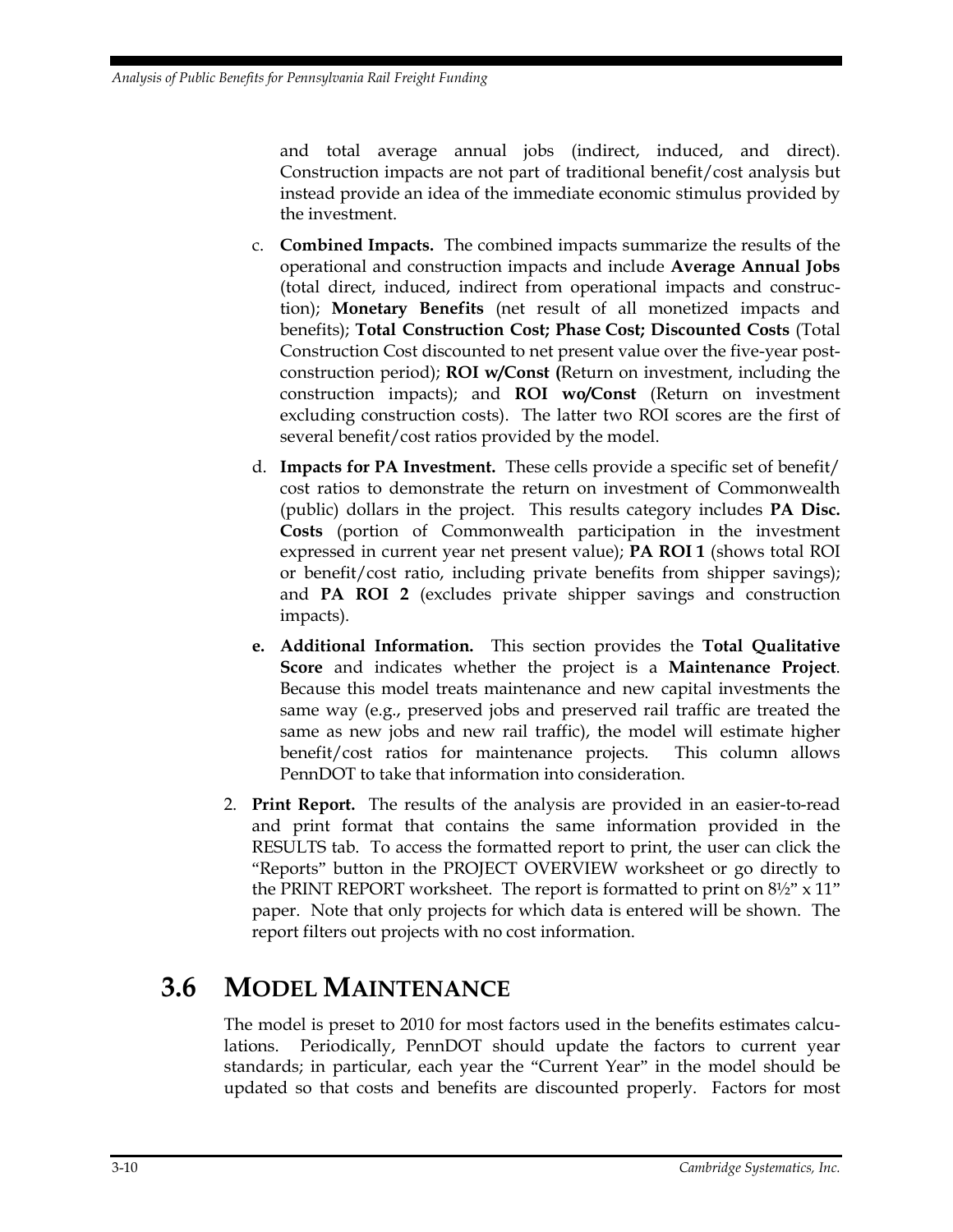calculations (including current year) are contained in the worksheet DEFAULT PARAMETERS. Within that spreadsheet, the current factors are listed along with relevant source information for items that should be updated periodically at the discretion of PennDOT. The current factors were developed in consultation with PennDOT and the Study Advisory Committee during the course of 2010. The DEFAULT PARAMETERS screen also contains a button at the bottom to allow the user to adjust the number of total projects in the model (default is 25).

Another worksheet IMPLAN IMPACTS shows how the model calculates direct, indirect, and induced jobs per \$1 million investment expenditure. These multipliers were developed using the 2006 statewide IMPLAN model for Pennsylvania purchased for the I-95 Corridor Coalition's Mid-Atlantic Rail Operations Study Phase II. The IMPLAN model currently resides on Cambridge Systematics network but the license does not limit its use to the I-95 Corridor Coalition projects. The IMPLAN IMPACTS worksheet also shows the distribution of construction industry expenditure estimated by Cambridge Systematics from observations of past projects. In the future, PennDOT may update this portion of the model by purchasing the county-level economic model from IMPLAN and amending the model accordingly to show county-level economic results.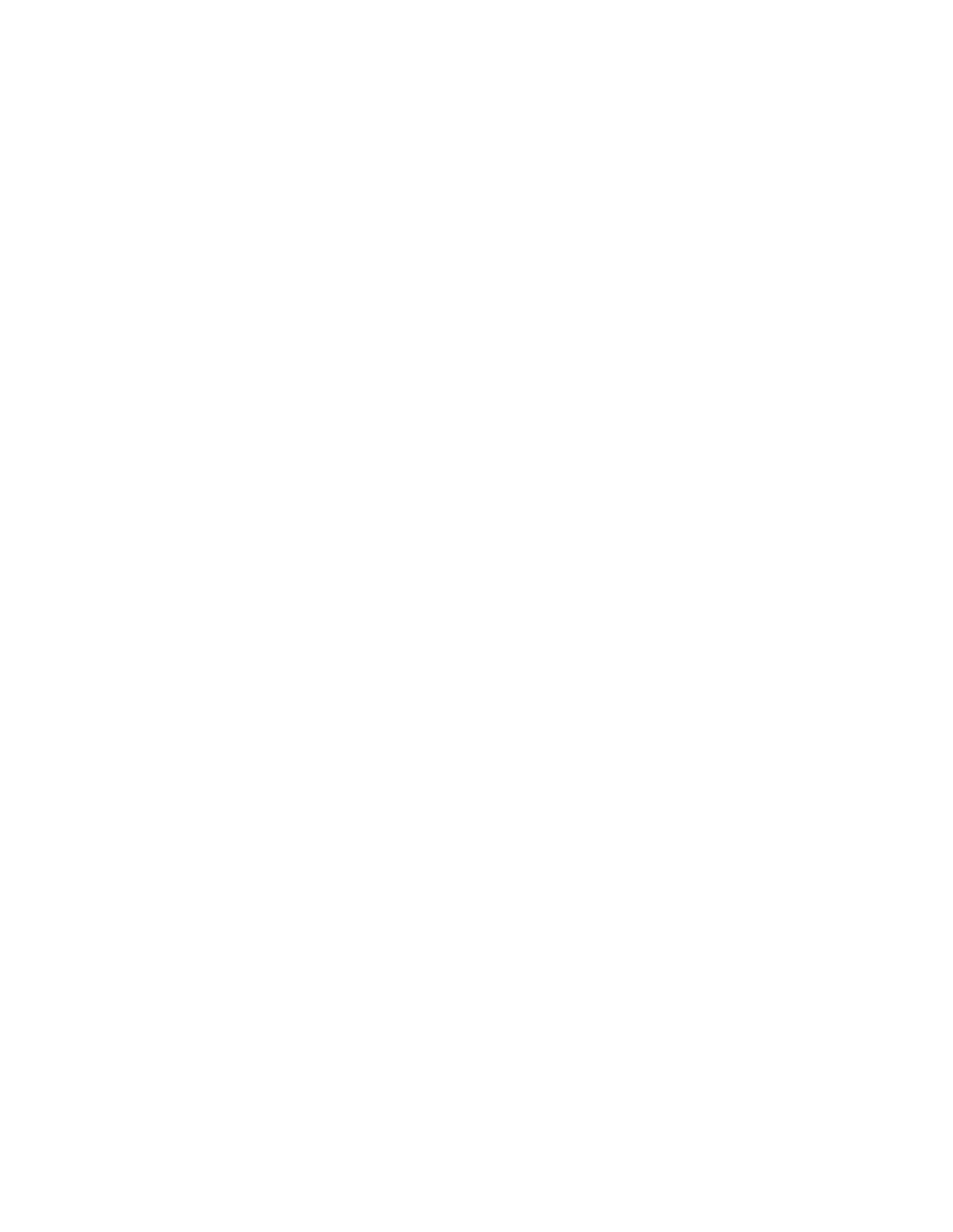# <span id="page-48-0"></span>**A. Appendix**

# <span id="page-48-1"></span>**A.1 Applicant Interview Script**

The following script was used to guide interviews with Pennsylvania freight rail grant applicants.

### **Introduction**

Good \_\_\_\_\_, and thank you for talking with me today. PennDOT is developing a freight rail investment tool to help prioritize funding for rail projects. As part of the initial stage of this study, we are collecting input from several regional and short line carriers to help us design a tool that meets the needs of the Commonwealth and its rail carriers. We will use the information collected in this interview to determine, among other things, what kind of data rail carriers like yours could provide as part of a project funding application.

### **Questions**

- 1. Has your railroad applied for Pennsylvania railroad funding in the past? If so, what program(s) have you applied for funding through?
	- a. Were these projects successfully approved by the State? Why or why not?
- 2. What types of projects is your railroad most interested in receiving funding for?
- 3. How familiar is your railroad with the evaluation process of railroad funding programs in Pennsylvania?
	- a. What are the strengths of the current evaluation process?
	- b. What opportunities for improvement are there in the evaluation process?
- 4. Consider the various factors that the State uses to evaluate competing projects for rail funding.
	- a. What factors do you think are the most pertinent?
	- b. Are there any factors that are not included in the evaluation that you think should be included?
	- c. Are there any factors that you think should not be considered in the evaluation process?
- 5. Does your railroad have the data requested by the State when submitting applications for rail funding?
- 6. What are the strengths and weaknesses of the application submittal process?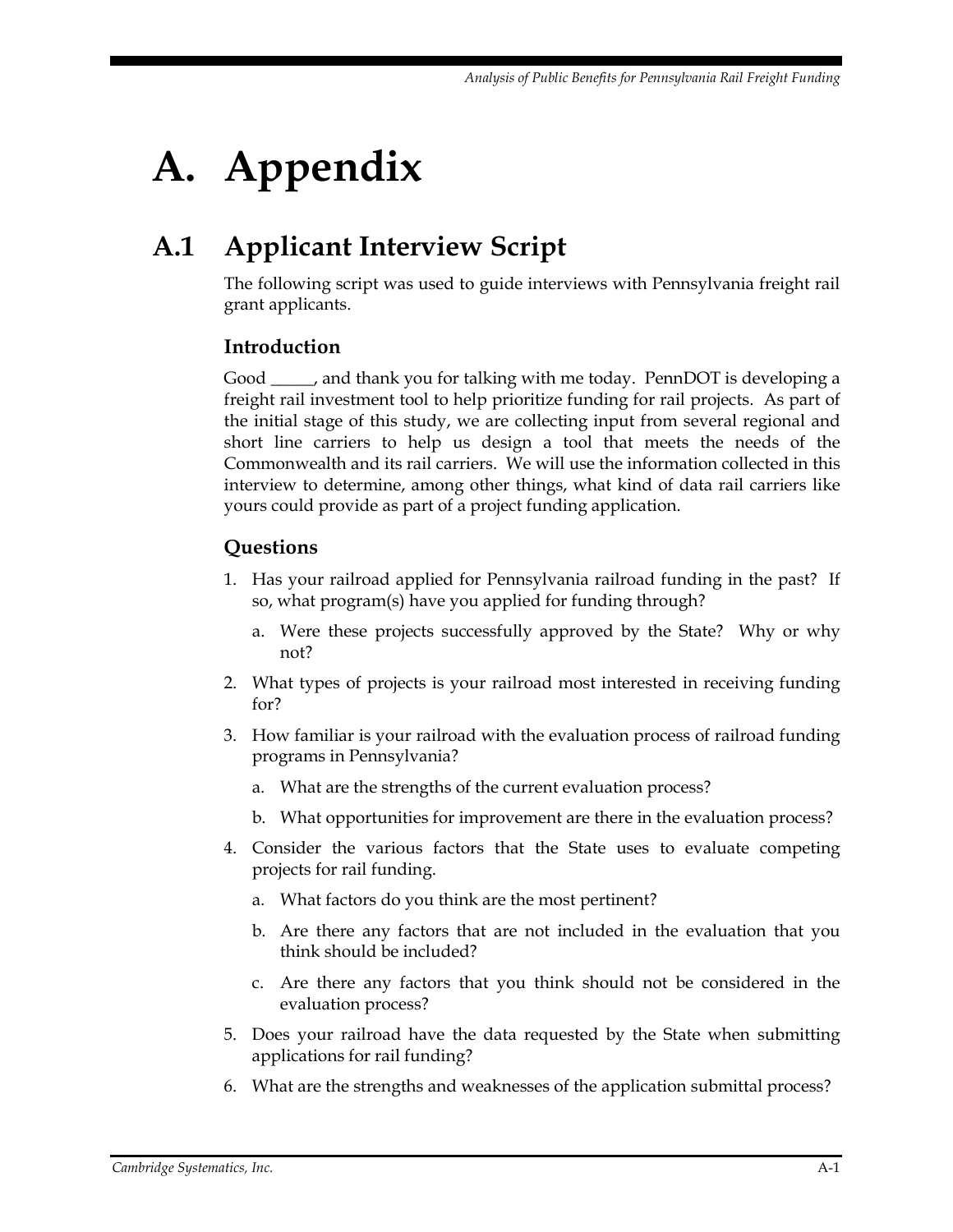- a. Do you develop these data internally or do you rely on outside engineers or consultants?
- b. To better understand the benefits of potential truck to rail diversion, information about the "Pennsylvania distance hauled" would be helpful. What are your thoughts related to providing this information in the application?
- c. Does your railroad regularly collect performance metrics of projects? What kinds of performance metrics do you collect?
- 7. What challenges, if any, has your railroad faced in implementing projects after they have been approved?
- 8. What other advice would you offer the State as it develops this new system?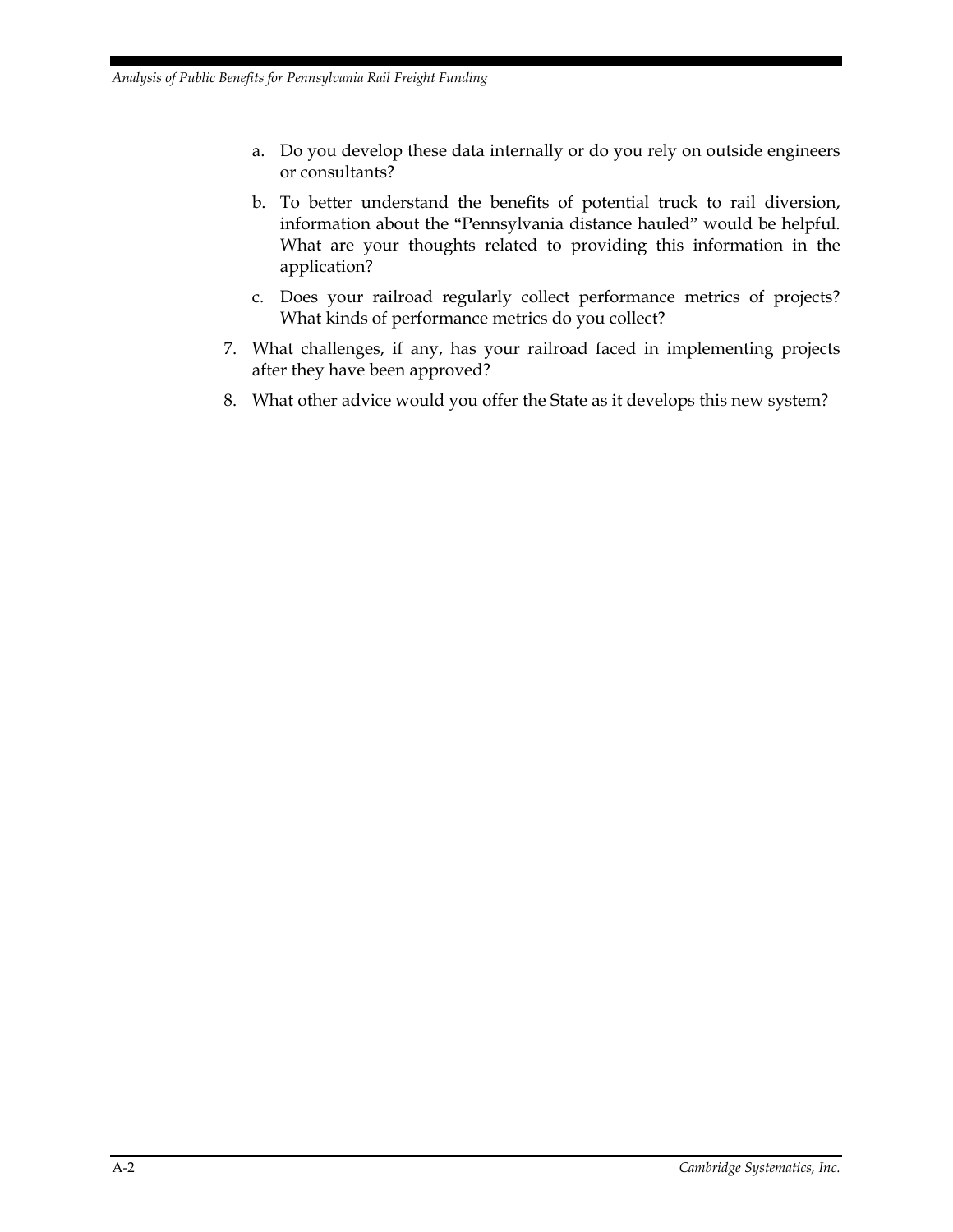## **A.2 Interview Summaries**

## **Table A.1 Interview Summary**

<span id="page-50-1"></span><span id="page-50-0"></span>

| <b>Interview Questions</b>                                                                              | Stakeholder #1                                                                                                              | Stakeholder #2                                                                                                                              | Stakeholder #3                                                                                                              | Stakeholder #4                                                                                                                                                                                                                                                                                                                                                 | Stakeholder #5                                                                                                                                                                                                     | Stakeholder #6                                                                                                                                           |
|---------------------------------------------------------------------------------------------------------|-----------------------------------------------------------------------------------------------------------------------------|---------------------------------------------------------------------------------------------------------------------------------------------|-----------------------------------------------------------------------------------------------------------------------------|----------------------------------------------------------------------------------------------------------------------------------------------------------------------------------------------------------------------------------------------------------------------------------------------------------------------------------------------------------------|--------------------------------------------------------------------------------------------------------------------------------------------------------------------------------------------------------------------|----------------------------------------------------------------------------------------------------------------------------------------------------------|
| Has your railroad/<br>organization applied for<br>Pennsylvania railroad<br>funding in the past?         | Yes.                                                                                                                        | Yes.                                                                                                                                        | Yes.                                                                                                                        | Yes.                                                                                                                                                                                                                                                                                                                                                           | Yes.                                                                                                                                                                                                               | Yes.                                                                                                                                                     |
| If so, what program(s)<br>have you applied for<br>funding through?                                      | Both the RFAP and the<br>Capital Budget programs.                                                                           | Both the RFAP and the<br>Capital Budget programs.                                                                                           | RFAP.                                                                                                                       | Both the RFAP and the<br>Capital Budget programs.                                                                                                                                                                                                                                                                                                              | Both the RFAP and the<br>Capital Budget programs.                                                                                                                                                                  | Both the RFAP and the<br>Capital Budget programs.                                                                                                        |
| Were these projects<br>successfully approved by<br>the State?                                           | Mixed - some approved,<br>some not.                                                                                         | Yes.                                                                                                                                        | Most were but we were<br>denied in the last round.                                                                          | About 40 percent were<br>funded.                                                                                                                                                                                                                                                                                                                               | $50 - 50$ .                                                                                                                                                                                                        | All projects have been<br>funded, but some only<br>partially.                                                                                            |
| Why or why not?                                                                                         | When projects are not<br>approved, we think it's<br>because there are many<br>requests but only a<br>limited pool of funds. | One year, we didn't make<br>the first round, but<br>whoever won first didn't<br>have the match so<br>received the funds on a<br>second run. | We heard that it was due<br>to lack of funding and that<br>other projects (for bridge<br>and tunnel work) took<br>priority. | The projects that weren't<br>funded didn't score high<br>enough according to the<br>criteria used by<br>PennDOT.                                                                                                                                                                                                                                               | The projects that were not<br>approved were denied<br>because there isn't<br>enough money to go<br>around.                                                                                                         |                                                                                                                                                          |
| What types of projects is<br>your railroad/organization<br>most interested in<br>receiving funding for? | Fixing up deferred<br>maintenance (ties and<br>rail) and adding new<br>customers (sidings and<br>spurs).                    | Rehabilitating abandoned<br>spurs - adding spurs and<br>sidings.                                                                            | Mostly maintenance (ties<br>and rail) - occasionally<br>for new spurs and<br>sidings.                                       | Maintenance projects to<br>attain Class II standard<br>(25 mph) on one of our<br>tracks – also need funds<br>for a tie job to get to 30<br>mph on another section of<br>track – and a capital<br>project to install a full rail<br>train (seven track miles)<br>of welded rail - and other<br>projects to add spurs or<br>sidings to connect new<br>customers. | Tie replacement and rail<br>upgrades to be able to<br>increase speeds. Much<br>of the track can only<br>handle 10 mph (one<br>section only 5 mph) and<br>some customers are at<br>the end of 35 miles of<br>track. | Track extensions to new<br>customers - reactivation<br>of formerly inactive rail<br>lines and yards -<br>increase load capacity<br>and overall capacity. |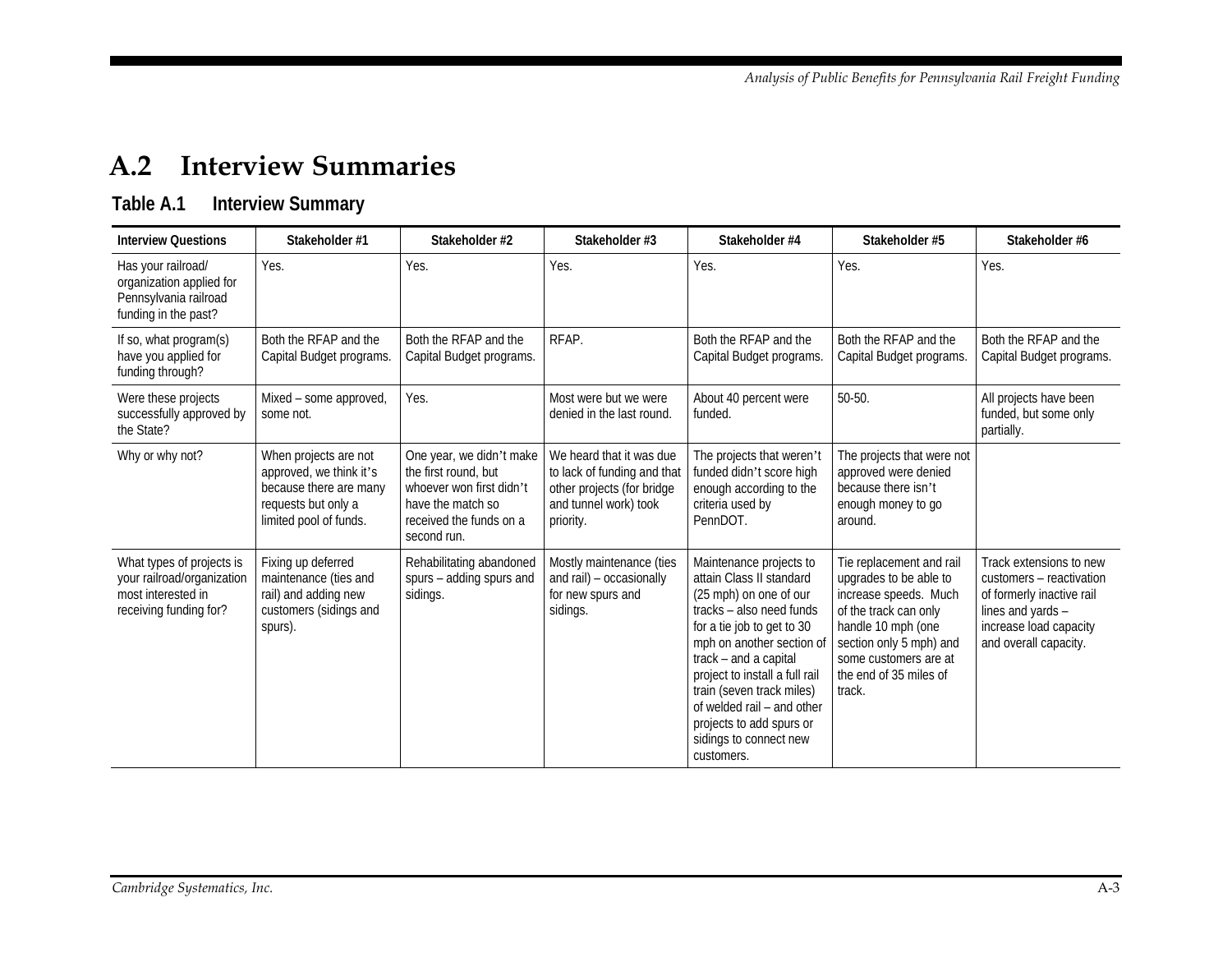#### *Analysis of Public Benefits for Pennsylvania Rail Freight Funding*

| <b>Interview Questions</b>                                                                                                          | Stakeholder #1                                                                         | Stakeholder #2                                                                                               | Stakeholder #3                                                                                                                                                                                    | Stakeholder #4                                                                                                                   | Stakeholder #5                                            | Stakeholder #6                                                                          |
|-------------------------------------------------------------------------------------------------------------------------------------|----------------------------------------------------------------------------------------|--------------------------------------------------------------------------------------------------------------|---------------------------------------------------------------------------------------------------------------------------------------------------------------------------------------------------|----------------------------------------------------------------------------------------------------------------------------------|-----------------------------------------------------------|-----------------------------------------------------------------------------------------|
| What are the strengths of<br>the State's current<br>evaluation process?                                                             | Just the fact that the<br>State is willing to help.                                    | Being able to make<br>presentations in<br>Harrisburg is a strength<br>as are the site visits.                | Being able to make<br>presentations in<br>Harrisburg - also<br>requiring just a 30 percent<br>match is great.                                                                                     | Being able to make<br>presentations in<br>Harrisburg is a strength<br>as are the site visits.                                    | They do a good job of<br>spreading the funding<br>around. | Not familiar with the<br>State's process.                                               |
| What opportunities for<br>improvement are there in<br>the current evaluation<br>process?                                            |                                                                                        | Being able to see inside<br>the scoring system used<br>to award funding.                                     | None.                                                                                                                                                                                             | More site visits.                                                                                                                |                                                           | Not familiar with the<br>State's process.                                               |
| What factors do you think<br>are the most important?                                                                                | The most important factor<br>is for the railroad to prove<br>the need for the project. | Job retention/creation -<br>history of how the<br>applicant delivered on<br>previous projects -<br>carloads. | Economic development<br>(job creation and private<br>investment).                                                                                                                                 | Jobs created and getting<br>trucks off the road – also<br>should review how the<br>project benefits the rail<br>network overall. | Jobs created and getting<br>trucks off the road.          | Jobs created and the<br>extent to which the<br>project improves the<br>overall network. |
| Are there any factors that<br>are not included in the<br>evaluation that you think<br>should be?                                    | No.                                                                                    | The applicant's success<br>on previous projects.                                                             | No.                                                                                                                                                                                               | No.                                                                                                                              | No.                                                       | No.                                                                                     |
| Are there any factors that<br>you think should not be<br>included in the evaluation<br>process?                                     | No.                                                                                    | Don't know.                                                                                                  | All of the factors are<br>relevant, however, we<br>don't know what our<br>customers are shipping<br>over our line (NS handles<br>that) and we aren't sure<br>why that information is<br>required. | No.                                                                                                                              | No.                                                       | No.                                                                                     |
| Does your railroad/<br>organization have the<br>data requested by the<br>State when submitting<br>applications for rail<br>funding? | Yes.                                                                                   | Yes.                                                                                                         | Yes - except for the<br>specific types of freight<br>moved.                                                                                                                                       | Yes.                                                                                                                             | Yes.                                                      | Yes.                                                                                    |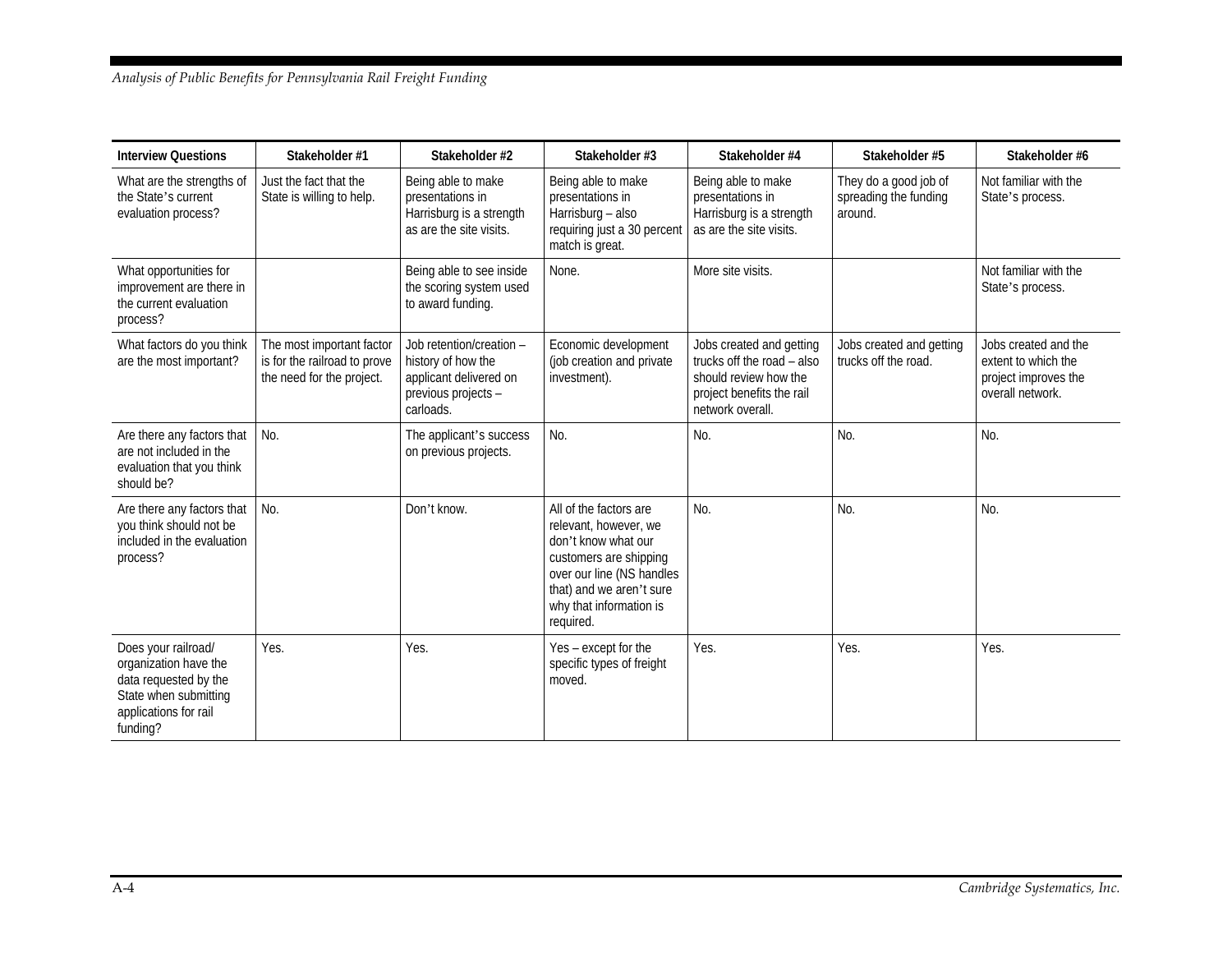| <b>Interview Questions</b>                                                                                                                                                                                                                               | Stakeholder #1                                                               | Stakeholder #2                                                                                                                                                                                         | Stakeholder #3                                                                                                                                                                                                    | Stakeholder #4                                                                                                                                                                                                              | Stakeholder #5                                                                                                                                                                                                           | Stakeholder #6                                               |
|----------------------------------------------------------------------------------------------------------------------------------------------------------------------------------------------------------------------------------------------------------|------------------------------------------------------------------------------|--------------------------------------------------------------------------------------------------------------------------------------------------------------------------------------------------------|-------------------------------------------------------------------------------------------------------------------------------------------------------------------------------------------------------------------|-----------------------------------------------------------------------------------------------------------------------------------------------------------------------------------------------------------------------------|--------------------------------------------------------------------------------------------------------------------------------------------------------------------------------------------------------------------------|--------------------------------------------------------------|
| How does the State<br>currently collect data from<br>your railroad/organization<br>when applying for funds?<br>How well does the current<br>application submittal<br>process work?                                                                       | The application submittal<br>process works well.                             | The application submittal<br>process works well - but<br>it would be good to be<br>able to print the<br>application.                                                                                   | The application submittal<br>process is<br>straightforward, but it<br>could be more open-<br>ended. Would like to be<br>able to more easily<br>navigate between the<br>pages when filling out the<br>application. | The on-line application<br>only allows you to see<br>one page at a time. It<br>should allow you to see<br>the entire application, i.e.,<br>it should scroll from page<br>to page without signing in<br>and out of each one. | The application submittal<br>process works well.                                                                                                                                                                         | The application is pretty<br>simple.                         |
| Do you develop these<br>data internally or do you<br>rely on outside engineers<br>or consultants?                                                                                                                                                        | We do it all in house.                                                       | Both – we work with an<br>engineer to develop the<br>scope of work and the<br>drawings.                                                                                                                | We use an engineering<br>consultant for inspections<br>and design work.                                                                                                                                           | We do it all internally.                                                                                                                                                                                                    | We do it all internally.                                                                                                                                                                                                 | We do it all internally.                                     |
| To better understand the<br>benefits of potential truck<br>to rail diversion.<br>information about the<br>"Pennsylvania haul<br>distance" would be<br>helpful. What are your<br>thoughts related to<br>providing this information<br>in the application? | Any railroad can pull the<br>waybill - just have to put<br>the time into it. | This would be a little<br>cumbersome - there are<br>so many origins (rail is<br>primarily inbound - trucks<br>distribute regionally)<br>maybe OK if we can just<br>provide the largest two<br>origins. | This would be difficult for<br>us to come up with plus it<br>might be proprietary.                                                                                                                                | This would be difficult and<br>take a long time to do.<br>We know how far cars<br>move on out network, but<br>once they switch to the<br>Class Is, we don't know<br>where they go or by what<br>route.                      | Some moves are easy to<br>calculate (coal from a<br>mine to a power station<br>for example) but other<br>moves we don't know -<br>we know how far we<br>move the cars but don't<br>know how the Class I's<br>route them. | This information should<br>be relatively easy to<br>provide. |
| Does your railroad/<br>organization regularly<br>collect performance<br>metrics of projects? What<br>kind of performance<br>metrics do you collect?                                                                                                      | Monthly reports with<br>carloading.                                          | Carloads.                                                                                                                                                                                              | Carloads plus a running<br>tally of jobs.                                                                                                                                                                         | Carloads.                                                                                                                                                                                                                   | No.                                                                                                                                                                                                                      | Carloads.                                                    |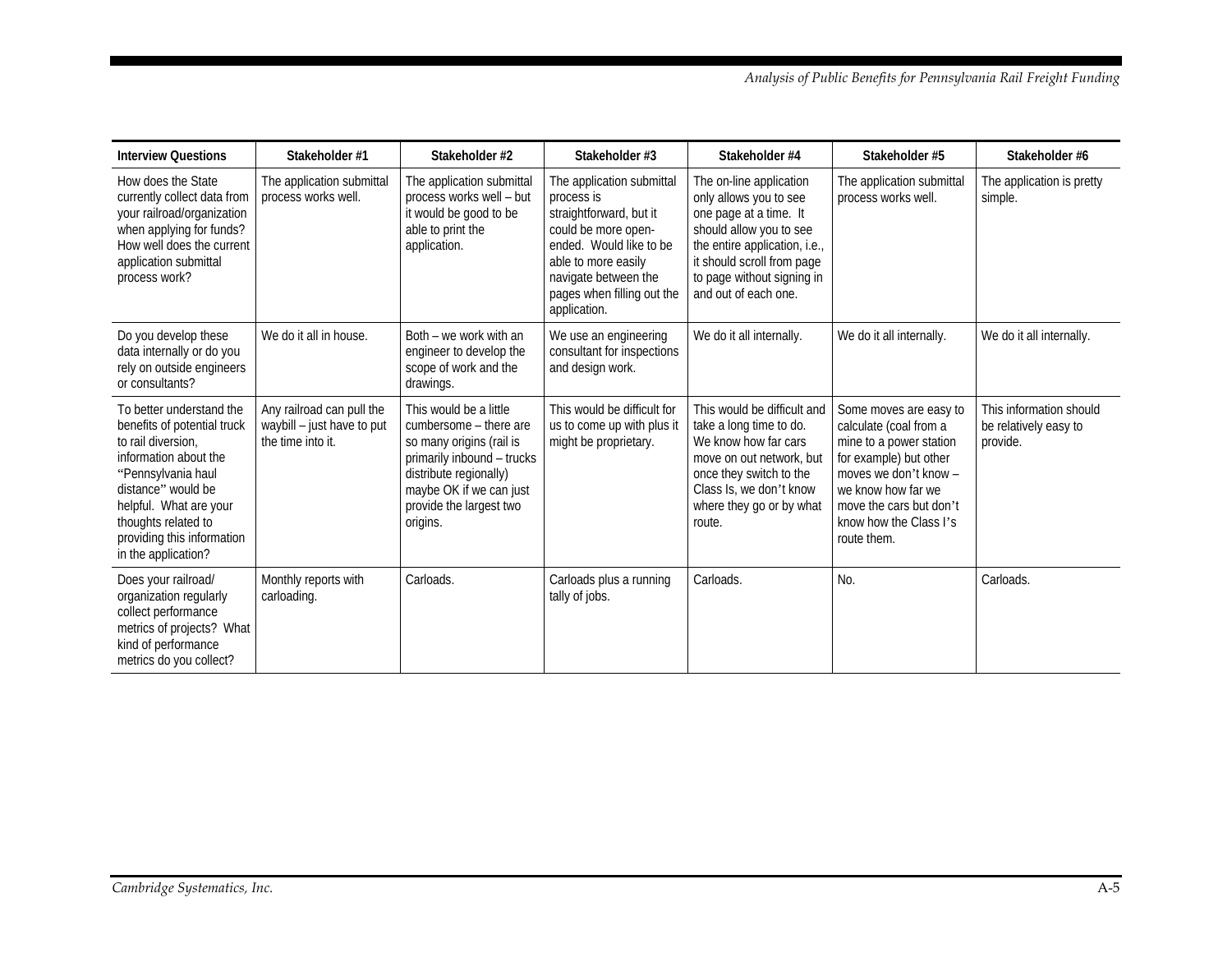#### *Analysis of Public Benefits for Pennsylvania Rail Freight Funding*

| <b>Interview Questions</b>                                                                                                            | Stakeholder #1 | Stakeholder #2                                                                                                                     | Stakeholder #3 | Stakeholder #4                                                                                                                                                                                                                                                                                                                                                       | Stakeholder #5                                                                                                                                                                                                                                                          | Stakeholder #6 |
|---------------------------------------------------------------------------------------------------------------------------------------|----------------|------------------------------------------------------------------------------------------------------------------------------------|----------------|----------------------------------------------------------------------------------------------------------------------------------------------------------------------------------------------------------------------------------------------------------------------------------------------------------------------------------------------------------------------|-------------------------------------------------------------------------------------------------------------------------------------------------------------------------------------------------------------------------------------------------------------------------|----------------|
| What challenges, if any,<br>has your railroad/<br>organization faced in<br>implementing projects<br>after they have been<br>approved? | No problems.   | No problems.                                                                                                                       |                | We received partial<br>funding for a bridge<br>project - we couldn't do<br>the project, however,<br>because without the full<br>award our share of the<br>cost was too high. We<br>were allowed to reallocate<br>the funds, which was very<br>helpful.                                                                                                               | There are problems with<br>the timing of the funding -<br>if the project doesn't get<br>funded until late in the<br>year you miss the<br>construction season -<br>also cannot do projects in<br>winter due to the weather<br>so we have to wait until<br>the next year. | No problems.   |
| What other advice would<br>you offer the State as it<br>develops this new tool?                                                       | None.          | Provide more funding -<br>also increase marketing<br>of the program – get the<br>word out so more<br>businesses are aware of<br>ц. |                | The State should promote<br>"crop and weld" or "joint"<br>elimination" to applicants<br>that request new welded<br>rail. This is an innovative<br>way to maintain rail that is<br>much less expensive than<br>installing new welded rail.<br>We were able to create<br>22 miles of welded rail for<br>the cost of replacing 5<br>miles of rail using this<br>method. |                                                                                                                                                                                                                                                                         |                |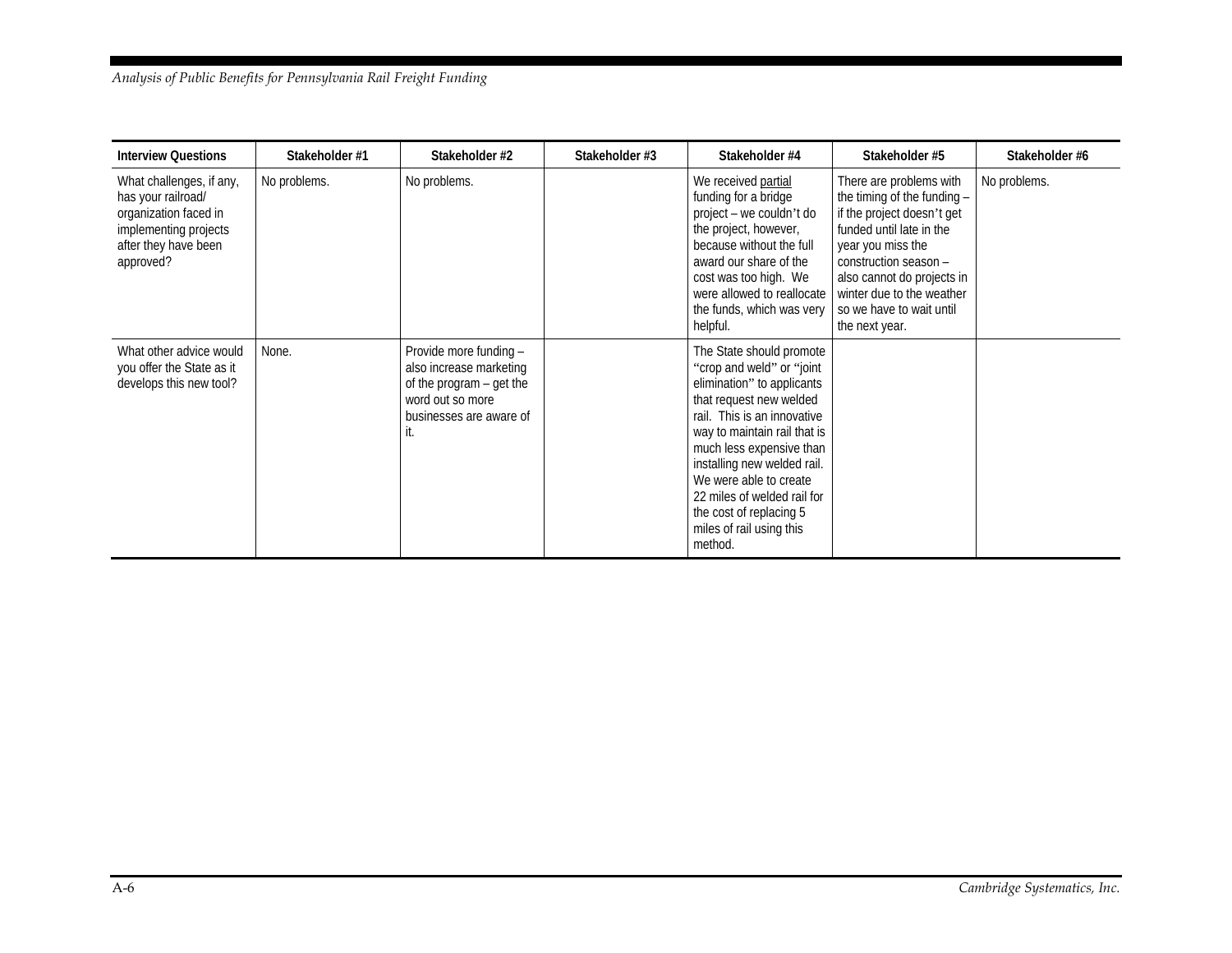| <b>Interview Questions</b>                                                                              | Stakeholder #7                                                                                                                                                                                | Stakeholder #8                                                                                                                                                                                                                              | Stakeholder #9                                                                                                                                                                 | Stakeholder #10                                                                                                                                   | Stakeholder #11                                                                                                                                                |
|---------------------------------------------------------------------------------------------------------|-----------------------------------------------------------------------------------------------------------------------------------------------------------------------------------------------|---------------------------------------------------------------------------------------------------------------------------------------------------------------------------------------------------------------------------------------------|--------------------------------------------------------------------------------------------------------------------------------------------------------------------------------|---------------------------------------------------------------------------------------------------------------------------------------------------|----------------------------------------------------------------------------------------------------------------------------------------------------------------|
| Has your railroad/organization<br>applied for Pennsylvania<br>railroad funding in the past?             | Yes.                                                                                                                                                                                          | Yes.                                                                                                                                                                                                                                        | Yes.                                                                                                                                                                           | Yes.                                                                                                                                              | Yes.                                                                                                                                                           |
| If so, what program(s) have<br>you applied for funding<br>through?                                      | Both the RFAP and the<br>Capital Budget programs.                                                                                                                                             | Both the RFAP and the<br>Capital Budget programs.                                                                                                                                                                                           | Both the RFAP and the<br>Capital Budget programs.                                                                                                                              | Both the RFAP and the Capital<br>Budget programs.                                                                                                 | Both the RFAP and the<br>Capital Budget programs.                                                                                                              |
| Were these projects<br>successfully approved by the<br>State?                                           | Most applications were<br>approved for funding.                                                                                                                                               | Sixty to 70 percent successful.                                                                                                                                                                                                             | We have been quite<br>successful.                                                                                                                                              | Our success rate is mixed -<br>we are reasonably successful.                                                                                      | We have a high success rate.                                                                                                                                   |
| Why or why not?                                                                                         |                                                                                                                                                                                               | For those that were not<br>approved there are two<br>reasons - 1) too much demand<br>and not enough funding<br>overall, and 2) our projects are<br>mostly basic maintenance<br>which are not flashy.                                        |                                                                                                                                                                                | When our projects are denied,<br>we generally don't know why.                                                                                     |                                                                                                                                                                |
| What types of projects is your<br>railroad/organization most<br>interested in receiving funding<br>for? | Ties, rail, surfacing, etc. Also<br>to upgrade main line to<br>286,000-pound capacity.                                                                                                        | Capital tie and surface<br>improvements - major tie<br>replacement and upgrade<br>program. Also looking bridge<br>improvements and rail<br>replacement. We try to leave<br>applications for new sidings or<br>spur rehabs to the customers. | Major yard upgrade<br>(multiphase capital project).                                                                                                                            | For RFAP projects, we look for<br>tie and rail replacement<br>(mostly ties) - For capital<br>projects, we look for bridge<br>and tunnel upgrades. | We are past the point of<br>needing ties and are now<br>looking for main line<br>improvements, including<br>bridge work, rail replacement,<br>and side tracks. |
| What are the strengths of the<br>State's current evaluation<br>process?                                 | Key strength is that the Bureau<br>of Rail Freight is efficient -<br>another strength is the focus<br>on carloads and jobs which<br>enables an apples to apples<br>comparison among projects. | They have a good plan based<br>on jobs and taking trucks off<br>the highway.                                                                                                                                                                | The process requires that you<br>really know what you are<br>doing and that you have a<br>good factual story - also the<br>focus on getting trucks off the<br>highway is good. | Having separate funding pools<br>for maintenance and capital<br>projects.                                                                         | The process is fair and the<br>focus on economic benefits is<br>also a strength.                                                                               |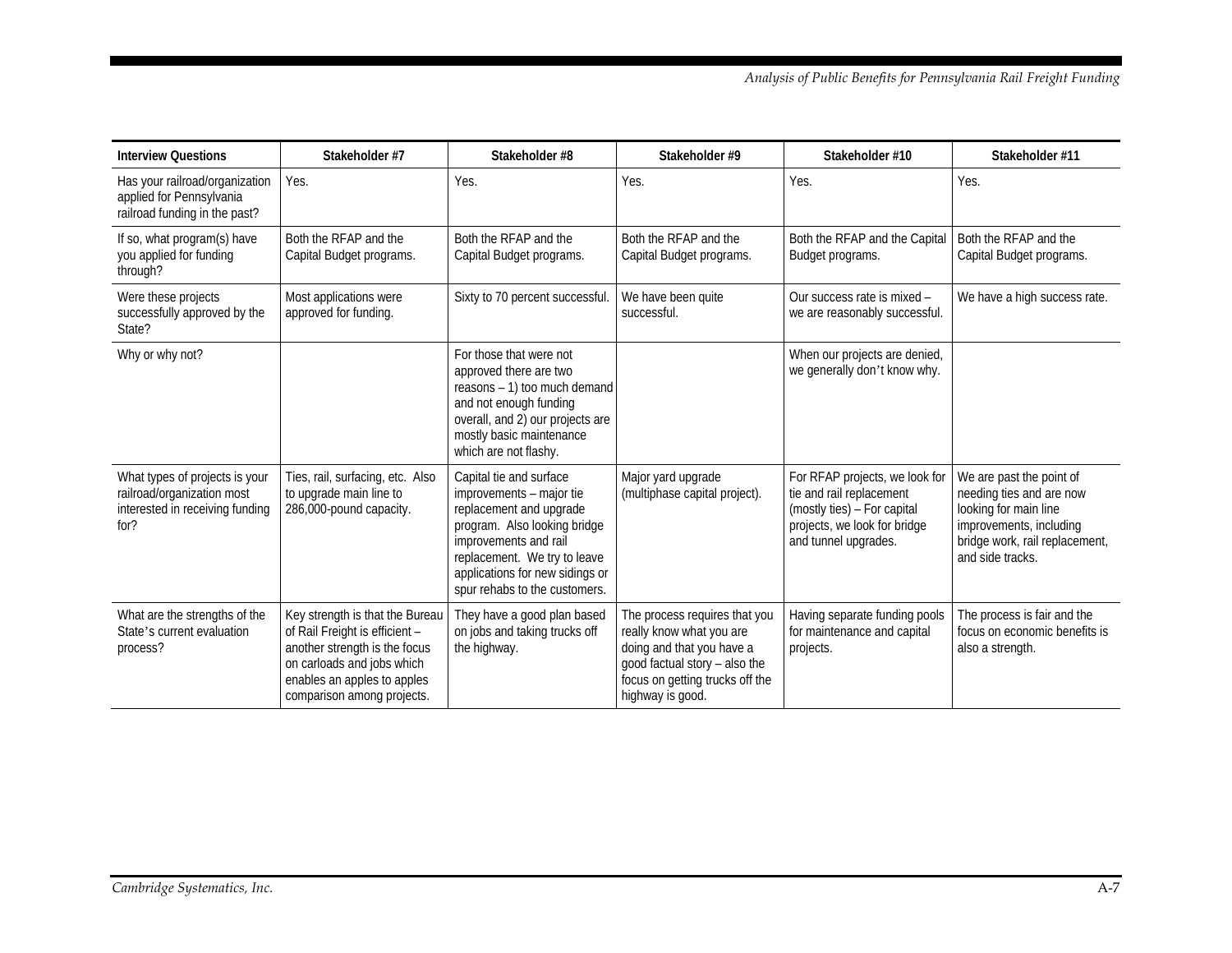| <b>Interview Questions</b>                                                                                                       | Stakeholder #7                                                                                                                                                                                                                                                            | Stakeholder #8                                                                                                                                                                                                                  | Stakeholder #9                                                                                                     | Stakeholder #10                                                                                                                                                                                                                                               | Stakeholder #11                                                                                                                                                                                                                                                                                            |
|----------------------------------------------------------------------------------------------------------------------------------|---------------------------------------------------------------------------------------------------------------------------------------------------------------------------------------------------------------------------------------------------------------------------|---------------------------------------------------------------------------------------------------------------------------------------------------------------------------------------------------------------------------------|--------------------------------------------------------------------------------------------------------------------|---------------------------------------------------------------------------------------------------------------------------------------------------------------------------------------------------------------------------------------------------------------|------------------------------------------------------------------------------------------------------------------------------------------------------------------------------------------------------------------------------------------------------------------------------------------------------------|
| What opportunities for<br>improvement are there in the<br>current evaluation process?                                            | The greatest improvement is<br>to find a way to increase<br>overall funding of the program.                                                                                                                                                                               | There should be a way to<br>distribute money to more<br>projects and more areas of the<br>State.                                                                                                                                | None.                                                                                                              | It would be good to have a<br>better idea of how the<br>evaluation process works -<br>also could provide guidance<br>and just what is a good RFAP<br>project and what is a good<br>capital project - also should<br>provide more funding in the<br>RFAP pool. | It seems that the application<br>could be a little shorter and<br>that the process could be<br>streamlined somewhat.                                                                                                                                                                                       |
| What factors do you think are<br>the most important?                                                                             | Carloads and jobs - these<br>factors are tangible and<br>objective - it is very important<br>to use these two factors to<br>compare projects. The other<br>factors (trucks off the highway,<br>etc.) are good but it's important<br>to focus on the carloads and<br>jobs. | Carloads (even more than<br>jobs because the job numbers<br>can be fudged) – if jobs are<br>used the State should review<br>the numbers carefully and<br>make sure all jobs numbers<br>are derived from a uniform<br>procedure. | Safety, jobs, and trucks off the<br>highway.                                                                       | Jobs created and getting<br>trucks off the road - also seem<br>to be looking for bridge<br>projects.                                                                                                                                                          | Carloads and jobs. The focus<br>on economic impacts is the<br>biggest strength but also can<br>be a flaw. If a project benefits<br>a small customer handling 300<br>cars, it might not make the cut<br>compared to another project<br>benefitting a larger customer.<br>This is unfair to the little guys. |
| Are there any factors that are<br>not included in the evaluation<br>that you think should be?                                    | No.                                                                                                                                                                                                                                                                       | No.                                                                                                                                                                                                                             | Should have some kind of<br>financial evaluation to<br>determine if they have enough<br>capital to do the project. | No.                                                                                                                                                                                                                                                           | Should include a factor that<br>considers the economic<br>impact to small customers.                                                                                                                                                                                                                       |
| Are there any factors that you<br>think should not be included in<br>the evaluation process?                                     | Can't think of any.                                                                                                                                                                                                                                                       | No.                                                                                                                                                                                                                             | No.                                                                                                                | No.                                                                                                                                                                                                                                                           | No.                                                                                                                                                                                                                                                                                                        |
| Does your railroad/<br>organization have the data<br>requested by the State when<br>submitting applications for rail<br>funding? | Yes.                                                                                                                                                                                                                                                                      | Yes.                                                                                                                                                                                                                            | Yes.                                                                                                               | Yes.                                                                                                                                                                                                                                                          | Our organization provides<br>turnkey support to our<br>customers - we scope the<br>project, develop the budget,<br>assist with the application, put<br>the bid packets together, and<br>make the presentation.                                                                                             |